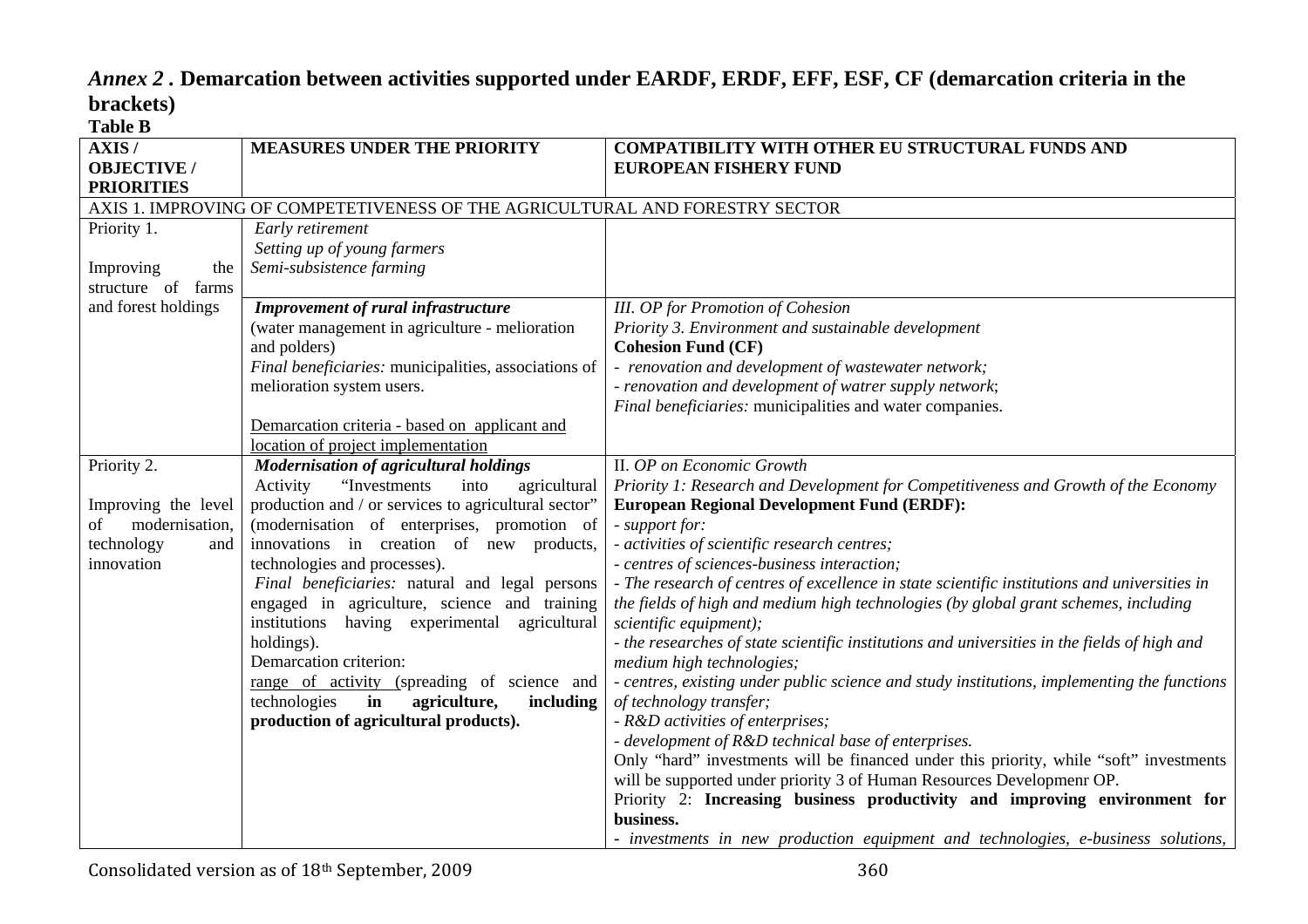|                                                                                                                                                                                                                                                                                                                                                                                                                                                                                                                                                                    | quality and production process management, etc. systems, energy audits in enterprises<br>aiming to increase their productivity, improve quality of its activities, etc.<br>Final beneficiaries: enterprises<br><b>European Fishery Fund</b><br>Support for construction, extention, equipment and modernization of fish processing<br>enterprises when seeking to produce or to market new fish products, applying new<br>technologies or developing innovative production methods.<br>Final beneficiaries: fish processing enterprises with less than 750 employees or with a<br>turnover of less than EUR 200 million. |
|--------------------------------------------------------------------------------------------------------------------------------------------------------------------------------------------------------------------------------------------------------------------------------------------------------------------------------------------------------------------------------------------------------------------------------------------------------------------------------------------------------------------------------------------------------------------|--------------------------------------------------------------------------------------------------------------------------------------------------------------------------------------------------------------------------------------------------------------------------------------------------------------------------------------------------------------------------------------------------------------------------------------------------------------------------------------------------------------------------------------------------------------------------------------------------------------------------|
| <b>Modernisation of agricultural holdings (support</b><br>for building farm roads)<br>Demarcation criteria:<br>- location of project implementation (rural area)<br>-applicant (natural or legal person engaged in<br>agricultural activity).                                                                                                                                                                                                                                                                                                                      | II. OP on Economic Growth<br>Priority 4: Basic economic infrastructure:<br><b>European Regional Development Fund (ERDF):</b><br>Building and reconstruction of regional roads (including paving of gravel roads).<br>Final beneficiaries - municipalities.                                                                                                                                                                                                                                                                                                                                                               |
| Modernization of agricultural holdings,<br>(water supply, water sewage system within the<br>agricultural holding).<br>Demarcation criteria:<br>- location of Project implementation: farm area.<br>- applicant: natural persons (farmers) and legal<br>entities engaged in agricultural activities.                                                                                                                                                                                                                                                                | <b>III.</b> OP for Promotion of Cohesion<br>Priority 3. Environment and sustainable development<br><b>Cohesion Fund (CF)</b><br>- renovation and development of wastewater network;<br>- renovation and development of water supply network;<br>Final beneficiaries: municipalities and water companies.                                                                                                                                                                                                                                                                                                                 |
| Processing of agricultural products<br>and<br>increasing of added value.<br>Support for new equipment and machinery,<br>including computer software.<br>Beneficiaries: micro-enterprises operating in<br>urban area, small and medium-sized enterprises<br>processing and /or engaged in marketing of<br>agricultural products and have been engaged in<br>business for at least 2 previous years before<br>entering the scheme; enterprises with employ 250<br>to 750 employees or with an annual turnover from<br>EUR 50 million to EUR 200 million that process | II. OP on Economic Growth<br>Priority 1: Research and Development for Competitiveness and Growth of the Economy<br><b>European Regional Development Fund (ERDF):</b><br>Priority 2: Increasing business productivity and improving environment for<br>business.<br>- investments in new production equipment and technologies, e-business solutions,<br>quality and production process management, etc. systems, energy audits in enterprises<br>aiming to increase their productivity, improve quality of its activities, etc.<br>Final beneficiaries: enterprises                                                      |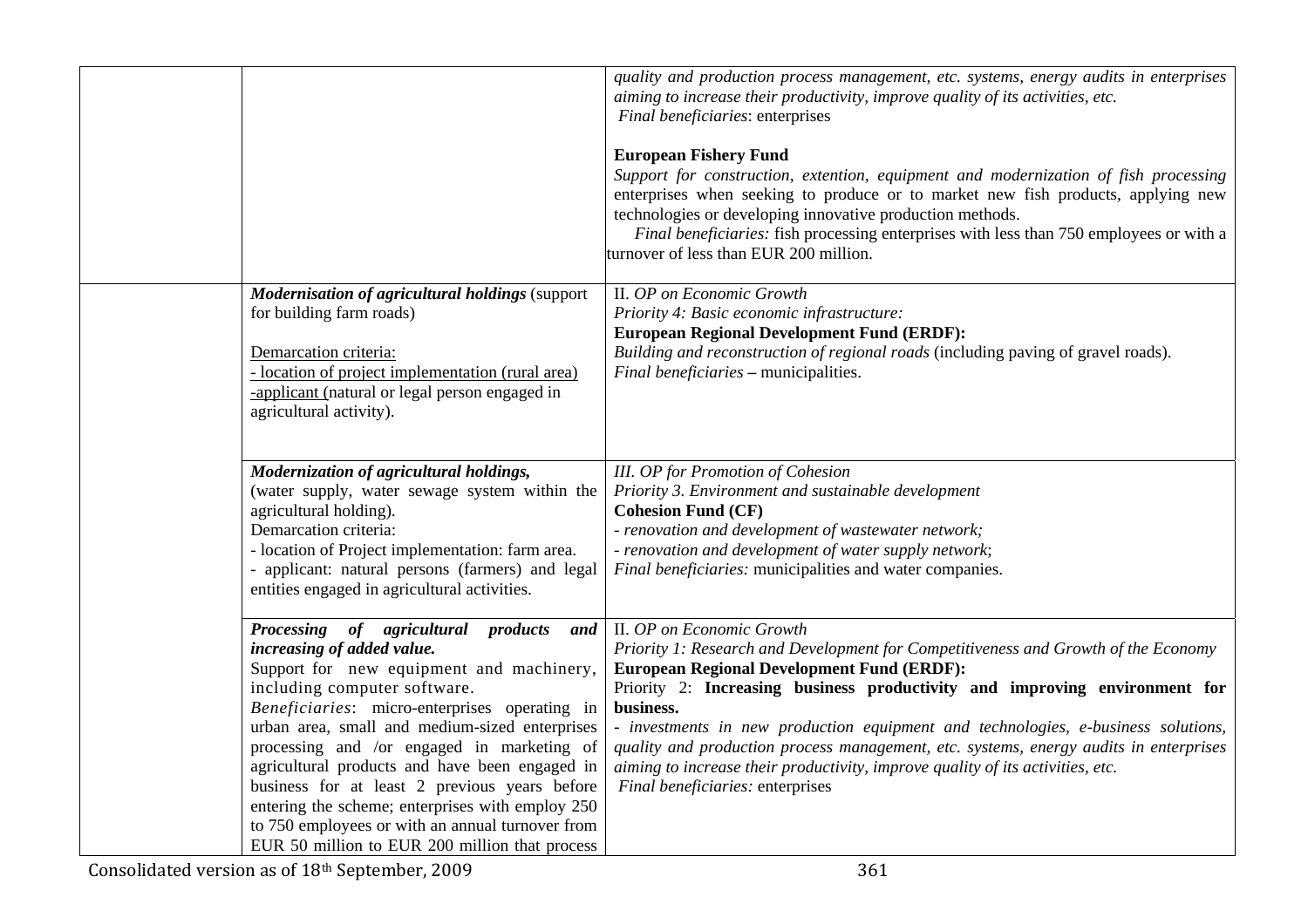|               | agricultural products and have been engaged in       |                                                                                                                                            |
|---------------|------------------------------------------------------|--------------------------------------------------------------------------------------------------------------------------------------------|
|               | business for at least 2 previous years before        |                                                                                                                                            |
|               | entering the scheme; agricultural cooperatives.      |                                                                                                                                            |
|               | Improvement of the economic value of forests         |                                                                                                                                            |
|               | Setting up of producer groups                        |                                                                                                                                            |
|               | Participation in food quality schemes                |                                                                                                                                            |
| Priority 3.   | Vocational training and information actions          | I. OP for Development of Human Recourses:                                                                                                  |
|               | (vocational training and information actions         | (Priority1: High quality employment and social inclusion):                                                                                 |
| Strengthening | including dissemination of scientific knowledge      | <b>Social Fund (SF):</b>                                                                                                                   |
| human capital | and innovative practices for persons engaged in the  | -Development of human resources in enterprises                                                                                             |
|               | agriculture or forestry sectors.                     | (training and upgrading of the qualifications of workers, executives, personnel managers                                                   |
|               | Final beneficiaries: farmers, their partners, farm's | of enterprises (development of general and specific skills and competencies), creation                                                     |
|               | workers and other natural or legal persons           | and installation in enterprises of modern systems of personnel management correlated                                                       |
|               | engaged in agricultural food and forestry sectors,   | with actual training of managers and workers. Final beneficiaries: enterprises);                                                           |
|               | whose agricultural holdings are registered in the    | -Training of people's entrepreneurship skills in connection with establishment of                                                          |
|               | Register of Agriculture and Rural Business of the    | business.                                                                                                                                  |
|               | Republic of Lithuania and forest holders by          | (Final beneficiaries: Business information centres, business incubators, non-                                                              |
|               | property right own forest area.                      | governmental organizations).                                                                                                               |
|               |                                                      | -Support for projects for development of general competences and abilities of workers.                                                     |
|               | Demarcation criteria: range of training              | (Final beneficiary: enterprises, state and municipality institutions, non-governmental                                                     |
|               | (agriculture or forestry)                            | institutions).                                                                                                                             |
|               |                                                      | (Priority 3. Increase of the capacity of researchers)                                                                                      |
|               |                                                      | - Support for scientists and other researchers (students) in the fields of scientific activity                                             |
|               |                                                      | (by global grant schemes), studies, mobility: employment of researchers in public sector                                                   |
|               |                                                      | and in enterprises of high and medium high technologies, scientific internship of                                                          |
|               |                                                      | students, scholarships for PhD students, projects for development of regional and                                                          |
|               |                                                      | sectoral mobility (study visits), spread of R&D results, innovative capacity, management                                                   |
|               |                                                      | of intellectual property.                                                                                                                  |
|               |                                                      | Only "soft" investments will be financed under this priority, while "hard" investments                                                     |
|               |                                                      | will be supported under priority 1 of OP on Economy Growth.                                                                                |
|               |                                                      |                                                                                                                                            |
|               |                                                      | II. OP on Economic Growth                                                                                                                  |
|               |                                                      | (Priority 2: Increasing business productivity and improving environment for business):                                                     |
|               |                                                      | <b>European Regional Development Fund (ERDF):</b><br>- measures to improve business environment: creation of databases, market assessment, |
|               |                                                      | information dissemination for businesses: seminars, conferences, etc., cooperation of                                                      |
|               |                                                      | business associations or business information centres, etc. with other relevant institutions                                               |
|               |                                                      | and exchange of experience, etc.                                                                                                           |
|               |                                                      |                                                                                                                                            |
|               |                                                      |                                                                                                                                            |
|               |                                                      |                                                                                                                                            |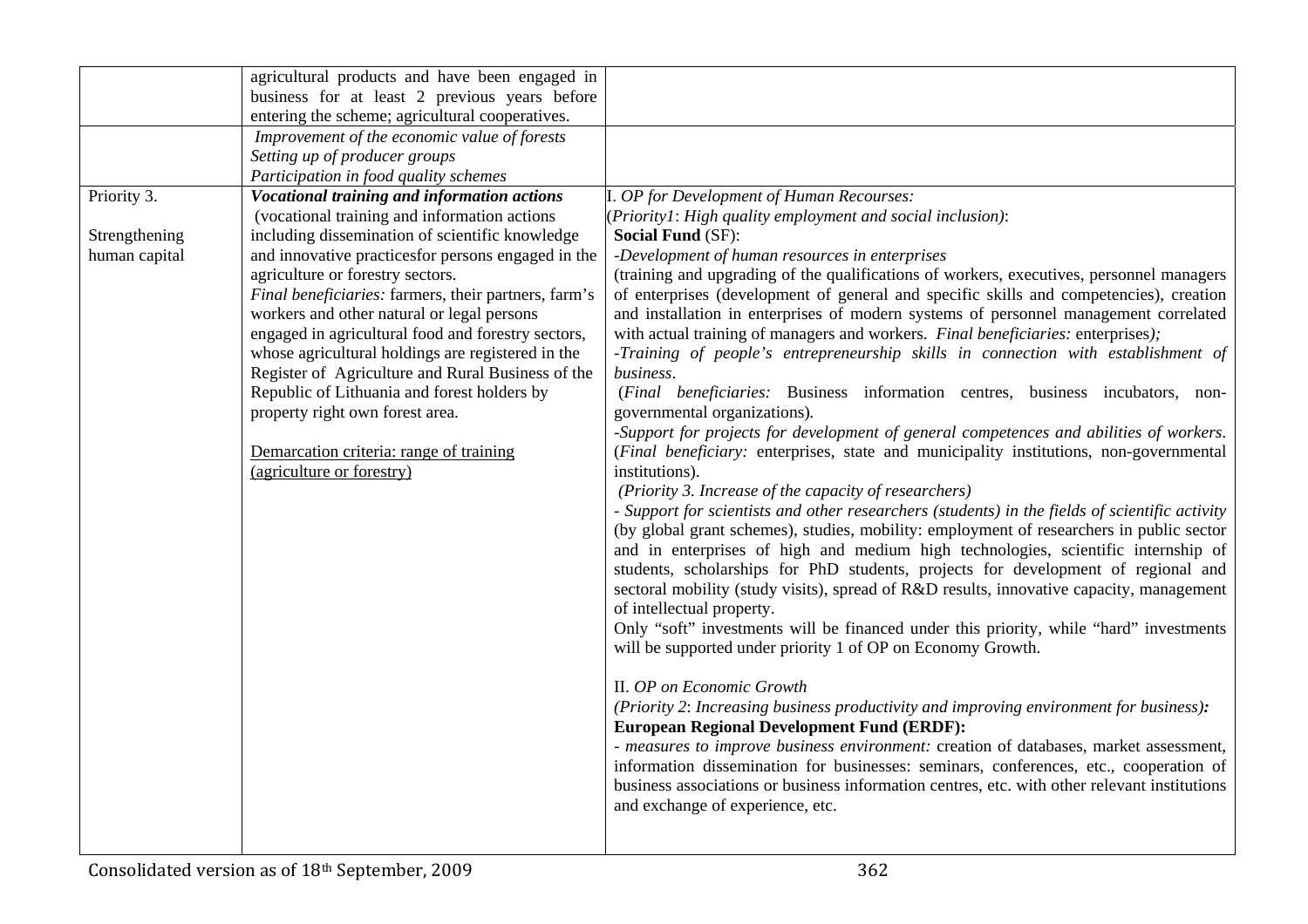|                                                                |                                                                                                                                                                                                                                                                                                                                                                                                                                                                                                                                                                | <b>European Fishery Fund (EFF):</b><br>- Support for promotion of partnership of scientists and operators in the fisheries sector,<br>pilot projects for innovations in fisheries sector.<br>Final beneficiaries: non-governmental organizations or legal persons representing<br>interests of fishery sector.<br>- Support for promotion of professional skills and adaptability of workers under strategy<br>of local action groups for fishery areas (LAGFAs).<br>Final beneficiary - LAGFAs, having approved strategy.<br>Support for training of workers of <i>aquaculture</i> enterprises with less than 750<br>employees or with a turnover of less than EUR 200 million.                                                                                                                                                                  |
|----------------------------------------------------------------|----------------------------------------------------------------------------------------------------------------------------------------------------------------------------------------------------------------------------------------------------------------------------------------------------------------------------------------------------------------------------------------------------------------------------------------------------------------------------------------------------------------------------------------------------------------|---------------------------------------------------------------------------------------------------------------------------------------------------------------------------------------------------------------------------------------------------------------------------------------------------------------------------------------------------------------------------------------------------------------------------------------------------------------------------------------------------------------------------------------------------------------------------------------------------------------------------------------------------------------------------------------------------------------------------------------------------------------------------------------------------------------------------------------------------|
|                                                                | Use of advisory services.<br>Advisory services for natural persons or a legal<br>entities and forest owners engaged in agriculture<br>and/or forestry. Advisory services on the statutory<br>management requirements and<br>the<br>good<br>agricultural and environmental practice, agri-<br>environmental, bookkeeping, forestry issues.<br>Demarcation criterion: fields of advisory services<br>(agriculture and forestry sectors).                                                                                                                         | II. OP on Economic Growth<br>(Priority 2: Increasing business productivity and improving environment for business):<br><b>European Regional Development Fund (ERDF):</b><br>-infrastructure for business environment: development of business incubators and<br>information centers in places not belonging to rural areas), etc.<br>- measures to improve business environment: creation of databases, market assesment,<br>information dissemination for businesses: seminars, conferences, etc. cooperation of<br>business associations or business information centers etc. with other relevant institutions<br>and exchange of experience, etc.;<br>projects for competitiveness growth: preparation, various sectorial and overall<br>competitiveness studies, activities for improvement of Lithuanian business environment<br>image, etc. |
|                                                                | AXIS 2. IMPROVING THE ENVIRONMENT AND THE COUTRYSIDE                                                                                                                                                                                                                                                                                                                                                                                                                                                                                                           |                                                                                                                                                                                                                                                                                                                                                                                                                                                                                                                                                                                                                                                                                                                                                                                                                                                   |
| Priority 1<br>Environment-<br>friendly<br>farming<br>practices | <b>Agri-environment payments</b><br>Programme for improving the status of water<br>bodies at risk<br>Under this activity the arable land will be<br>converted into a perennial pasture (meadow).<br>This activity will take place within the<br>catchments area of water body at risk.<br>Environmental commitments related to<br>farmland ponds (and other wet areas) other<br>than fishponds; environmental commitments<br>on the surrounding farmland that can affect<br>environmental quality of fish ponds;<br>commitments where the aquaculture activity | III. OP for Promotion of Cohesion<br>(1 priority: Local and urban development, conservation of cultural heritage and nature<br>and adaptation for tourism development)<br>- Improvement of condition of lakes, rivers and etc.: cleaning, removal of unused dams<br>and other equipments, improvement of recreational qualities)<br>- Clean-up of bottom seddiments caused by pollution, removal of rubbish, water<br>vegetation caused by euthrophication removal from water, clean-up of banks,<br>renaturalization of regulated river, improvement of recreational conditions.<br>Final beneficiaries - Minicipalities and County Governors administrations.<br><b>European Fishery Fund:</b><br>EFF priority $axis 2 - a$ qua-environmental measures.<br>Operations where the beneficiary commits itself to environmental requirements        |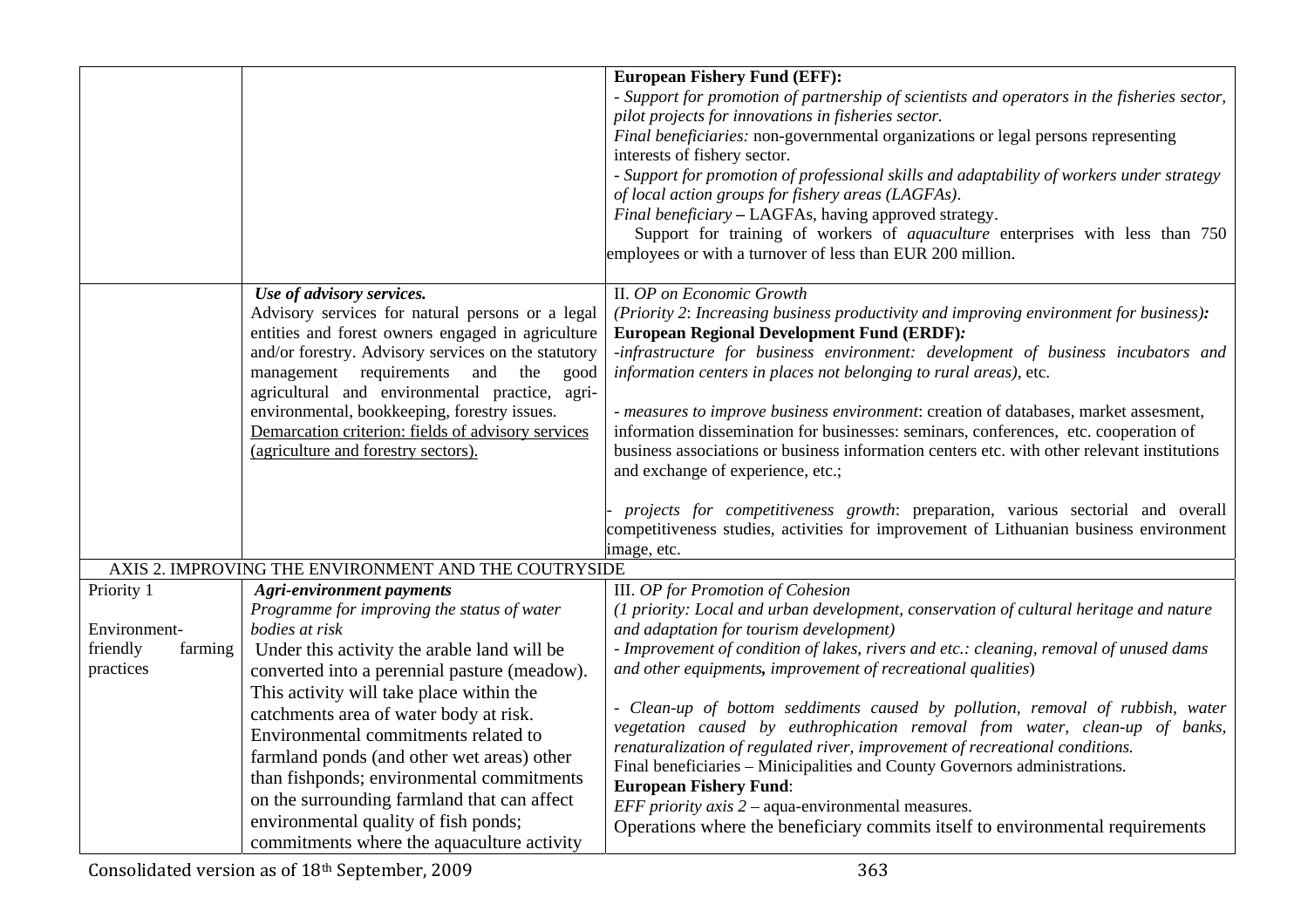|                       | is not carried out on a commercial basis as                   | that concern commercial aquaculture ponds                                              |
|-----------------------|---------------------------------------------------------------|----------------------------------------------------------------------------------------|
|                       | defined in the national legislation; and those                |                                                                                        |
|                       | aqua-environmental commitments carried out                    |                                                                                        |
|                       | in the framework of agri-environmental                        |                                                                                        |
|                       | measures on farms where aquaculture is only                   |                                                                                        |
|                       | a minor economic activity of the mixed                        |                                                                                        |
|                       | holding                                                       |                                                                                        |
|                       | Demarcation criterion: area and beneficiaries                 |                                                                                        |
|                       |                                                               |                                                                                        |
|                       | Programme Landscape Stewardship Scheme                        |                                                                                        |
|                       | Programme Rare Breeds Scheme                                  |                                                                                        |
|                       | Programme Organic Farming Scheme                              |                                                                                        |
| Priority 2.           | First afforestation of agricultural land                      |                                                                                        |
|                       | First afforestation of non-agriculture land                   |                                                                                        |
| Mitigation of climate | Forest environment payments                                   |                                                                                        |
| change                | Forest environment payments                                   |                                                                                        |
|                       | Restoring forestry potential and introducing                  | <b>III.</b> OP for Promotion of Cohesion                                               |
|                       | prevention actions.                                           | (1 priority: Local and urban development, conservation of cultural heritage and nature |
|                       | (measure is designed to contribute the restoration            | and adaptation for tourism development)                                                |
|                       | of private and state forests affected by natural              | - Cleaning-up of the damaged landscape elements (abandoned and landscape               |
|                       | disasters and fires and to support relevant                   | contaminating construction objects, areas damaged due to former excavation activities  |
|                       | preventive measures thus preserving the                       | and etc.).                                                                             |
|                       | environmental and economic value of forests).                 | Final beneficiary - State protected areas service                                      |
|                       | Demarcation criteria: activity and geographical               |                                                                                        |
|                       | area of project implementation (forests).                     |                                                                                        |
|                       | Non productive investments in forests                         |                                                                                        |
|                       | Operations to be supported:                                   | III. OP for Promotion of Cohesion                                                      |
|                       | -Formation of the skirts of the forest, works to              | (1 priority: Local and urban development, conservation of cultural heritage and nature |
|                       | support protected natural habitats or habitats of             | and adaptation for tourism development)                                                |
|                       | protected species or typical structure in forests             | - Development of public tourism infrastructure using natural and cultural heritage and |
|                       | (provided for in nature management plans),                    | creation and modernisation of active tourism infrastructure.                           |
|                       | supplement of woods with ornitochoric trees and               | - Development of tourism information services and promotion of tourism marketing       |
|                       | bushes, creation of small ponds of up to 300 m <sup>2</sup> , | - Development of variety of tourism services/products and improvement of tourism       |
|                       | temporary facilities to close forest roads through            |                                                                                        |
|                       | ecologically sensitive areas;                                 | services quality.                                                                      |
|                       | -Installation and improvement of recreational                 |                                                                                        |
|                       | forest infrastructure facilities (recreational trails,        | Final beneficiaries: Public and private subjects.                                      |
|                       | bridges, stairs, observation sites, resting-places,           |                                                                                        |
|                       | campsites, gazebos, benches, fireplaces, dustbins,            | III. OP for Promotion of Cohesion                                                      |
|                       | privies,<br>fences,<br>boards,<br>maps,<br>pointers,          |                                                                                        |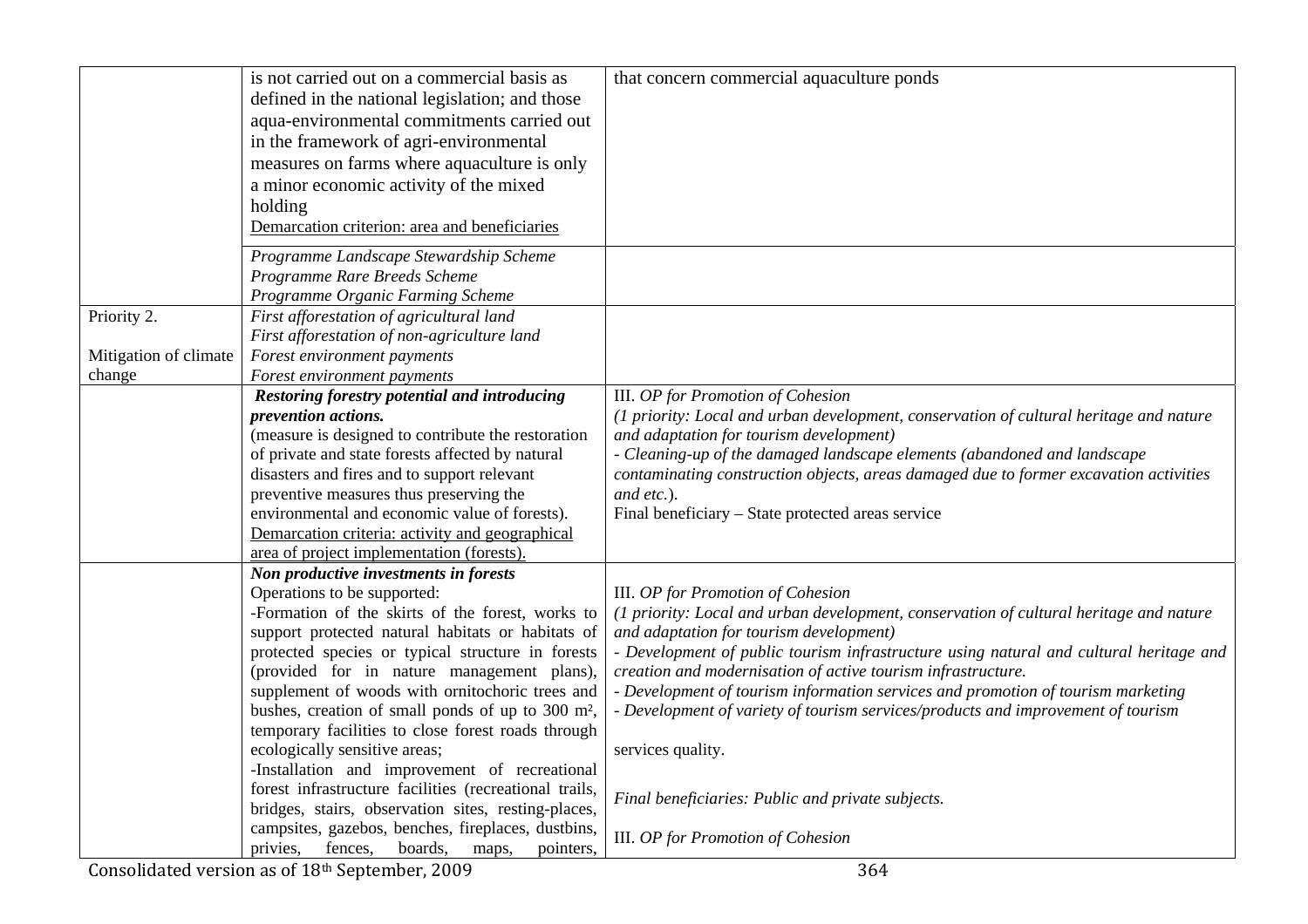| Priority 3.<br>Preservation<br>of<br>biodiversity<br>and<br>development of high<br>nature value<br>and<br>traditional<br>agrarian<br>areas | information signs).<br>-Tending and protection of the environment of<br>recreational facilities, works of restoration of<br>hydrological regime which was disturbed by<br>drainage in forests of Group I (strict reserves<br>forests) and Group IIA (ecosystem protection<br>forests), application of special forestry measures<br>(cuttings in order to form landscape, planting of<br>recreational sprouts, etc.).<br>-Drawing of forest management plan and other<br>planning and design documents necessary to<br>implement the activity, up to a ceiling of 10 per<br>cent of total eligible expenditure.<br>Final beneficiaries are private forest owners and<br>managers state forest. Maximum amount of<br>support $-100.000$ EUR.<br>Demarcation criterion- projects size and<br>beneficiary.<br>Natura 2000 payments and payments linked to<br>directive 2000/60/ec<br>(support for Natura 2000 areas in agricultural<br>land)<br>Natura 2000 payments<br>(support for Natura 2000 areas in forests)<br>Support in Natura 2000 areas for farmers and<br>forest owners is granted by EAFRD (for<br>utilized agricultural area and forests) to<br>compensate lost income because off<br>implementing environmental restrictions.<br>Demarcation criteria – provided activities,<br>objectives of the measures and beneficiaries. | (1 priority: Local and urban development, conservation of cultural heritage and nature<br>and adaptation for tourism development)<br>- Cleaning-up of the damaged landscape elements (abandoned and landscape<br>contaminating construction objects, areas damaged due to former excavation activities<br>and etc.).<br>Final beneficiary - State protected areas service<br><b>III.</b> OP for Promotion of Cohesion<br>(1 priority: Local and urban development, conservation of cultural heritage and nature<br>and adaptation for tourism development)<br><b>European Regional Development Fund (ERDF):</b><br>Keeping Natura 2000 territories, except in territories related to activities of forestry and<br>agriculture.<br>Final beneficiary - State protected areas service. |
|--------------------------------------------------------------------------------------------------------------------------------------------|------------------------------------------------------------------------------------------------------------------------------------------------------------------------------------------------------------------------------------------------------------------------------------------------------------------------------------------------------------------------------------------------------------------------------------------------------------------------------------------------------------------------------------------------------------------------------------------------------------------------------------------------------------------------------------------------------------------------------------------------------------------------------------------------------------------------------------------------------------------------------------------------------------------------------------------------------------------------------------------------------------------------------------------------------------------------------------------------------------------------------------------------------------------------------------------------------------------------------------------------------------------------------------------------------------------------------------------|---------------------------------------------------------------------------------------------------------------------------------------------------------------------------------------------------------------------------------------------------------------------------------------------------------------------------------------------------------------------------------------------------------------------------------------------------------------------------------------------------------------------------------------------------------------------------------------------------------------------------------------------------------------------------------------------------------------------------------------------------------------------------------------|
|                                                                                                                                            | Natura 2000 payments and payments linked to<br>directive 2000/60/ec                                                                                                                                                                                                                                                                                                                                                                                                                                                                                                                                                                                                                                                                                                                                                                                                                                                                                                                                                                                                                                                                                                                                                                                                                                                                      | <b>European Fishery Fund (EFF):</b><br>EFF:                                                                                                                                                                                                                                                                                                                                                                                                                                                                                                                                                                                                                                                                                                                                           |
|                                                                                                                                            | Natura 2000 payments<br>Allowanses calculated for utilized agricultural<br>area and forest land<br>Demarcation criteria: applicant and the type of<br>supported activity                                                                                                                                                                                                                                                                                                                                                                                                                                                                                                                                                                                                                                                                                                                                                                                                                                                                                                                                                                                                                                                                                                                                                                 | Support for sustainable aquaculture compatable with specific environmental constrains<br>resulting from the designation of Natura 2000 areas.                                                                                                                                                                                                                                                                                                                                                                                                                                                                                                                                                                                                                                         |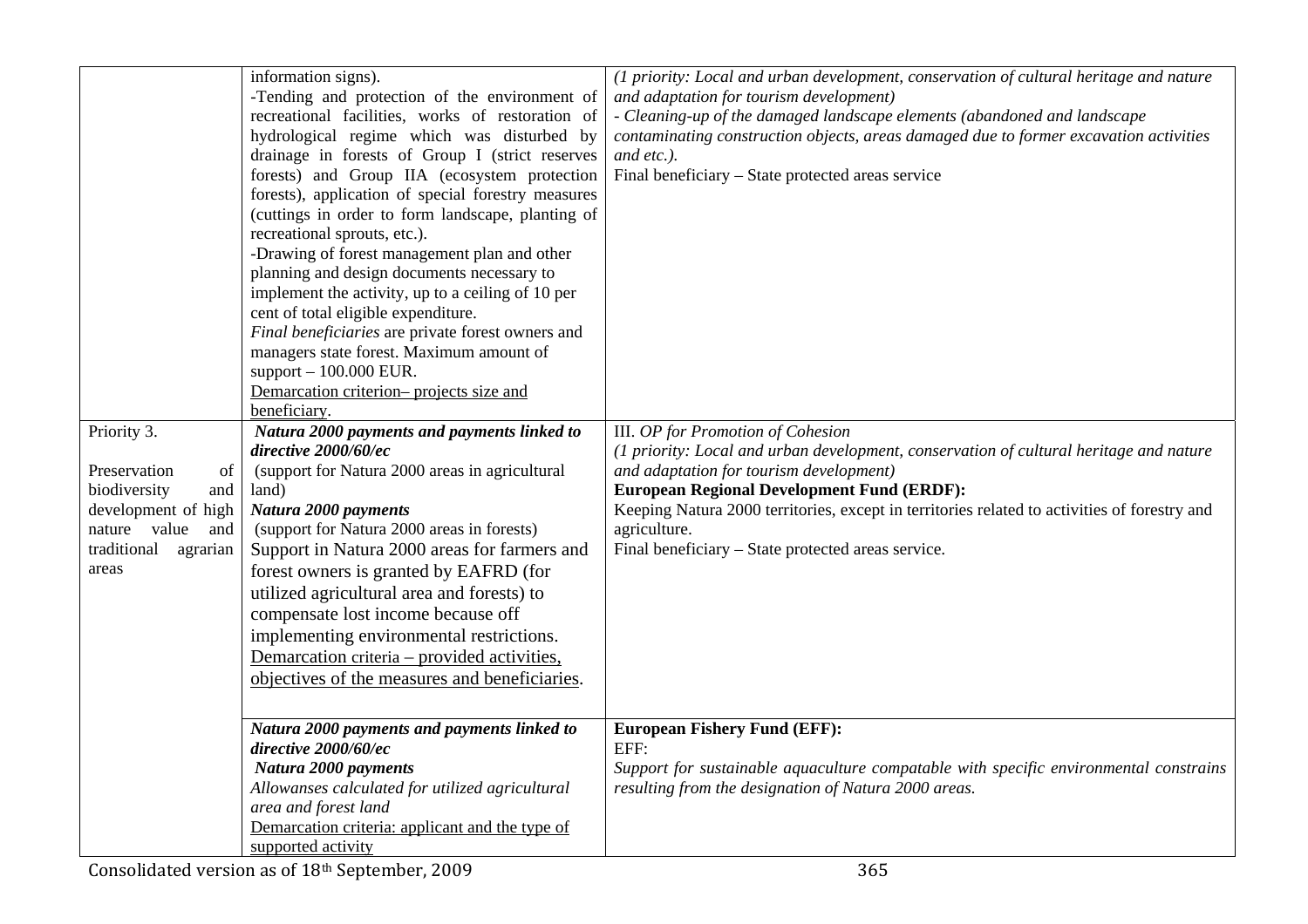|                  | . Payments to farmers in areas with handicaps,                                                                                                                                                            |                                                                                                                                                                                                                                                |
|------------------|-----------------------------------------------------------------------------------------------------------------------------------------------------------------------------------------------------------|------------------------------------------------------------------------------------------------------------------------------------------------------------------------------------------------------------------------------------------------|
|                  | other than mountain areas                                                                                                                                                                                 |                                                                                                                                                                                                                                                |
|                  | AXIS 3. THE QUALITY OF LIFE IN RURAL AREAS AND DIVERSIFICATION OF RURAL ECONOMY                                                                                                                           |                                                                                                                                                                                                                                                |
| Priority 1.      | Diversification into non-agricultural activities                                                                                                                                                          | OP on Economic Growth                                                                                                                                                                                                                          |
|                  | (Support for non agricultural activities in rural                                                                                                                                                         | (2 priority: Increasing business productivity and improving environment for business)                                                                                                                                                          |
| Creation of      | areas aiming to strengthen the business skills and                                                                                                                                                        | <b>European Regional Development Fund (ERDF):</b>                                                                                                                                                                                              |
| alternative jobs | maintain business initiatives of rural inhabitants,                                                                                                                                                       | 1. Financial engineering measures (micro credits, guarantees, risk capital funds);                                                                                                                                                             |
| and income       | transferring from traditional agricultural activities                                                                                                                                                     | 2. Measures to improve business environment: creation of databases, market assessment,                                                                                                                                                         |
| sources          | to alternative economic activities, including                                                                                                                                                             | information dissemination for businesses: seminars, conferences, etc., cooperation of                                                                                                                                                          |
|                  | services and crafts or traditional crafts in the                                                                                                                                                          | business associations or business information centres, etc. with other relevant institutions                                                                                                                                                   |
|                  | manner specified in the legal acts of the Republic                                                                                                                                                        | and exchange of experience, etc.;                                                                                                                                                                                                              |
|                  | of Lithuania).                                                                                                                                                                                            | 3. Investment into new equipment and technologies, electronic business solutions,                                                                                                                                                              |
|                  | Final beneficiaries: farmers, micro-enterprises or                                                                                                                                                        | business process management, corporate energy audit in enterprises seeking to increase                                                                                                                                                         |
|                  | rural residents. Applicants shall be engaged in                                                                                                                                                           | their productivity and improve the performance, etc;                                                                                                                                                                                           |
|                  | agriculture at the time of application submission).                                                                                                                                                       | 4. Infrastructure for business environment: development of business incubators and                                                                                                                                                             |
|                  | Demarcation criteria: type of activity of the                                                                                                                                                             | information centres in places not belonging to rural areas;                                                                                                                                                                                    |
|                  | applicants (the applicant must be engaged into                                                                                                                                                            | 5. Financing of competitiveness enhancement projects: preparation of the studies of the                                                                                                                                                        |
|                  | agricultural activities in rural area before the                                                                                                                                                          | competitiveness for the different business' sectors, the actions, connected with the                                                                                                                                                           |
|                  | submission of the application), type of eligible                                                                                                                                                          | improvement of the image of Lithuanian business environment and etc.                                                                                                                                                                           |
|                  | activities (support is granted to non-agricultural                                                                                                                                                        | Final beneficiaries: enterprises, municipalities, business information centres, business                                                                                                                                                       |
|                  | activities in rural area, except the activities                                                                                                                                                           | incubators.                                                                                                                                                                                                                                    |
|                  | included into the list of non-eligible activities in                                                                                                                                                      | Coordination of the demarcation lines with the Community structural funds based on the                                                                                                                                                         |
|                  | the manner specified by legal acts of the Republic                                                                                                                                                        | agreements between the institutions in charge of the administration of the support from                                                                                                                                                        |
|                  | of Lithuania).                                                                                                                                                                                            | the EARDF and the EC structural funds.                                                                                                                                                                                                         |
|                  |                                                                                                                                                                                                           | <b>European Fishery Fund (EFF):-</b> any investment in <i>construction</i> , <i>development and</i>                                                                                                                                            |
|                  |                                                                                                                                                                                                           | <i>modernization</i> of equipment aiming at productive <i>aquaculture</i> , when applicants are legal                                                                                                                                          |
|                  |                                                                                                                                                                                                           | entities and natural persons, engaged or seeking to engage in commercial aquaculture;                                                                                                                                                          |
|                  |                                                                                                                                                                                                           | - investment into construction, development and modernization of fish processing plants.                                                                                                                                                       |
|                  | <b>Support for business creation and development</b>                                                                                                                                                      | II. OP on Economic Growth                                                                                                                                                                                                                      |
|                  | (Support to non-agricultural activities, including                                                                                                                                                        | (2 priority: Increasing business productivity and improving environment for business)                                                                                                                                                          |
|                  | services and crafts or traditional crafts in the                                                                                                                                                          | <b>European Regional Development Fund (ERDF):</b>                                                                                                                                                                                              |
|                  | manner specified by the legal acts of the Republic                                                                                                                                                        | 1. Financial engineering measures (micro credits, guarantees, risk capital funds);                                                                                                                                                             |
|                  | of Lithuania, and establishment and development                                                                                                                                                           | 2. Measures to improve business environment: creation of databases, market assessment,                                                                                                                                                         |
|                  | of micro-enterprises in rural areas).                                                                                                                                                                     | information dissemination for businesses: seminars, conferences, etc., cooperation of                                                                                                                                                          |
|                  | Final beneficiaries: micro-enterprise (operating)                                                                                                                                                         | business associations or business information centres, etc. with other relevant institutions                                                                                                                                                   |
|                  | setting $-$ up) and $/$ or rural residents engaged in                                                                                                                                                     | and exchange of experience, etc.                                                                                                                                                                                                               |
|                  |                                                                                                                                                                                                           |                                                                                                                                                                                                                                                |
|                  |                                                                                                                                                                                                           |                                                                                                                                                                                                                                                |
|                  |                                                                                                                                                                                                           |                                                                                                                                                                                                                                                |
|                  |                                                                                                                                                                                                           |                                                                                                                                                                                                                                                |
|                  | individual activities in the manner stipulated by<br>the legal acts of the Republic of Lithuania.<br>Demarcation criteria: type of eligible activities<br>Consolidated version as of 18th September, 2009 | 3. Infrastructure for business environment: development of business incubators and<br>information centers in places not belonging to rural areas);<br>4. Investment into new equipment and technologies, electronic business solutions,<br>366 |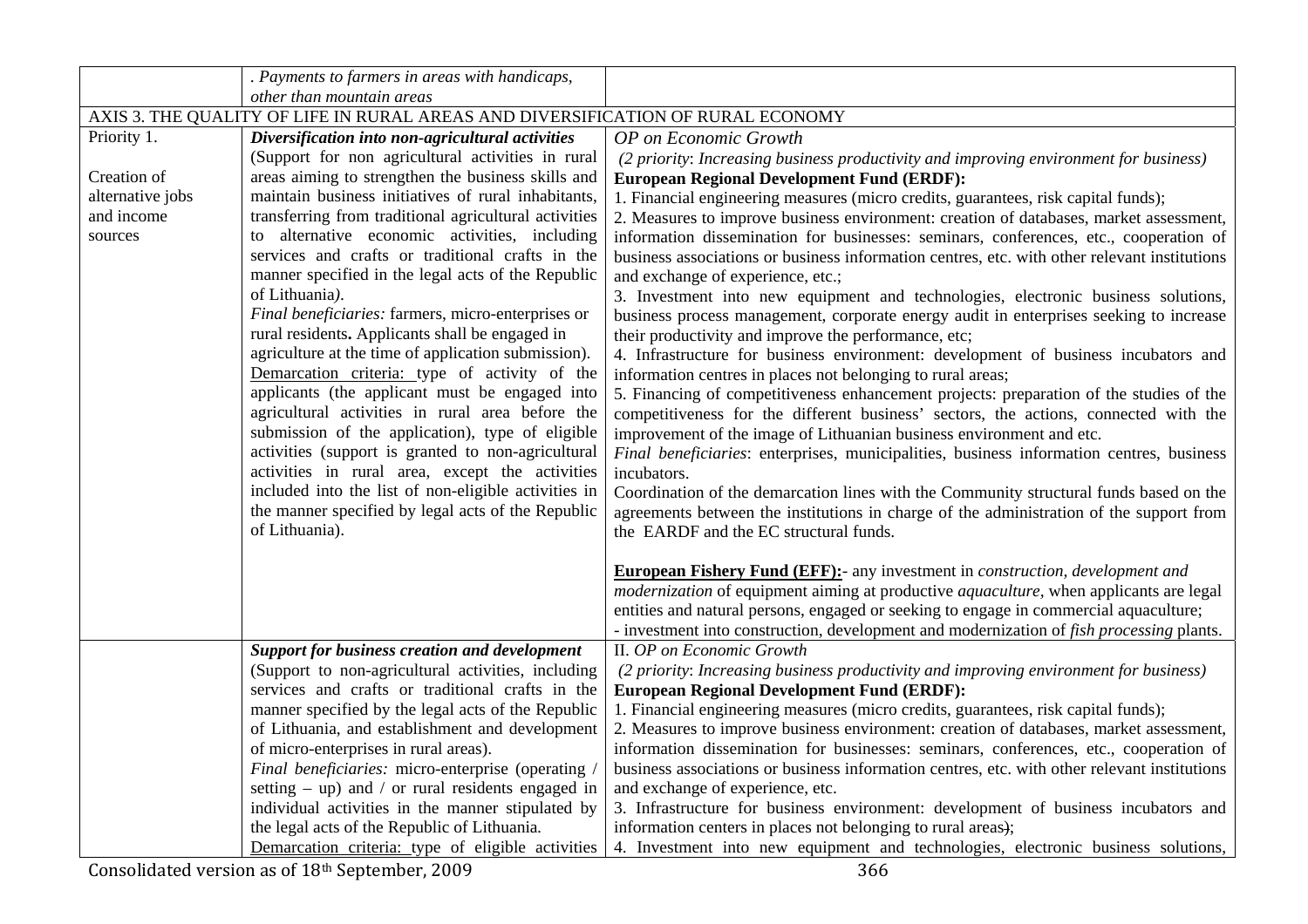| (support is granted to non-agricultural activities in<br>rural area, except the activities included into the<br>list of non-eligible activities in the manner<br>specified by legal acts of the Republic of<br>Lithuania).                                                                                                                                                                                                                                                                                                                                                | business process management, corporate energy audit in enterprises seeking to increase<br>their productivity and improve the performance, etc.<br>5. Financing of competitiveness enhancement projects: preparation of the studies of the<br>competitiveness for the different business' sectors, the actions, connected with the<br>improvement of the image of Lithuanian business environment and etc.<br>Final beneficiaries: enterprises, municipalities, business information centres, business<br>incubators;<br>Coordination of the demarcation lines with the Community structural funds based on the<br>agreements between the institutions in charge of the administration of the support from<br>the EARDF and the EC structural funds.                                                                                                                                                                                                                                                                                                                                                                                                                                                                                                                                                                                                                                                                                       |
|---------------------------------------------------------------------------------------------------------------------------------------------------------------------------------------------------------------------------------------------------------------------------------------------------------------------------------------------------------------------------------------------------------------------------------------------------------------------------------------------------------------------------------------------------------------------------|-------------------------------------------------------------------------------------------------------------------------------------------------------------------------------------------------------------------------------------------------------------------------------------------------------------------------------------------------------------------------------------------------------------------------------------------------------------------------------------------------------------------------------------------------------------------------------------------------------------------------------------------------------------------------------------------------------------------------------------------------------------------------------------------------------------------------------------------------------------------------------------------------------------------------------------------------------------------------------------------------------------------------------------------------------------------------------------------------------------------------------------------------------------------------------------------------------------------------------------------------------------------------------------------------------------------------------------------------------------------------------------------------------------------------------------------|
| <b>Encouragement of rural tourism activities</b><br>(establishment of rural tourism households and<br>equipment of tourist camps in rural areas).<br>Final beneficiary: farmers, rural inhabitants and<br>legal persons operating in rural areas and<br>complying with the requirements to micro-<br>enterprises.<br>The location of project implementation: village,<br>small town or town with population less than 3<br>000.<br>Demarcation criteria - eligible activities<br>(eligible tourism activities (for rural tourism<br>and tourism camps in the countryside) | <b>European fishery fund (EFF):</b><br>- any investment in <i>construction</i> , <i>development and modernization</i> of equipment<br>aiming at productive <i>aquaculture</i> , when applicants are legal entities and natural<br>persons, engaged or seeking to engage in commercial aquaculture;<br>- investment into construction, development and modernization of fish processing plants.<br>III. OP for Promotion of Cohesion<br>(Priority 1: Local and urban development, conservation of cultural heritage and nature<br>and adaptation for tourism development)<br><b>European Regional Development Fund (ERDF):</b><br>- Development of public tourism infrastructure using natural and cultural heritage and<br>creation and modernisation of active tourism infrastructure.<br>- Development of tourism information services and promotion of tourism marketing<br>- Development of variety of tourism services/products and improvement of tourism<br>services quality.<br>Final beneficiaries: public and private legal entities.<br>- Establishment of visiting centers and expositions, systems of environmental education<br>(recreational paths, stairs, view towers, resorts, information stands, schemes, arrows,<br>signs) and etc. in national and regional parks, also keeping and adjustment to visiting the<br>objects of natural heritage.<br>Final beneficiary - National Office of the protected territories. |
|                                                                                                                                                                                                                                                                                                                                                                                                                                                                                                                                                                           | <b>European Fishery Fund (EFF):</b><br>- promotion of tourism, support for tourism infrastructure in fishery regions,<br>preservation of cultural heritage and other activities foreseen in the strategy of LAGFAs.<br>Final beneficiaries: LAGFAs, having approved strategies (physical and legal persons<br>foreseen in this strategy).<br>III. OP for Promotion of Cohesion                                                                                                                                                                                                                                                                                                                                                                                                                                                                                                                                                                                                                                                                                                                                                                                                                                                                                                                                                                                                                                                            |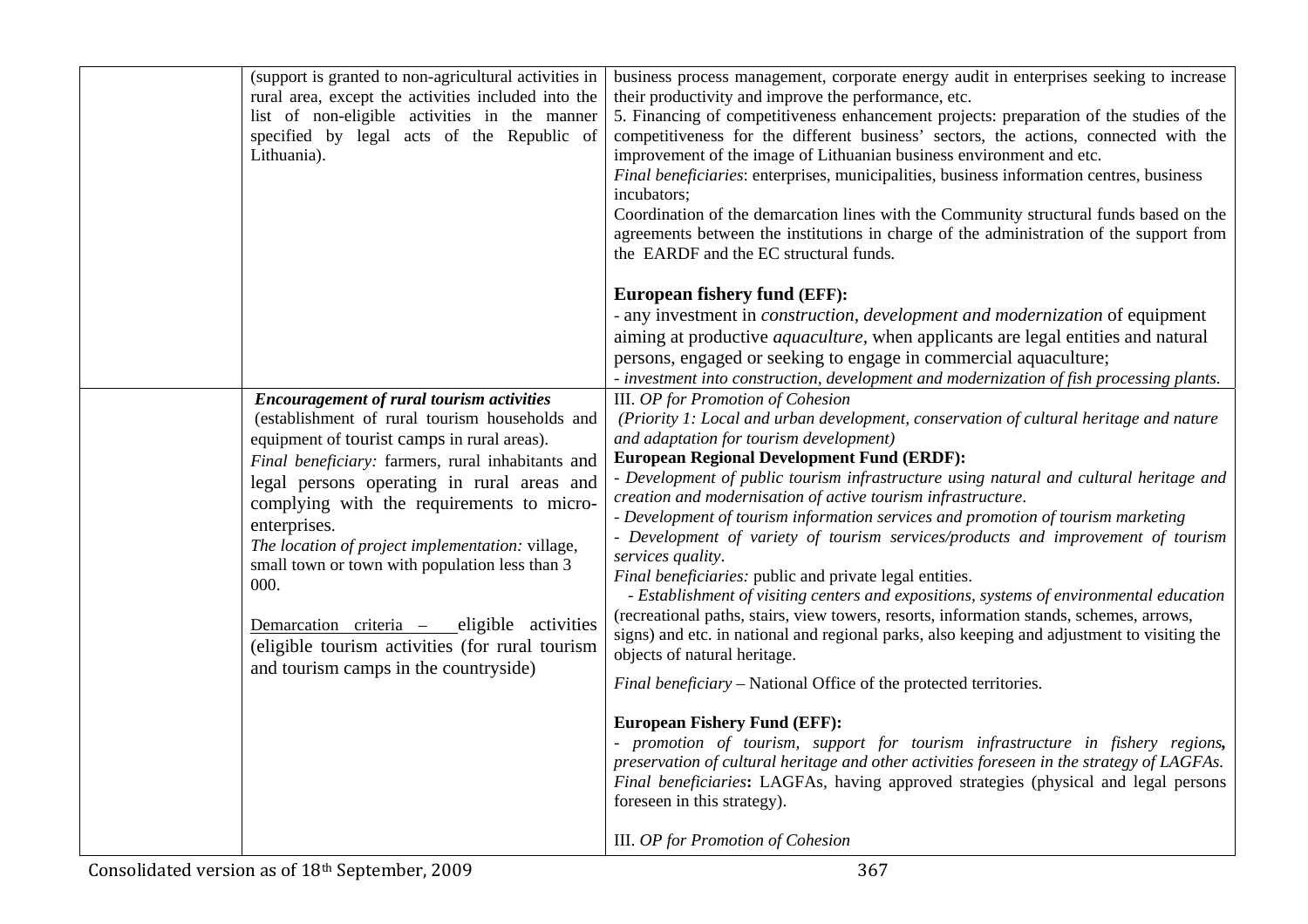|                                                                                                                                        | <b>Encouragement of rural tourism activities</b><br>(clearing of strands in the area of rural tourism<br>homestead).<br>Final beneficiaries: farmers, rural inhabitants and<br>legal persons operating in rural areas and<br>complying with the requirements to micro-<br>enterprises)<br>Demarcation criteria - eligible activities. | (1 priority: Local and urban development, conservation of cultural heritage and nature<br>and adaptation for tourism development)<br><b>European Regional Development Fund (ERDF):</b><br>- Improvement of condition of lakes, rivers and etc.: cleaning, removal of unused dams<br>and other equipments, improvement of recreational qualities.<br>Final beneficiaries: municipalities, state institutions.<br>Coordination of the demarcation lines with the Community structural funds based<br>on the agreements between the institutions in charge of the administration of the<br>support from the EARDF and the EC structural funds.                                                                                                                                                                                                                                                                                                                                                                                                                                                                                                                                                                                                                                                                                                                          |
|----------------------------------------------------------------------------------------------------------------------------------------|---------------------------------------------------------------------------------------------------------------------------------------------------------------------------------------------------------------------------------------------------------------------------------------------------------------------------------------|----------------------------------------------------------------------------------------------------------------------------------------------------------------------------------------------------------------------------------------------------------------------------------------------------------------------------------------------------------------------------------------------------------------------------------------------------------------------------------------------------------------------------------------------------------------------------------------------------------------------------------------------------------------------------------------------------------------------------------------------------------------------------------------------------------------------------------------------------------------------------------------------------------------------------------------------------------------------------------------------------------------------------------------------------------------------------------------------------------------------------------------------------------------------------------------------------------------------------------------------------------------------------------------------------------------------------------------------------------------------|
| 2.<br>Priority<br>of<br>Improvement<br>social and physical<br>infrastructure,<br>protection<br>and<br>enhancement of rural<br>heritage |                                                                                                                                                                                                                                                                                                                                       | <b>III.</b> OP for Promotion of Cohesion<br>(1 priority: Local and urban development, conservation of cultural heritage and<br>nature and adaptation for tourism development)<br><b>European Regional Development Fund (ERDF):</b><br>- Improvement of urban environment infrastructure (including regeneration of<br>industrial and other damaged areas);<br>Final beneficiaries: municipalities and their institutions;<br>- Improvement of community urban infrastructure (renovation and development<br>of public leisure, sport and cultural, urban transport infrastructure important for<br>business). Complex development projects exceeding EUR 200 000.<br>Final beneficiaries: municipalities and their institutions;<br>- Development of public infrastructure and services, related to improvement of<br>business conditions and increasing employment (modernisation and adjustment of<br>existing public buildings (schools, cultural centers, etc.) in rural areas, providing<br>accommodation for start-ups, establishment of incubators of local importance,<br>providing consultations necessary to start business or people engaging into labour<br>market).<br>Final beneficiaries: municipalities and their institutions;<br>- Support for renovation of buildings for education, training, community and<br>social activities in rural areas. |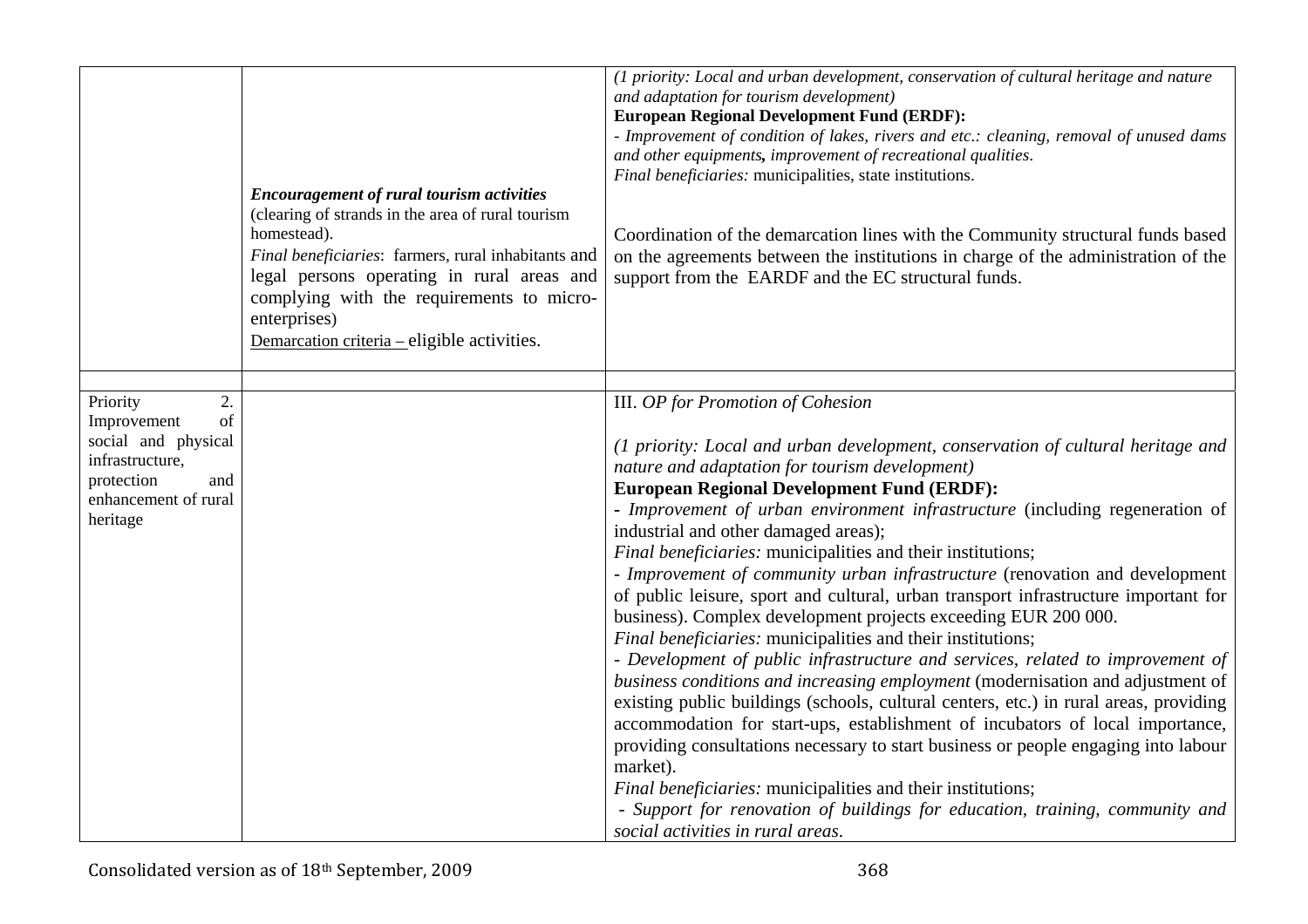|                                                   | Complex development projects exceeding EUR 200 000. Support shall be granted       |
|---------------------------------------------------|------------------------------------------------------------------------------------|
|                                                   | in areas having between 1000 and 3000 inhabitants.                                 |
|                                                   | Decisions on projects will be made by Regional Development Councils.               |
|                                                   | Final beneficiaries: municipalities and their institutions                         |
|                                                   |                                                                                    |
|                                                   | OP for Promotion of Cohesion                                                       |
|                                                   |                                                                                    |
|                                                   | 2 priority. Quality and accessibility of public services: health, education and    |
| Village renewal and development                   | social infrastructure                                                              |
| - reconstruction (renovation) of buildings;       |                                                                                    |
| - management or development of public             | Promotion of universal multifunctional centers in rural areas having less than     |
| infrastructure;                                   | 1000 inhabitants. Centers would deliver education and training services;           |
| renovation and conservation of rural              | Final beneficiaries: municipalities.                                               |
| heritage objects and landscape elements with      | - Modernisation or establishment institutions delivering social services in the    |
| historic, ethno-cultural, architectural value     | areas exceeding 3000 inhabitants;                                                  |
| (establishment and development of traditional     | Final beneficiaries: municipalities and their institutions                         |
| craft centres);                                   |                                                                                    |
| Projects up to 200 000 EUR/project.               | 3 Operational Programme for Promotion of Cohesion, 3 priority (Environment         |
| <b>Beneficiaries:</b>                             | and sustainable development)                                                       |
| - implementing the project under LEADER           | - Renovation of buildings of State or municipality institutions of National health |
| approach - rural communities, local action        | system, National education system, institutions delivering social services and     |
| groups, non-governmental organizations and        | state or municipality cultural centers aiming to increase efficiency of energy     |
| other legal persons established and operating     | consumption.                                                                       |
| in rural area, municipalities or their            | Final beneficiaries: municipalities and their institutions.                        |
| institutions;                                     | - Building and reconstruction of regional roads (including paving of gravel        |
| - implementing the project by a "top-down"        | roads).                                                                            |
| approach – municipality administrations and       | Final beneficiaries: municipalities.                                               |
| LAGs                                              | - Improvement of technical parameters of the roads and railroads of national       |
| It shall be required to prove that the project is | significance.                                                                      |
| not financed under ERDF by submitting a           | Applicant: The Lithuanian Road Administration.                                     |
| document<br>issued<br>Regional<br>by<br>the       | <b>III.</b> OP for Promotion of Cohesion                                           |
| Development Council.                              | Priority 3. Environment and sustainable development                                |
| Demarcation criteria - type of applicant and      | <b>Cohesion fund (CF):</b>                                                         |
| the amount of support per one projects".          | - renovation and development of wastewater network;                                |
|                                                   | - renovation and development of water supply network.                              |
|                                                   | Final beneficiaries: municipalities and water companies.                           |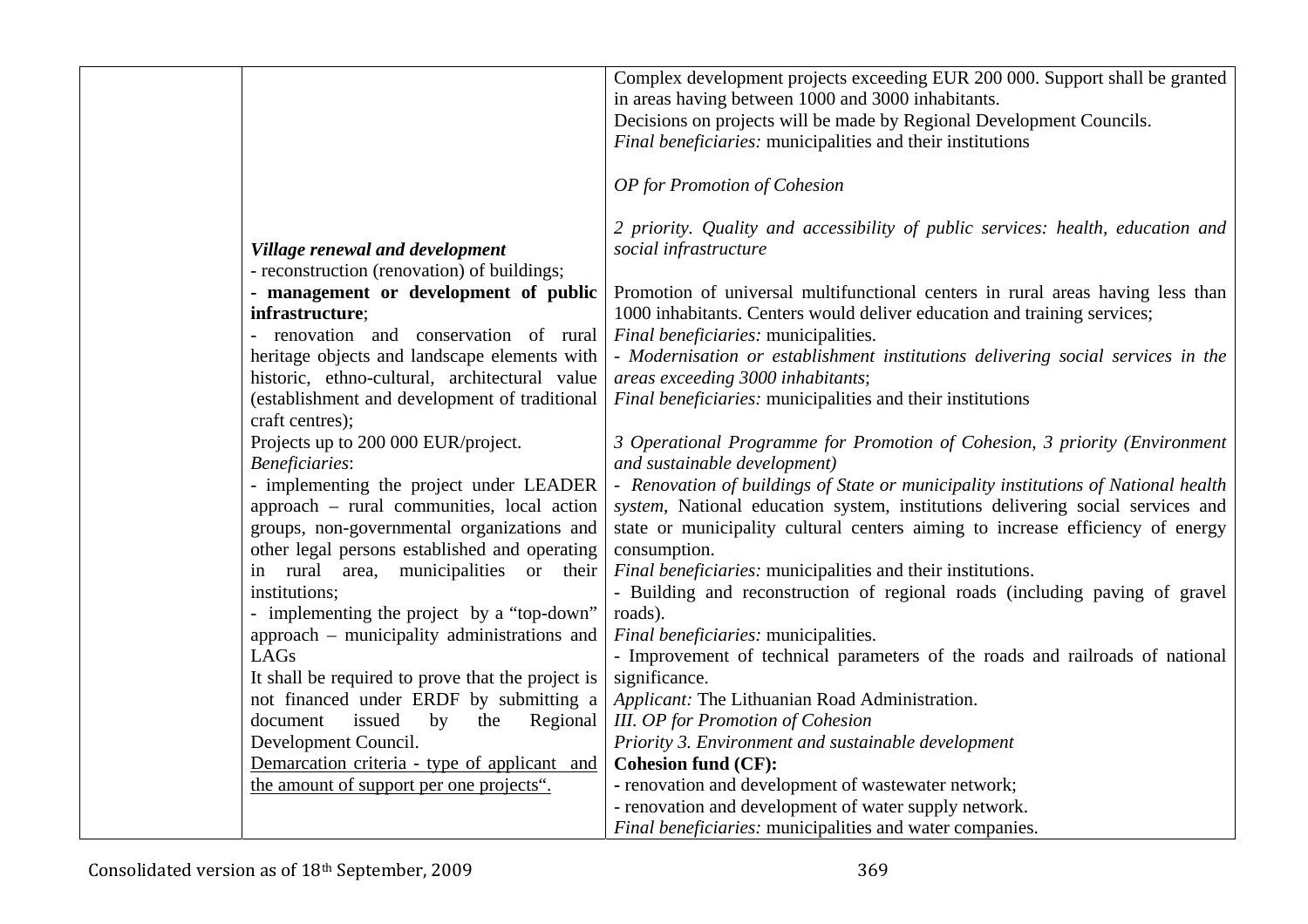|                                                                                                                                                                           |                                                                                                                                                                                                                                                                                                                                                                                                                                                                                                                        | - implementation of the infrastructure contributing to the road safety, building of<br>city circuits roads;<br>Final beneficiaries: the Lithuanian Road Administration, municipalities.<br>- increase in the throughput of the transeuropean significance roads, improvement<br>of their technical parameters.<br>Final beneficiaries: the Lithuanian Road Administration.<br>Organisation and development of the ecological public transportation.<br>Final beneficiaries: municipalities<br>Coordination of the demarcation lines with the Community structural funds based<br>on the agreements between the institutions in charge of the administration of the<br>support from the EARDF and the EC structural funds.<br><b>European Fisheries Fund (EFF):</b><br>4 priority. Sustainable development of fishery regions.<br>The activities foreseen in local development strategies related with renovation of<br>villages<br>When at the same territory a LAG and a LAGFA are established, a LAG and a |
|---------------------------------------------------------------------------------------------------------------------------------------------------------------------------|------------------------------------------------------------------------------------------------------------------------------------------------------------------------------------------------------------------------------------------------------------------------------------------------------------------------------------------------------------------------------------------------------------------------------------------------------------------------------------------------------------------------|--------------------------------------------------------------------------------------------------------------------------------------------------------------------------------------------------------------------------------------------------------------------------------------------------------------------------------------------------------------------------------------------------------------------------------------------------------------------------------------------------------------------------------------------------------------------------------------------------------------------------------------------------------------------------------------------------------------------------------------------------------------------------------------------------------------------------------------------------------------------------------------------------------------------------------------------------------------------------------------------------------------|
|                                                                                                                                                                           |                                                                                                                                                                                                                                                                                                                                                                                                                                                                                                                        | LAGFA shall be obliged to demarcate the activities they intend to support at the<br>level of their local development strategies.                                                                                                                                                                                                                                                                                                                                                                                                                                                                                                                                                                                                                                                                                                                                                                                                                                                                             |
|                                                                                                                                                                           |                                                                                                                                                                                                                                                                                                                                                                                                                                                                                                                        | <b>Final beneficiaries: LAGFAs</b>                                                                                                                                                                                                                                                                                                                                                                                                                                                                                                                                                                                                                                                                                                                                                                                                                                                                                                                                                                           |
|                                                                                                                                                                           |                                                                                                                                                                                                                                                                                                                                                                                                                                                                                                                        | Coordination of the demarcation lines with the Community structural funds based<br>on the agreements between the institutions in charge of the administration of the<br>support from the EARDF and the EC structural funds.                                                                                                                                                                                                                                                                                                                                                                                                                                                                                                                                                                                                                                                                                                                                                                                  |
|                                                                                                                                                                           | AXIS 4. IMPLEMENTATION OF LEADER METHOD                                                                                                                                                                                                                                                                                                                                                                                                                                                                                |                                                                                                                                                                                                                                                                                                                                                                                                                                                                                                                                                                                                                                                                                                                                                                                                                                                                                                                                                                                                              |
| Priority<br>1.<br>Promotion of local                                                                                                                                      | <b>Implementation of local development strategies</b><br>Local development strategies shall meet the                                                                                                                                                                                                                                                                                                                                                                                                                   | <b>European Fishery Fund (EFF)</b><br>4 priority. Sustainable development of fishery regions.                                                                                                                                                                                                                                                                                                                                                                                                                                                                                                                                                                                                                                                                                                                                                                                                                                                                                                                |
| initiatives<br>and<br>cooperation,<br>development<br>of<br>human capacities in<br>order to develop and<br>successfully<br>implement<br>local<br>development<br>strategies | objectives, descriptions, demarcation lines of the<br>measures of Axis 3 and shall not prejudice the<br>objectives of the other Axes. If a local<br>development strategy provides for other measures<br>that are not regulated by Council Regulation (EC)<br>No. 1698/2005 and the Rural Development<br>Programme 2007-2013 for Lithuania, then the<br>local development programme shall be drawn in<br>line with the principles of the demarcation<br>between the EAFRD and other EU funds provided<br>in other Axes. | When at the same territory a LAG and a LAGFA are established, a LAG and a LAGFA<br>shall be obliged to demarcate the activities they intend to support at the level of their<br>local development strategies. The National Paying Agency - institution responsible for<br>the evaluation of the strategies of LAGs and LAGFAs – shall verify if demarcation lines<br>between the strategies of a LAG and a LAGFA are clear. If a local development strategy<br>of a LAG is approved by the MoA before a LAGFA submits its strategy for the<br>evaluation, a LAG shall have a right to make amendments in its local development<br>strategy in order to assure that proper demarcation lines are set.                                                                                                                                                                                                                                                                                                         |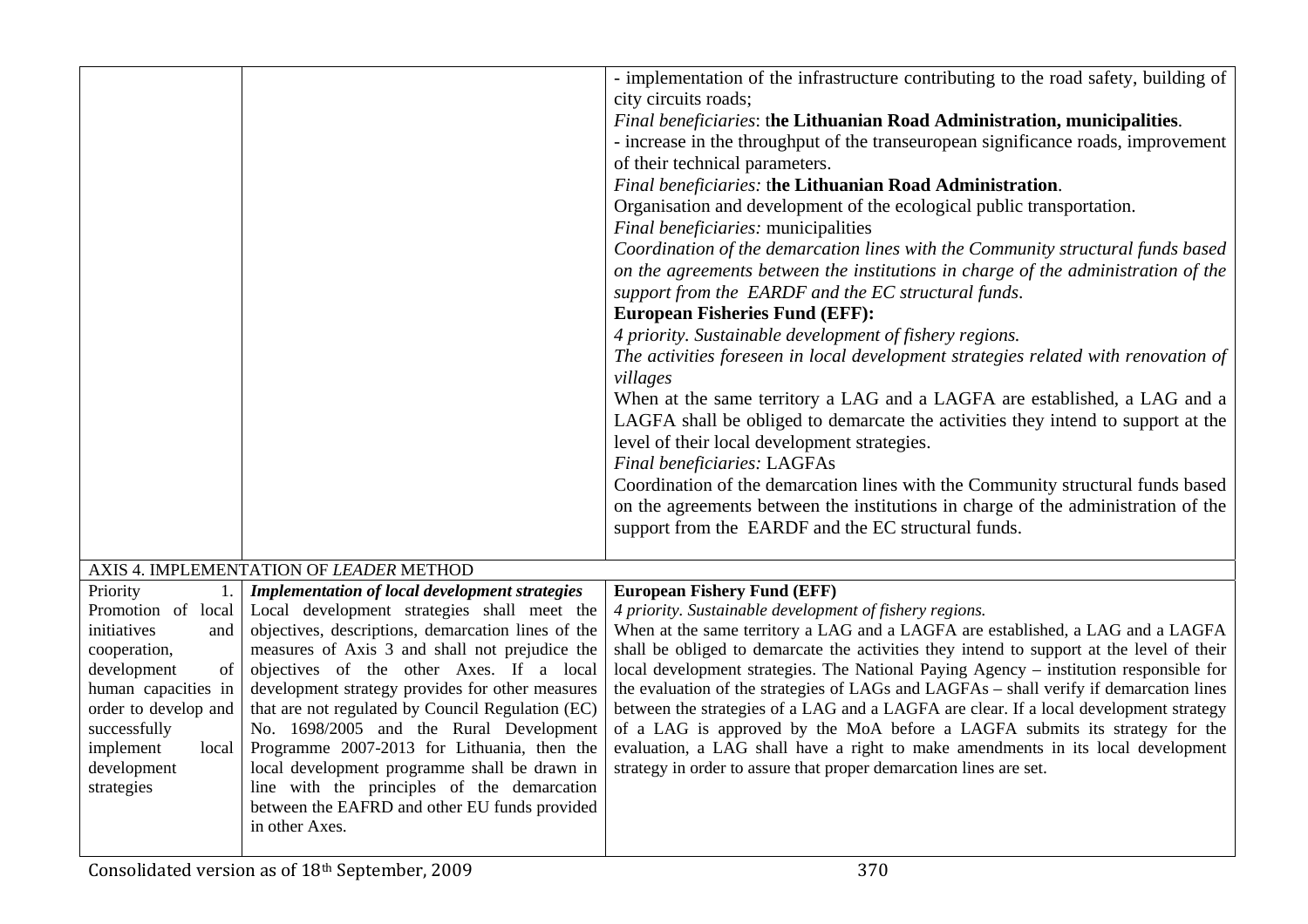|                                                                      | I. OP for Development of Human Resources                                                 |
|----------------------------------------------------------------------|------------------------------------------------------------------------------------------|
| Inter-territorial and transnational cooperation                      | (Priority 4. Administrative capacity building and increase of efficiency of public       |
| Inter-territorial and transnational cooperation                      | <i>administration</i> )                                                                  |
| projects shall be designed to achieve the Axis 3                     | <b>European Social Fund (ESF)</b>                                                        |
| objectives.                                                          | - Implementation of strategic planning in local municipalities and for implementation of |
|                                                                      | operations management systems in ministries, other public institutions and agencies or   |
| Support for the running the local action groups,                     | <i>public management areas.</i>                                                          |
| acquiring of skills and animating the inhabitants                    | - elaboration of territorial plans (all general plans and detailed plans ordered by      |
| of LAGs' territories                                                 | municipal administration) as well as preparation of regional and municipal development   |
| - technical assistance for <u>rural studies</u> , preparation        | plans or programmes;                                                                     |
| and/or improvement of local development                              | (1 priority. High quality employment and social inclusion)                               |
| strategies, training of persons involved in the                      | - training and information of participants of rural development who implement or intend  |
| <i><u><b>preparation or improvement of local development</b></u></i> | to implement EAFRD Axis 3 measures, except LAGs having local development                 |
| strategies (final beneficiaries: LAGs);                              | strategies approved by the Ministry of Agriculture.                                      |
| - support for the training and advisory services of                  |                                                                                          |
| persons involved in the implementation of local                      |                                                                                          |
| development strategies(final beneficiaries: LAGs                     |                                                                                          |
| having approved local development strategies);                       |                                                                                          |
| - support for the animation of the potential project                 |                                                                                          |
| owners in the LAG's territory (final beneficiaries:                  |                                                                                          |
| $LAGs$ ).                                                            |                                                                                          |

The main demarcation criteria:

- type of beneficiary (for example farmer, natural, legal persons, municipality);
- type of activities supported (for example agricultural, non-agricultural);
- the amount of support for implementation of a project (for example up to EUR 200.000, over EUR 200.000);
- the location of project implementation (for example rural area, urban area, LFA);
- physical characteristics of the object supported (for example farms roads, public roads).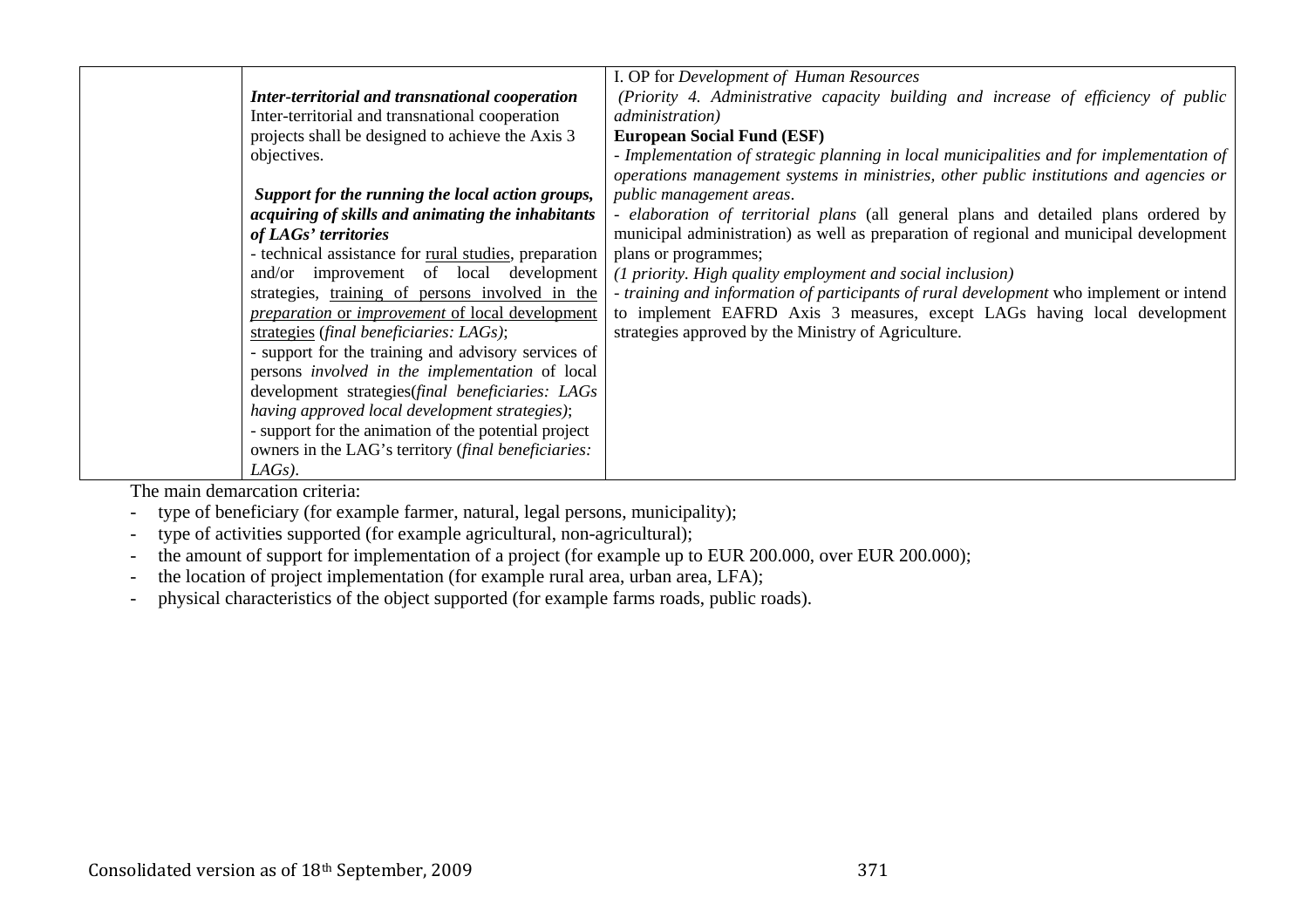## *Annex 3:* **Lithuanian Rural Network members, administration and management**

### *LRN members (preliminary list)*



## **Administration and management**



**Projects**  Applied by the organisations represented in LRN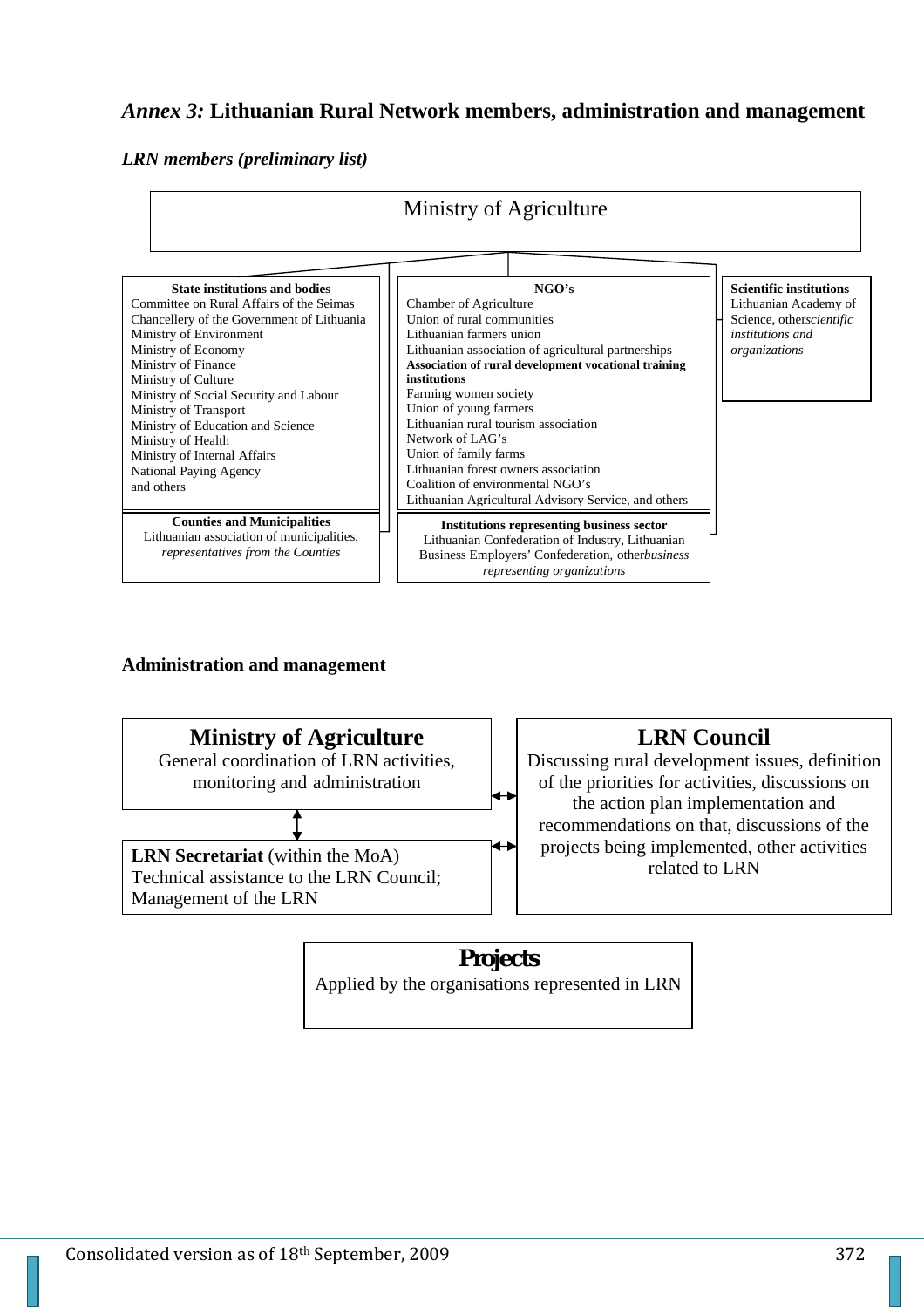## **Annex 4 Preparation and coordination of the rural development programme of Lithuania for the period 2007-2013**

| No.               | Institution / organization                                   |
|-------------------|--------------------------------------------------------------|
| 1.                | Committee on Rural Affairs of Seimas'                        |
| 2.                | Ministry of Environment                                      |
| 3.                | Ministry of Internal Affairs                                 |
| 4.                | Coalition of Environmental NGO's                             |
| 5.                | The Council for the Protection of Ethnic Culture             |
| 6.                | The Directorate General of State Forests                     |
| 7.                | Lithuanian grain processors association                      |
| 8.                | Lithuanian Young Farmers Circles' Union                      |
| 9.                | thuanian Association of Ecological Agriculture               |
| 10.               | Lithuanian Institute of Horiculture                          |
| 11.               | The Lithuanian Institute of Agrarian Economics               |
| 12.               | Lithuanian Vegetable growers association                     |
| 13.               | Lithuanian Fund for Nature                                   |
| 14.               | The Lithuanian Academy Of Sciences the Division of           |
|                   | <b>Agriculture And Forestry</b>                              |
| 15.               | Lithuanian Poultry Producers' Association                    |
| 16.               | Lithuanian Milk Producers' Association                       |
| 17.               | Lithuanian Dairy Association "Pieno centras"                 |
| 18.               | <b>Chamber of Agriculture</b>                                |
| 19.               | Lithuanian Association of Municipalities                     |
| 20.               | Lithuanian Small and Medium Farmers' Union                   |
| 21.               | Lithuanian Farmer's Union                                    |
| 22.               | Lithuanian Veterinary Academy                                |
| $\overline{23}$ . | Lithuanian Agricultural Advisory Service                     |
| 24.               | Lithuanian University of Agriculture                         |
| 25.               | Lithuanian Association of Agricultural Companies'            |
| 26.               | Lithuanian Association of Land and Water Management          |
|                   | Engineers                                                    |
| 27.               | Lithuanian Institute of Agriculture                          |
| 28.               | Lithuanian State Food and Veterinary Service                 |
| 29.               | <b>Lithuanian Association of Meat Processing Enterprises</b> |
| 30.               | <b>State Consumer Rights Protection Authority</b>            |
| 31.               | LFA users Association                                        |
| 32.               | the Tatula program                                           |
| 33.               | <b>State Plant Protection Service</b>                        |
| 34.               | Agriculture and Food Market Information System               |
| 35.               | <b>State Seed and Grain Service</b>                          |
| 36.               | State service for protected areas                            |
| 37.               | Association of consultants for rural development and         |
|                   | business                                                     |

## **THE LIST OF SOCIAL AND ECONOMIC PARTNER'S CONSULTED**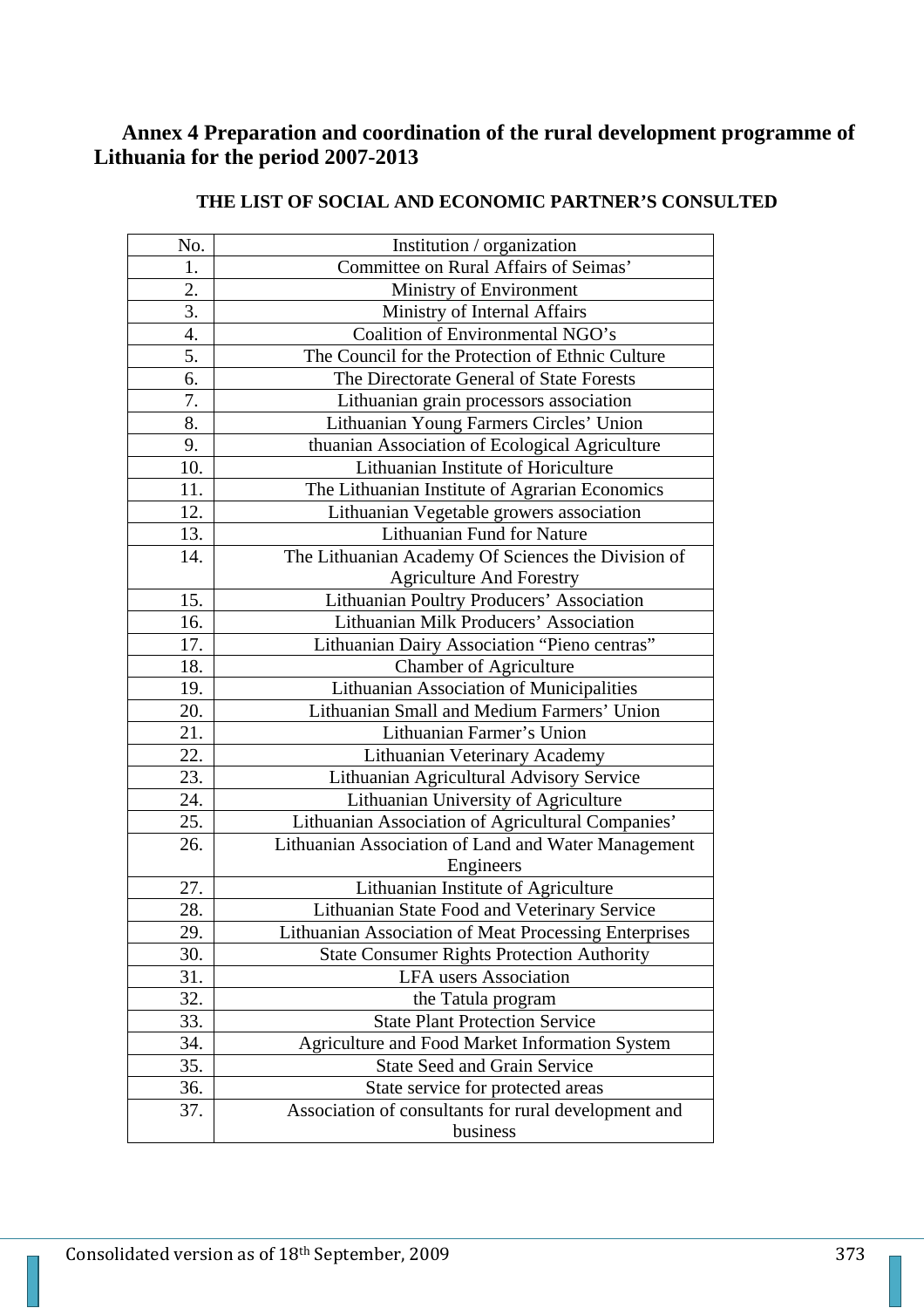## **Main comments of the social economic partners which have been taken into consideration and reflected in the programme:**

## 1. **September 14, 2005 Promotion of competitiveness of medium-size farms.**

In order to sustain the competitiveness of medium size farms and provide support for agricultural entities that have not yet received the support, priority will be given to farms which size does not exceed 150 ha.

### 2. **October 14, 2005 Priority for applicants, which have not received EU support.**

 All investment measures propose to give priority to applicants who have not yet benefited from the EU support.

#### 3. **November 23, 2005**

#### **Promotion of cooperation.**

 In order to promote farmers' cooperation, many measures of the Programme give priority to applicants who are members of licensed cooperative companies (cooperatives).

Bigger number of support recipients under the measure "Vocational training and information actions, including diffusion of scientific knowledge and innovative practises, for persons engaged in the agricultural, food and forestry sectors." Seeking to strengthen skills and abilities of those working in agricultural sector as well as other residents of rural areas to adjust to the changing technological and business environment, this measure foresees support for dissemination of scientific knowledge and promotion of innovations. During the new programming period selfgovernment organisations of farmers and forest owners, state and municipal institutions as well as non-government organisations will be granted the possibility to apply for support for training of farmers under this measure.

**Specified consulting areas. Widened and specified areas for consulting activities.** Consulting will be provided in the areas of consulting management (public, animal and plant health, environment, and animal welfare), requirements for good agrarian and environment status, organic farming, environment protection, farm accountancy and forestry issues.

#### 4. **December 15, 2005**

**Distribution of priority sectors.** Taking into account the proposals of social-economic partners and members of working groups and following the conclusions of the Lithuanian Institute of Agrarian Economics, the compromise has been reached regarding:

Measure *Modernisation of Agricultural Holdings*, activity *Investment in Agricultural Holdings* priority sectors:

- a) Livestock farming:
- Beef production;
- Other branches of livestock farming;
- b) Plant production;
- Flax growing; and seed growing;
- Horticulture and gardening;
- Rape growing;
- Other branches of plant production.

Measure "Adding value to agriculture products", activity **"**Processing and marketing of agricultural products**"**

## **Plant sector:**

- 1. the processing and marketing of fruit, berries, vegetables and mushrooms;
- 2. the processing and marketing of other plant growing products;
- 3. the processing of plant growing waste.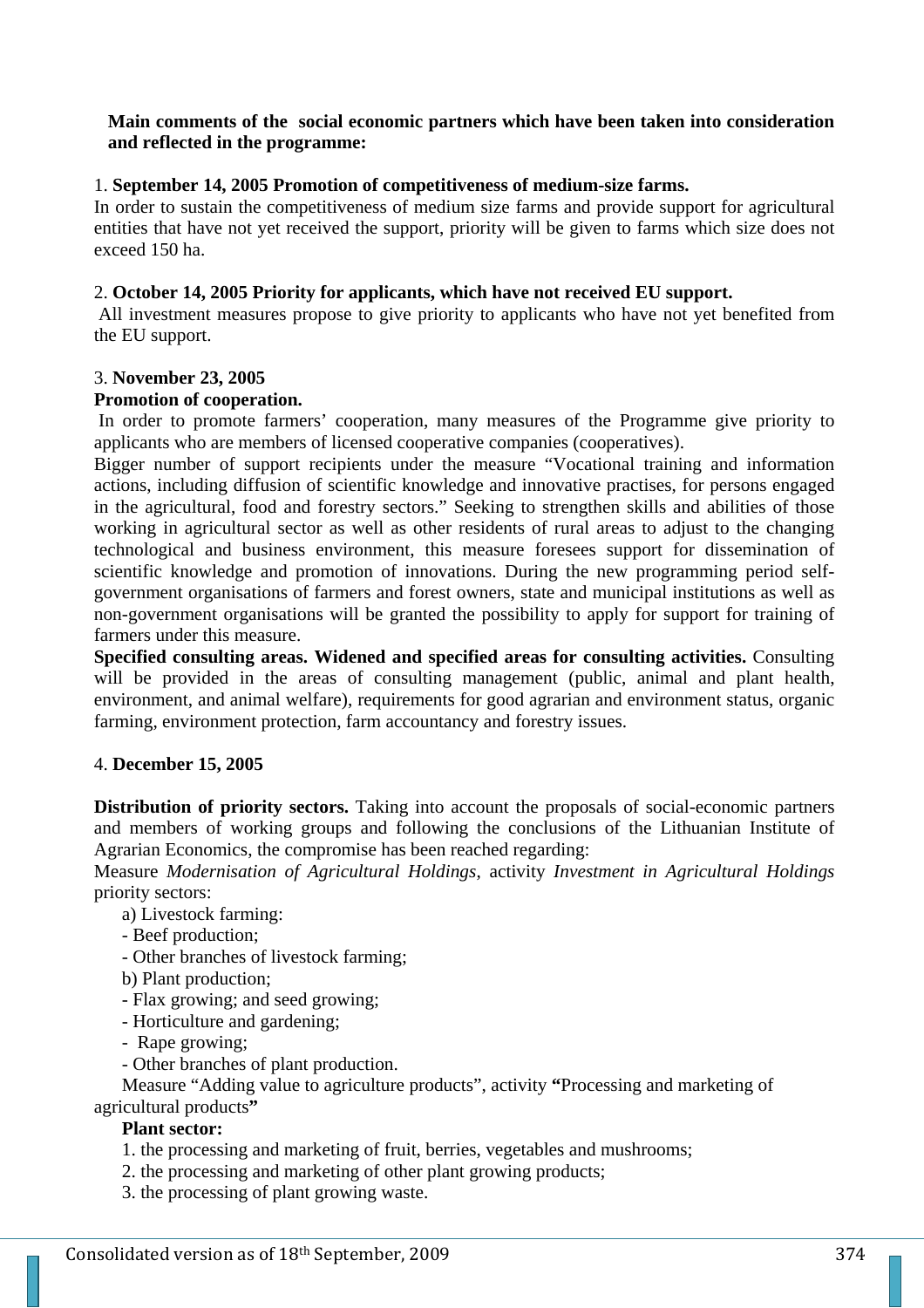#### **Meat and milk sector:**

- 1. meat processing and marketing;
- 2. milk processing an marketing;
- 3. the processing of the third category by-products of animal origin and milk waste.

**Implementation of Nitrate Directive Requirements.** In order to achieve that farmers implement Nitrate Directive requirements, measure "Modernisation of agriculture products" foresees separate activity for the implementation of Nitrate Directive. Maximum amount of support for one project will depend upon relative animal units. Measure *Modernisation of Agricultural Holdings* also determines that applicant's farm cannot be newly established and must have been functioning for at least 2 years thus ensuring that competitive farms receive the support.

### **5. February 2, 2006**

**Production of organic products.** Ensuring expedient use of support according to the programme "*Organic Farming"* under the measure "*Agroenvironmental payments"*, the condition is set that applicants – organic farmers must sell their production to the market or use production for producing organic agricultural production.

 *Estimation of animal units per one hectare of grassland according to the measure Less Favoured Farming Areas*. Following the proposals from social-economic partners, currently the amount of 0,35 animal units per one hectare is set in order to receive support for grassland according to the measure.

*LEADER***.** *LEADER* method use is widened by determining four fields of acquisition of skills activities:

Support for LAG activities;

- Technical assistance for rural areas studies, preparation (or) updating of local development strategies and training of persons preparing or updating local development strategy;

Support for training and consulting of persons implementing local development strategy and target groups in case their activities are related to the implementation of local development strategy; also rendering active LAG territory;

Support for training and informing of rural development participants, involved or planning to be involved in the implementation of objective 3 measures.

Preparing the Programme and seeking to clearly divide the limits of activities related to rural development and financed from several EU funds, there has been an active participation in preparing the documents governing the use of EU structural funds support foreseen for the period 2007-2013. Agreements have been reached that structural funds will finance following rural development objectives:

- Establishment of workplaces for those shifting from primary agricultural production;
- Promotion of business in rural areas;
- Improvement of life quality in rural areas;
- Development of public infrastructure in rural areas.

It is also foreseen that support from EARDF will be provided only to macro enterprises functioning in rural areas, all other companies will be financed from ERDF.

#### 6. **October 30, 2006**.

#### **Support size according to the measures**.

Following the discussions with social-economic partners the compromise has been reached that maximum support amount for investment measures for the period of years 2007-2013 shall be up to EUR 400,000 (with the exception of implementation of the Nitrates Directive requirements Support of Semi-Subsistence Farms", "Support of Young Farmers", "Vocational training and information actions", "Use of farm advisory services by farmers and forest holders" ,,Establishment and development of rural campsites", projects of SPD 2004-2006 "Investments in to agricultural holdings", measures implemented by LEADER method), while the amount for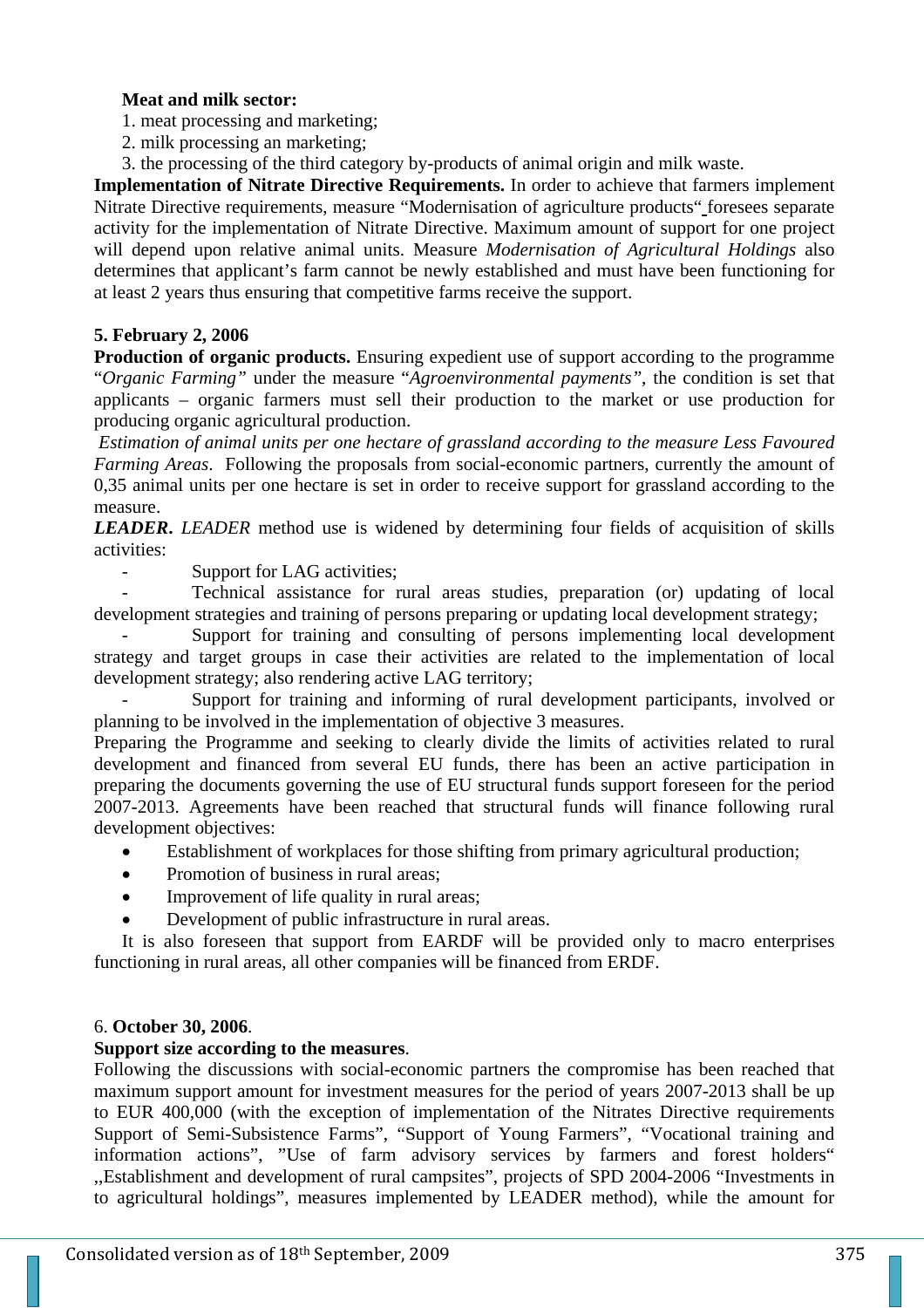"Adding value to agricultural products" shall be EUR 5.6 million. A second application for assistance may be submitted only the previous project has been implemented in the manner established by the MoA.

**Enlargement of holdings**. Seeking to promote larger-scale farming, the requirement is set for a young farmer, establishing new farm, to own minimum 12 ha of land (the applicant shall assume the obligation to expend the holding until it reaches at least 20 ha by the end of year 2013). Horticulture, vegetable growing, herb growing, berry growing and floriculture holding should be at least 4 ha (own land).

#### **Main comments of the social economic partners which have not been taken into consideration and justification**

**1.** *Compulsory residence/wok in rural areas.* The proposal has been put forward to set a requirement for investment measures that an applicant must have resided/worked in rural areas for at least 2 years.

According to the MoA, such a requirement may be set as a priority for investment measures; otherwise it can prevent Lithuanians, working abroad, from returning to the countryside and taking up agricultural activities.

**2.** *Maximum amount of support for 2007-2013 programming period.* It has been proposed to set a maximum amount of support for 7-year period for applicants, benefiting from investment measures without restricting the number of applications per applicant.

According to the MoA, if such proposal is sustained, it may be the case that after 3 years of programme implementation there might be no resources left in the fund.

**3.** *Ownership of land according to the measure Support for Young Farmers.* It has been proposed:

a) To foresee the requirement for an applicant to own at least 20 ha of land.

Taking into account an average statistical size of Lithuanian holding –12 ha, the conclusion has been reached to set a requirement for an applicant to own 12 ha of land and to undertake an obligation to expand the holding up to 20 ha until the end of 2013.

b) Withdraw the requirement for an applicant on the day of submission an application to have vocational agricultural education or higher (university, non-university, non-agricultural) education and to have attended primary training courses on farming and to assume an obligation to further improve agricultural knowledge throughout project implementation.

Support absorption will not be efficient without such a requirement.

**4.** *For the measure Modernisation of Agricultural Holdings following proposals were made:*

a) Consider wind power plants eligible for financing.

Wind power plants up to 250 KW will be eligible for support.

b) Delete the priority "holding size up to 150 ha of agricultural land".

One of the main objectives of the programming period is to promote competitiveness by supporting small and medium size farms; therefore it was decided to keep the priority.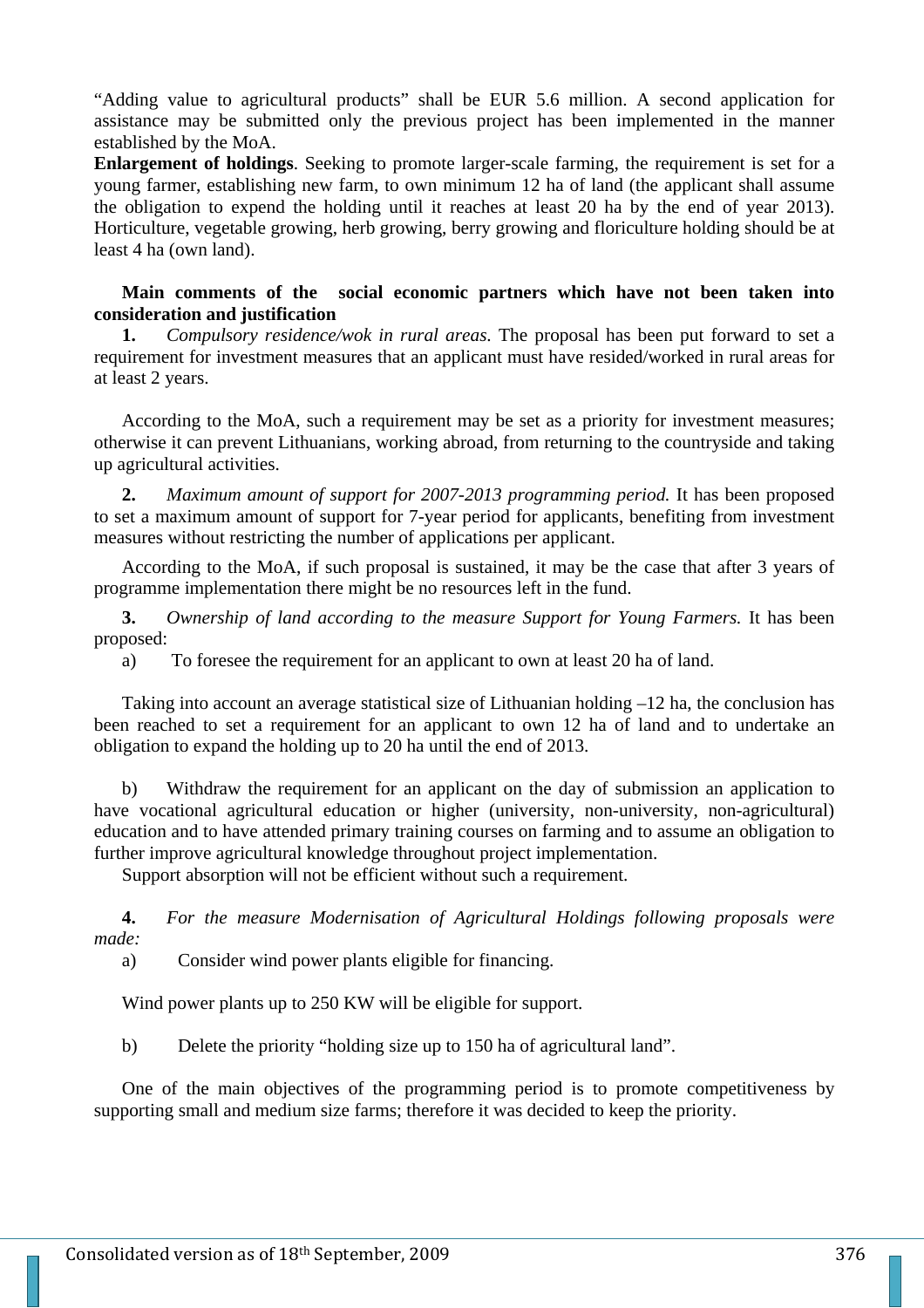# **Annex 5: Ex – ante evaluation report**

Added to the programme as a separate file due to the big volume of the report.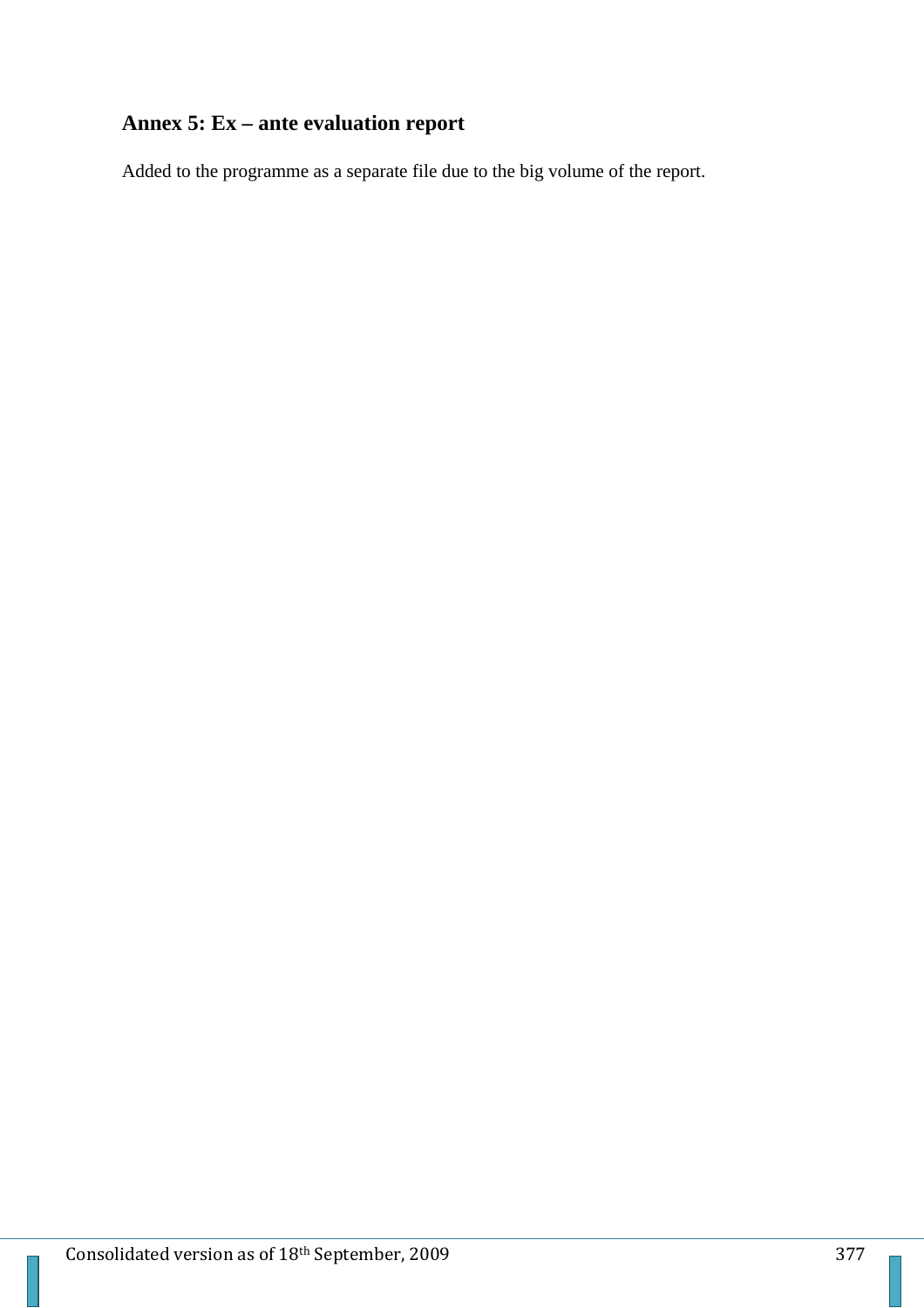## **Annex 6: Summary of the SAPARD Mid term evaluation**

The main purpose of the mid-term evaluation of the SAPARD programme in Lithuania was to determine at 30 June 2003 whether the available SAPARD funds were used in the most efficient manner to:

• achieve the objectives set out in the Agriculture and Rural Development Plan (ARDP) 2000- 2006;contribute to the implementation of the *acquis communautaire* concerning the common agricultural policy and related policies andsolve priority and specific problems for the sustainable adaptation of the agricultural sector and rural areas.The mid-term evaluation covered the 42 month period 1 January 2000 – 30 June 2003, and related to those parts of the country that were eligible for support under SAPARD. The evaluation included analysis of the measures that were under implementation by 30 June 2003 i.e. "Investments in agricultural holdings" (I); "Improving the processing and marketing of agricultural and fishery products" (II); "Development and diversification of economic activities, providing for multiple activities and alternative income" (III); "Improvement of rural infrastructure" (IV); and "Vocational training" (VII). Measures that were not under implementation at 30 June 2003 were "Afforestation of agricultural lands and improvement of forest infrastructure" (V); "Environmentally friendly agricultural methods" (VI); and "Technical assistance, information and publicity campaigns" (VIII): (approval has been given for Government to draw down on SAPARD funds to cover the costs involved in measure VIII, although no funds have been claimed to date).

The mid-term SAPARD evaluation has examined the initial results of ARDP, their consistency with the ex-ante appraisal, the relevance of the targets, and the extent to which they have been attained. The evaluation has also assessed the use made of financial resources, as well as the quality of monitoring and implementation.

#### **Conclusions of the mid-term evaluation**

Concerning the Monitoring Committee, the Managing Authority and the National Paying Agency (NPA), they have established a strong working relationship, and a system is in place that is functioning well. Subject to continuous improvements in management, training and IT developments for all stakeholders, it is anticipated that it can be transferred to the new (structural funds) programme that will apply on EU membership.

Concerning the NPA, it has been successful in committing approximately 74% of avkailable SAPARD funds for 2000-2003 by 30 June 2003 since the first call for proposals was issued during 6- 20 December 2001. Funds committed by the NPA were generally being used effectively and efficiently, as reflected in meeting key objectives e.g. the food processing industry is moving towards meeting EU standards in hygiene, food quality and safety. The NPA implementing arrangements are generally both appropriate and effective. The NPA's current management information system (MIS) used to provide data on implementation of the SAPARD programme was good, but the software (EXCEL) was considered inadequate for the longer term, and a relational data base needs to be installed based on unique applicant numbers. The NPA's monitoring procedures have been well established, although regional NPA offices could be delegated more responsibility to discuss with applicants the quality of their proposals and business plans, as well as offer advice and assistance during a project's implementation phase. The NPA evaluation of project proposals takes too long and the eventual approval of a project may not fit in with the beneficiary's business cycle. Data for monitoring progress, as well as monitoring the impact of the SAPARD programme at local level and on different target groups, need to be improved. Concerning implementation of measures, the NPA has missed valuable opportunities to gain experience in implementing measure V ("Afforestation of agricultural lands and improvement of forest infrastructure"), and measure VI ("Environmentally friendly agricultural methods").

Concerning the SAPARD strategy, it continues to be broadly appropriate in terms of relevance and internal/external consistency, although the original indicative allocation of funds was changed in favour of increased support for agri-processing (measure II - improving the processing and marketing of agricultural and fishery products) at the expense of other measures. This did not mean that the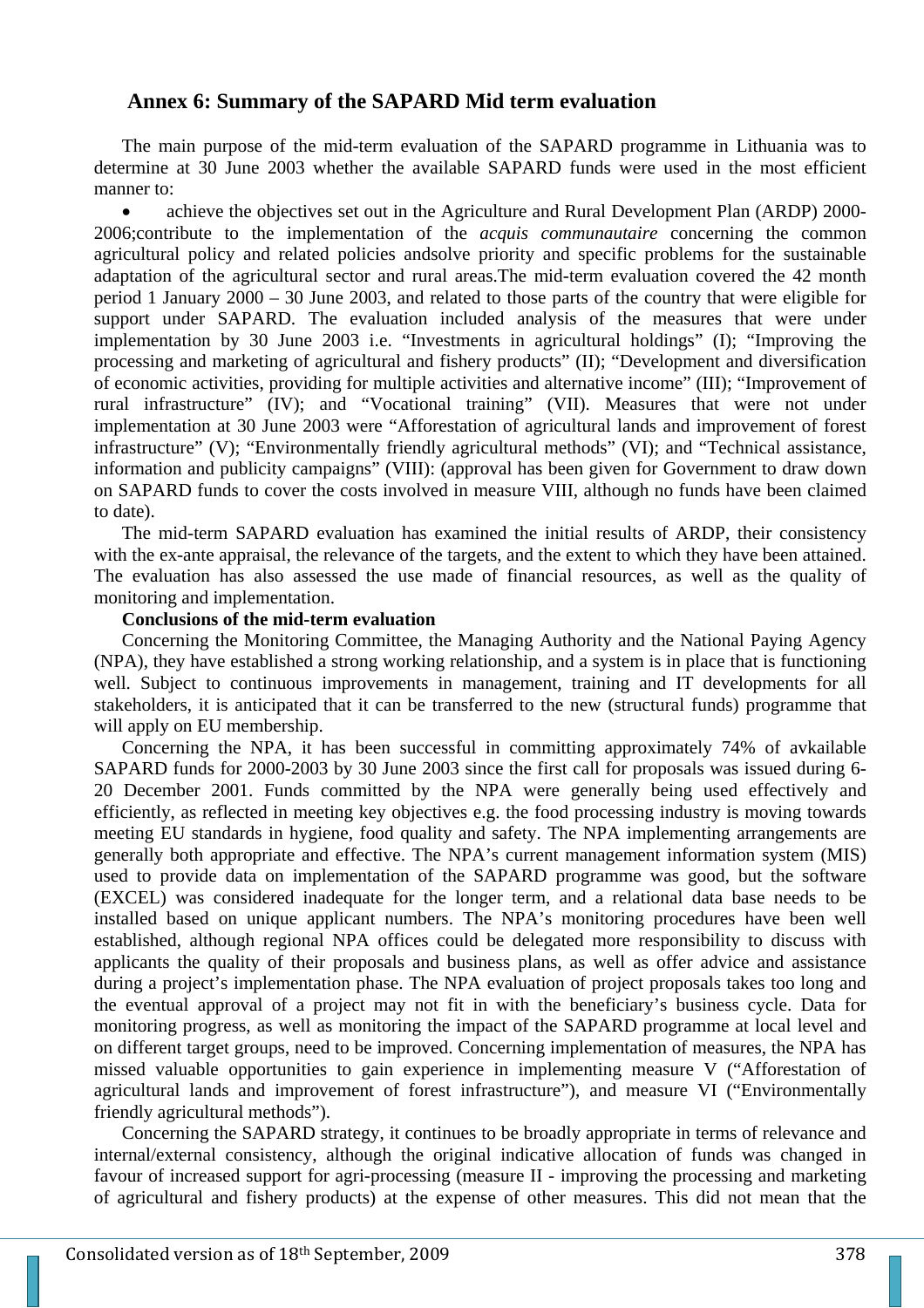strategy and priorities should be re-thought, but that the balance between measures should be continuously reviewed.

Concerning the institutional impact of SAPARD, the impact has been substantial, and is allowing Lithuania to implement the *acquis communautaire*.

#### **Recommendations of the mid-term evaluation**

These recommendations can be used by the institutions responsible for SAPARD Programme management and implementation now, after Lithuania has joined the EU and is implementing SPD and RDP 2004-2006, and beyond. The recommendations, which relate to areas for improvement in ARDP strategy, policies and related activities during 2004-2006, are part of the road map to get the agri/rural sector from where it is today to where it is planned to be tomorrow e.g. by the end of 2006. Whilst it is understood that preparation of the SPD/RDP for 2004-2006 is nearing completion, management flexibility should permit the recommendations below to be integrated into subsequent plan implementation. Whilst the overall process can only improve, the mid-term evaluation team's recommendations were to:

1. streamline the management responsibility of the NPA, including giving more delegated powers and decision-making responsibility to the regional offices, with a view to speeding up the application/approval process and bringing a SAPARD project commitment into line with the beneficiary's business cycle, but ensuring that any streamlining is consistent with recommendations drawn up by the last NPA Peer Review mission (15-18 July 2003) (applicable to Measures I-VIII);

2. linked to this, provide further professional training for national and regional NPA staff, including IT development and the introduction of an appropriate relational data base, (funded under the National Programme) (Measures I-VIII);

3. hold training programmes for NPA staff to simulate implementation of measure V (afforestation of agricultural lands and improvement of forest infrastructure), and measure VI (environmentally friendly agricultural methods), in order to ensure that the NPA has some experience to start processing calls for applications when these measures start under RDP 2004-6 (Measures V and VI);

4. set up a temporary public/private working party to identify all markets where Lithuania has a comparative advantage, and identify a national marketing strategy for each market that will ensure the agri-rural sector is producing what the market wants in the second half of the decade, as well as agree best international practice in key sub-sectors, and use recognised international benchmarks for individual activities (Measures I-VIII);

5. increase opportunities at local level for measure-specific vocational training, including SME development support, particularly for women, youth and rural entrepreneurs, and monitor the effect of it subsequently on trainees' performance and incomes (under Measure VII);

6. increase support for rural diversification, particularly rural tourism (under Measure III);

7. ensure action is taken on recommendations of the Utena Pilot Project, and of the mid-term evaluation team, particularly implementation of the activities based on SMART (specific, measureable, agreed, realistic, timed) method, derived from the mid-term evaluation team's SWOT analysis (Measures I-VIII);

8. circulate at farm level all available information on rural diversification and vocational training opportunities, as well as financing opportunities that are available through the Rural Credit Guarantee Fund, and advertise this via the NPA, the various consultancy services, local municipalities and local action groups, farm and rural magazines, as well as the radio/TV, other forms of media and the internet (Measures I-VIII);

9. hold a seminar at central level to explain the results of the mid-term evaluation to all stakeholders, including the media, in order to ensure transparency and get maximum feedback for the benefit of future decision-making within the MC, the MA and the NPA (Measures I-VIII).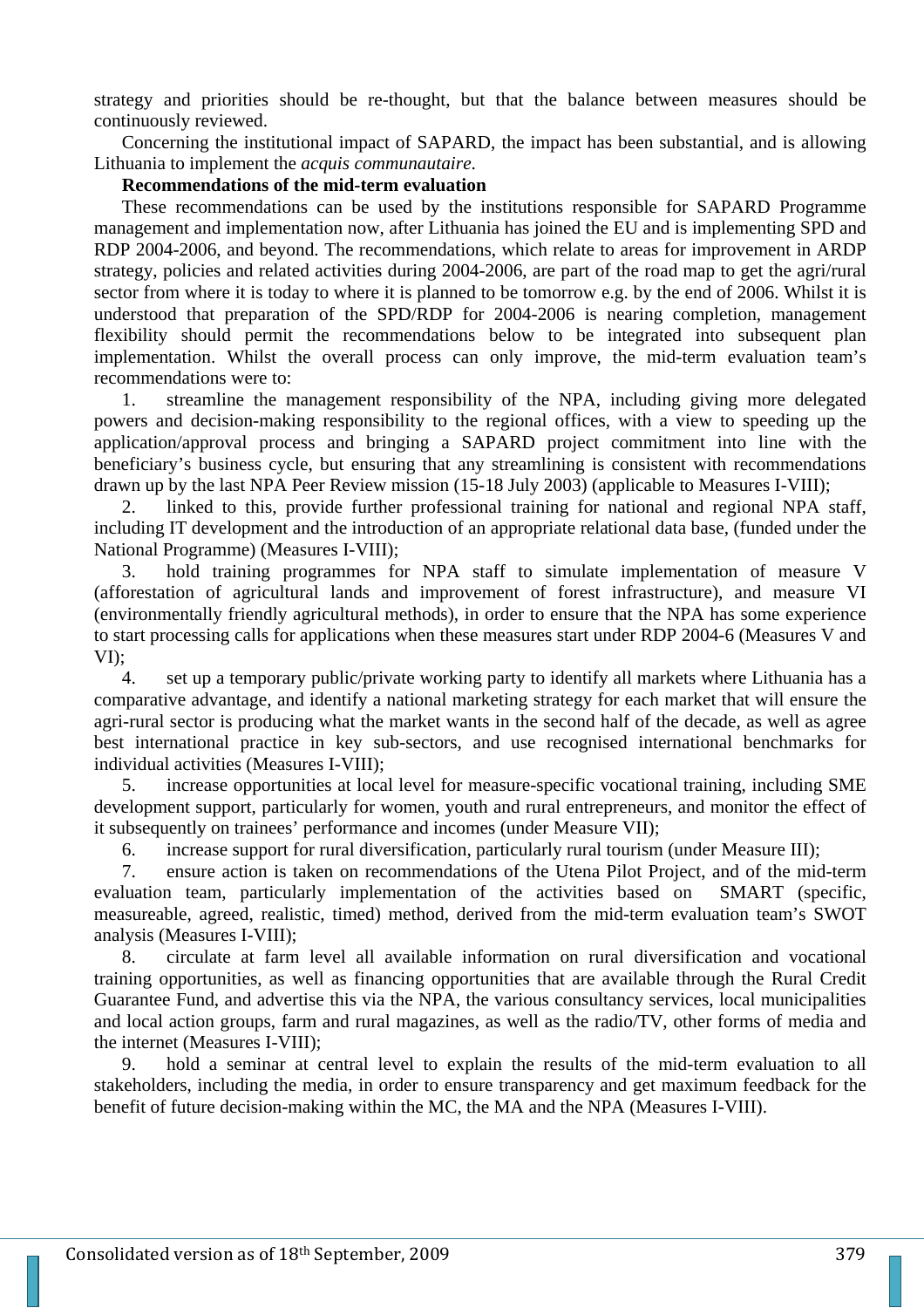## **Annex 7. Statutory management requirements; minimum requirements for using of fertilizers; minimum requirements for plant protection products and use of pesticides**

## **Statutory management requirements**

1. Natural meadows and pastures available at the farm of a farmer are not ploughed, resown with cultural herbage.

2. Person using plant protection products for professional use must have diploma of agriculture or certificate of plant protection training courses.

3. To use only registered products of plants' protection and to carry out accounting.

4. Maximum amount of livestock manure applied to the land cannot exceed 170 kg/N per ha.

5. Animal breeder and animal breeding place/drove registered in data base of Animal register.

6. Animals are properly and timely labeled and registered.

7. During transportation animals has passports.

8. A farm must carry out accounting of veterinary medicine and medicinal feedstuff, acquired according to receipts of veterinarians and consumed by animals for production.

9. Animals kept for farming purposes should be fed with feedstuff corresponding to their physiological needs, considering their age, weight and species.

10. Farms, having more than 10 livestock units, (excepts farms having deep stables) must have manure storage facility equipped in compliance with the requirements: farms, having more than 300 livestock units till 1 January 2008 m; farms, having from 10 to 300 livestock units till 1 January 2012.

## **Minimum requirements for plant protection products and use of pesticides**

1. Only trained persons who have acknowledged with the characteristics of preparations and requirements of work safety may work with pesticides.

2. Person using plant protection products for professional use must have diploma of agriculture or certificate of plant protection training courses.

3. Sprinklers for plant protection products must have certificates of set standard sprinklers.

4. To use only registered products of plants' protection and to carry out accounting.

5. Sprayer should be washed after work. Washing water can be sprayed on the same treated plants. It is forbidden to wash sprayer or spill used water where the cleaning water can run to drain or other water bodies.

6. It is forbidden to use pesticides in protection shore belts of water bodies.

## **Minimum requirements for using of fertilizers**

1. Maximum amount of livestock manure applied to the land cannot exceed 170 kg/N per ha.

2. Farms, having more than 150 ha of agricultural land also farms, having more than 200 livestock units must have fertilization projects, corresponding to the appropriate form and approved by the signature of economic entity.

3. Organic fertiliser is allowed to be applied in the period starting from April  $1<sup>st</sup>$  up to December  $1<sup>st</sup>$  and it is prohibited to use organic fertilizers near by the water sources and intakes. It is not allowed to apply fertiliser on frozen, flooded and snow-covered ground.

4. The capacity of storage vessels for livestock (cattle, horses and sheep) manure for a storage period of at least 6 months; 8 months storage capacity is required for pig and poultry manure.

5. It is forbidden to use fertilizers in protection shore belts of water bodies.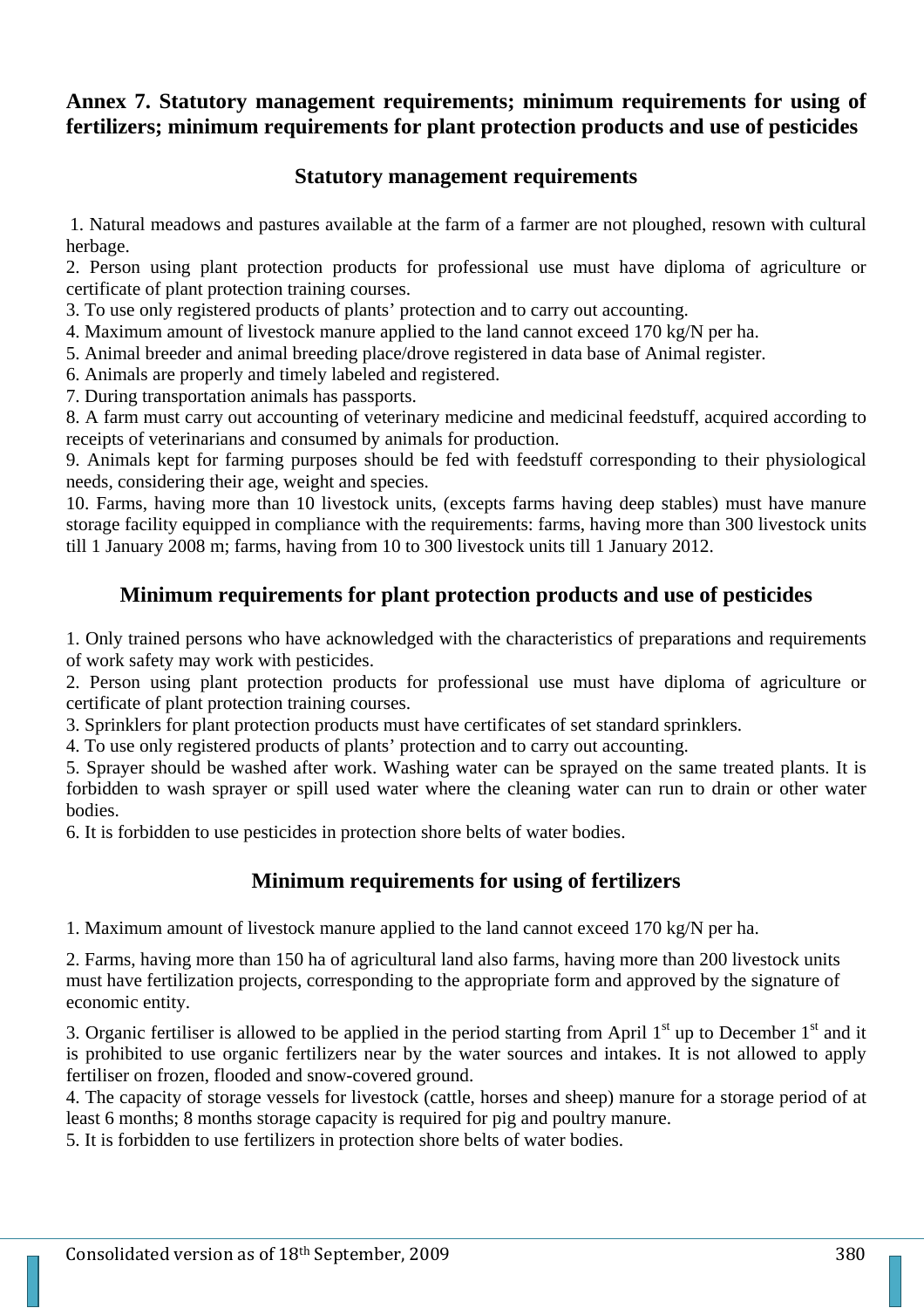| Measure/<br>Sub-measure               | <b>Statutory requirements</b>                                                                                                                                                                                                                                                                                                                                                                                                                                                                                                                                                                                                                                                                                                                                                                                                                                                                                                                                                                                                                                                                     |                                                                                                                                                                                                                                                                                                                                                                                                                                                                                                                                                                                                                                                                                                                                                                                                                                                                                                                                       |                                                                                                                                                                                                            | <b>Commitments payable</b>                                                                                                                                                                                                                                                              |
|---------------------------------------|---------------------------------------------------------------------------------------------------------------------------------------------------------------------------------------------------------------------------------------------------------------------------------------------------------------------------------------------------------------------------------------------------------------------------------------------------------------------------------------------------------------------------------------------------------------------------------------------------------------------------------------------------------------------------------------------------------------------------------------------------------------------------------------------------------------------------------------------------------------------------------------------------------------------------------------------------------------------------------------------------------------------------------------------------------------------------------------------------|---------------------------------------------------------------------------------------------------------------------------------------------------------------------------------------------------------------------------------------------------------------------------------------------------------------------------------------------------------------------------------------------------------------------------------------------------------------------------------------------------------------------------------------------------------------------------------------------------------------------------------------------------------------------------------------------------------------------------------------------------------------------------------------------------------------------------------------------------------------------------------------------------------------------------------------|------------------------------------------------------------------------------------------------------------------------------------------------------------------------------------------------------------|-----------------------------------------------------------------------------------------------------------------------------------------------------------------------------------------------------------------------------------------------------------------------------------------|
|                                       | minimum standards (GAEC)                                                                                                                                                                                                                                                                                                                                                                                                                                                                                                                                                                                                                                                                                                                                                                                                                                                                                                                                                                                                                                                                          | statutory management requirements<br>(SMR)                                                                                                                                                                                                                                                                                                                                                                                                                                                                                                                                                                                                                                                                                                                                                                                                                                                                                            | national legislation                                                                                                                                                                                       |                                                                                                                                                                                                                                                                                         |
| 1.Landscape<br>Stewardship<br>scheme: |                                                                                                                                                                                                                                                                                                                                                                                                                                                                                                                                                                                                                                                                                                                                                                                                                                                                                                                                                                                                                                                                                                   |                                                                                                                                                                                                                                                                                                                                                                                                                                                                                                                                                                                                                                                                                                                                                                                                                                                                                                                                       |                                                                                                                                                                                                            |                                                                                                                                                                                                                                                                                         |
| 1.1<br>management<br>of meadows       | Pastures or grasslands must be used for<br>grazing animals or mowed not less than<br>once a year (until $1st$ August). The<br>keepers of fruit and berry gardens who<br>grow lawn or grass between the rows of<br>plants shall uphold the requirements for<br>hay harvesting and grazing outlined in<br>this paragraph.<br>Hay or green mass in pastures and<br>grasslands (including perennial pastures<br>and grasslands) shall be collected and<br>transported away from fields until the 1st<br>of August (excepting the cases when<br>green mass is pulverized and evenly<br>spread on pastures and grasslands<br>(including perennial<br>pastures<br>and<br>grasslands). Hay and residues of straw<br>and plants can be kept in stacks.<br>According to legal acts it is allowed other<br>deadlines to move grass and to remove<br>from fields or to pulverize and to spray<br>mowed grass in fields. The keepers of<br>fruit and berry gardens who grow lawn or<br>grass between the rows of plants shall<br>uphold the requirements for<br>hay<br>harvesting and grazing outlined in this | Natural meadows and pastures available<br>at the farm of a farmer are not ploughed,<br>resown with cultural herbage.<br>Person using plant protection products<br>for professional use must have diploma<br>of agriculture or certificate of plant<br>protection training courses.<br>To use only registered products of<br>plants' protection and to carry out<br>accounting.<br>Maximum amount of livestock manure<br>applied to the land cannot exceed 170<br>kg/N per ha.<br>Animal breeder and animal breeding<br>place/drove registered in data base of<br>Animal register.<br>Animals are properly and timely labeled<br>and registered.<br>During transportation<br>animals<br>has<br>passports.<br>A farm must carry out accounting of<br>veterinary medicine and medicinal<br>feedstuff, acquired according to receipts<br>of veterinarians and consumed by<br>animals for production.<br>Animals kept for farming purposes | It is forbidden to<br>cultivate land in shore<br>protective belts of<br>water bodies.<br>It is prohibited to<br>discharge directly<br>sewage polluted by<br>dangerous substances<br>into the ground water. | The payments are made<br>for the income foregone<br>of late haymaking (from<br>$15th$ of July till 30<br>September),<br>grass<br>mowing (from 15 July<br>till 30 September), for<br>the bad quality of hay<br>and for not use of<br>fertilizers<br>and<br>plant<br>protection products. |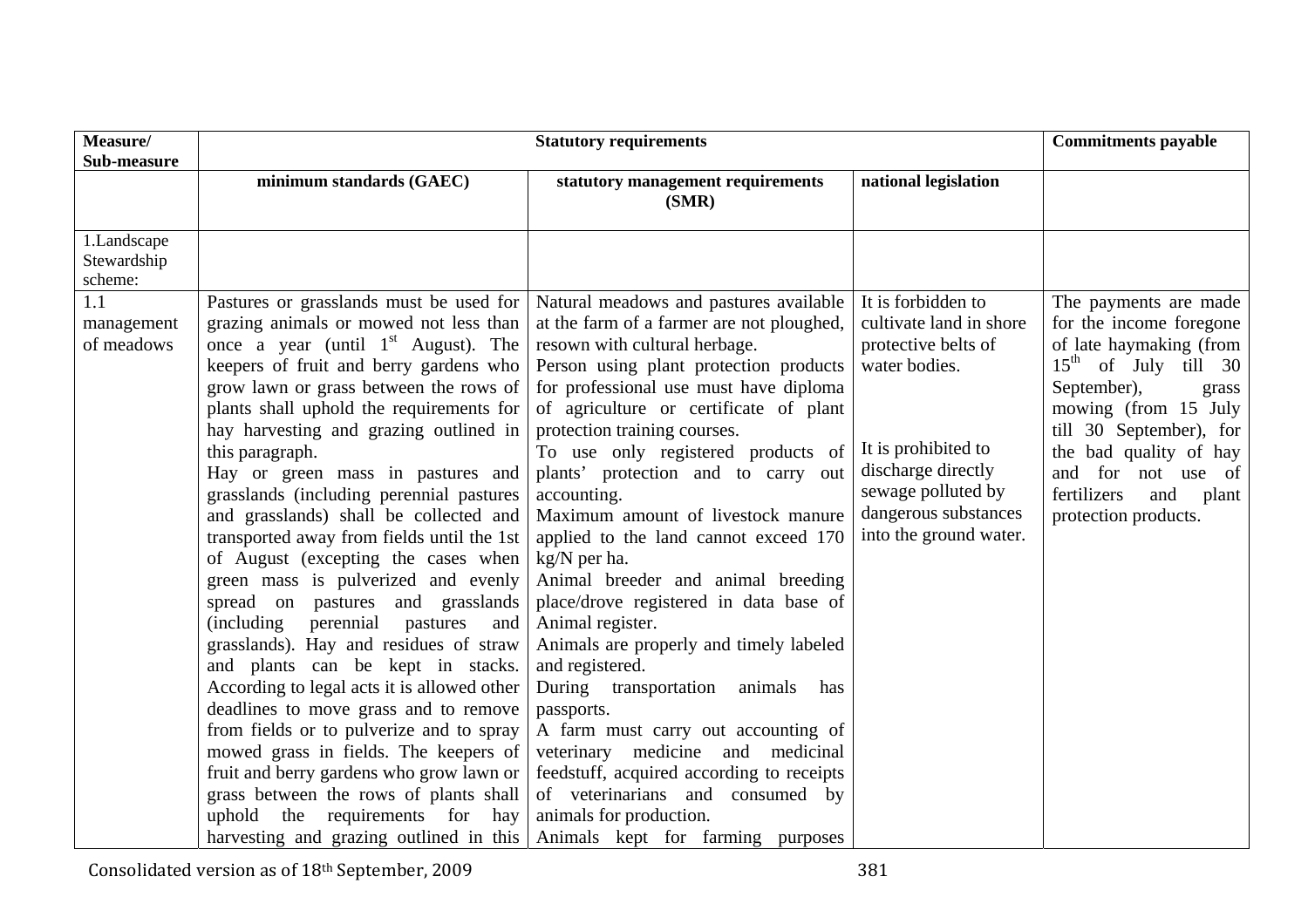|             | paragraph.                                 | should<br>feedstuff<br>be<br>fed<br>with  |                         |                           |
|-------------|--------------------------------------------|-------------------------------------------|-------------------------|---------------------------|
|             | Grasslands and/or pastures (including      | corresponding to their physiological      |                         |                           |
|             | perennial grasslands and pastures) shall   | needs, considering their age, weight and  |                         |                           |
|             | be free from weeds with stiff stalks, as   | species.                                  |                         |                           |
|             | well as weeds which are allowed to         | Farms, having more than 10 livestock      |                         |                           |
|             | mature and scatter their seeds (artemisia, | units, (excepts farms having deep         |                         |                           |
|             | absinthium,<br>cirsium/thistle,            | stables) must have manure storage         |                         |                           |
|             | arctium/burdock, urtica/nettle etc.). A    | facility equipped in compliance with the  |                         |                           |
|             | presence of single weeds or grass clusters | requirements: farms, having more than     |                         |                           |
|             | is not considered as infringement of       | 300 livestock units till 1 January 2008   |                         |                           |
|             | rules.                                     | m; farms, having from 10 to 300           |                         |                           |
|             | Meadows and/or pastures (including         | livestock units till 1 January 2012.      |                         |                           |
|             | perennial grasslands and pastures) shall   |                                           |                         |                           |
|             | be free from trees or shrubs, with the     |                                           |                         |                           |
|             | exception of single trees which make part  |                                           |                         |                           |
|             | of traditional landscape.                  |                                           |                         |                           |
|             | It is forbidden to burn stubbly and grass  |                                           |                         |                           |
|             | in pastures and/or grasslands (including   |                                           |                         |                           |
|             | perennial pastures or grasslands).         |                                           |                         |                           |
| 1.2         | Pastures or grasslands must be used for    | Natural meadows and pastures available    | It is forbidden to      | The payments are made     |
| management  | grazing animals or mowed not less than     | at the farm of a farmer are not ploughed, | cultivate land in shore | for income foregone of    |
| of wetlands | once a year (until $1st$ August). The      | resown with cultural herbage.             | protective belts of     | late haymaking (from      |
|             | keepers of fruit and berry gardens who     | Person using plant protection products    | water bodies.           | $15th$ of July till 30    |
|             | grow lawn or grass between the rows of     | for professional use must have diploma    |                         | September), for the bad   |
|             | plants shall uphold the requirements for   | of agriculture or certificate of plant    |                         | quality of hay and for    |
|             | hay harvesting and grazing outlined in     | protection training courses.              |                         | of<br>use<br>plant<br>not |
|             | this paragraph.                            | To use only registered products of        | It is prohibited to     | protection products.      |
|             | Hay or green mass in pastures and          | plants' protection and to carry out       | discharge directly      |                           |
|             | grasslands (including perennial pastures   | accounting.                               | sewage polluted by      |                           |
|             | and grasslands) shall be collected and     | Maximum amount of livestock manure        | dangerous substances    |                           |
|             | transported away from fields until the 1st | applied to the land cannot exceed 170     | into the ground water.  |                           |
|             | of August (excepting the cases when        | kg/N per ha.                              |                         |                           |
|             | green mass is pulverized and evenly        | Animal breeder and animal breeding        |                         |                           |
|             | spread on pastures and grasslands          | place/drove registered in data base of    |                         |                           |
|             | (including perennial pastures<br>and       | Animal register.                          |                         |                           |
|             | grasslands). Hay and residues of straw     | Animals are properly and timely labeled   |                         |                           |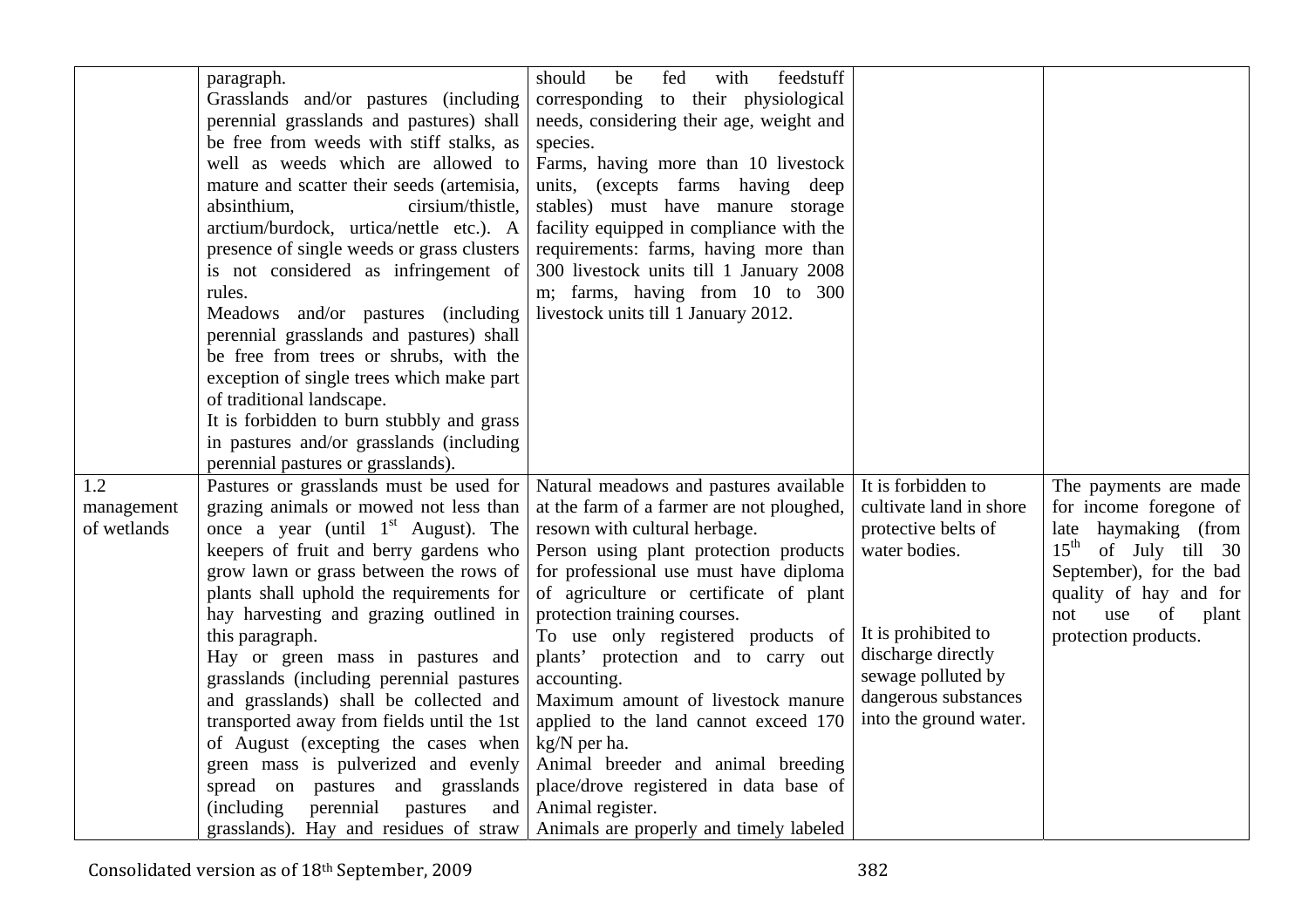| 1.3                                                              | and plants can be kept in stacks.<br>According to legal acts it is allowed other<br>deadlines to move grass and to remove<br>from fields or to pulverize and to spray<br>mowed grass in fields. The keepers of<br>fruit and berry gardens who grow lawn or<br>grass between the rows of plants shall<br>uphold the requirements for hay<br>harvesting and grazing outlined in this<br>paragraph.<br>Meadows and/or pastures (including<br>perennial grasslands and pastures) shall<br>be free from trees or shrubs, with the<br>exception of single trees which make part<br>of traditional landscape.<br>Grasslands and/or pastures (including<br>perennial grasslands and pastures) shall<br>be free from weeds with stiff stalks, as<br>well as weeds which are allowed to<br>mature and scatter their seeds (artemisia,<br>absinthium,<br>cirsium/thistle,<br>arctium/burdock, urtica /nettle etc.). A<br>presence of single weeds or grass clusters<br>is not considered as infringement of<br>rules.<br>It is forbidden to burn stubbly and grass<br>in pastures and/or grasslands (including<br>perennial pastures or grasslands).<br>Pastures or grasslands must be used for | and registered.<br>During transportation<br>animals<br>has<br>passports.<br>A farm must carry out accounting of<br>veterinary medicine and medicinal<br>feedstuff, acquired according to receipts<br>of veterinarians and consumed by<br>animals for production.<br>Animals kept for farming purposes<br>feedstuff<br>should<br>be<br>fed<br>with<br>corresponding to their physiological<br>needs, considering their age, weight and<br>pesticides.<br>Farms, having more than 10 livestock<br>units, (excepts farms having deep<br>stables) must have manure storage<br>facility equipped in compliance with the<br>requirements: farms, having more than<br>300 livestock units till 1 January 2008<br>m; farms, having from 10 to 300<br>livestock units till 1 January 2012.<br>Natural meadows and pastures available | It is forbidden to                                                                                                                 | The payments are made                                                                                                                                                                      |
|------------------------------------------------------------------|--------------------------------------------------------------------------------------------------------------------------------------------------------------------------------------------------------------------------------------------------------------------------------------------------------------------------------------------------------------------------------------------------------------------------------------------------------------------------------------------------------------------------------------------------------------------------------------------------------------------------------------------------------------------------------------------------------------------------------------------------------------------------------------------------------------------------------------------------------------------------------------------------------------------------------------------------------------------------------------------------------------------------------------------------------------------------------------------------------------------------------------------------------------------------------------|-----------------------------------------------------------------------------------------------------------------------------------------------------------------------------------------------------------------------------------------------------------------------------------------------------------------------------------------------------------------------------------------------------------------------------------------------------------------------------------------------------------------------------------------------------------------------------------------------------------------------------------------------------------------------------------------------------------------------------------------------------------------------------------------------------------------------------|------------------------------------------------------------------------------------------------------------------------------------|--------------------------------------------------------------------------------------------------------------------------------------------------------------------------------------------|
| management<br>of shore belts<br>of water<br>bodies in<br>meadows | grazing animals or mowed not less than<br>once a year (until $1st$ August). The<br>keepers of fruit and berry gardens who<br>grow lawn or grass between the rows of<br>plants shall uphold the requirements for<br>hay harvesting and grazing outlined in<br>this paragraph.                                                                                                                                                                                                                                                                                                                                                                                                                                                                                                                                                                                                                                                                                                                                                                                                                                                                                                         | at the farm of a farmer are not ploughed,<br>resown with cultural herbage.<br>Person using plant protection products<br>for professional use must have diploma<br>of agriculture or certificate of plant<br>protection training courses.<br>To use only registered products of                                                                                                                                                                                                                                                                                                                                                                                                                                                                                                                                              | cultivate land in shore<br>protective belts of<br>water bodies.<br>It is prohibited to<br>discharge directly<br>sewage polluted by | for income foregone of<br>late haymaking (from<br>$15^{\text{th}}$<br>of July till 30<br>September),<br>grass<br>mowing (from 15 July<br>till 30 September), for<br>the bad quality of hay |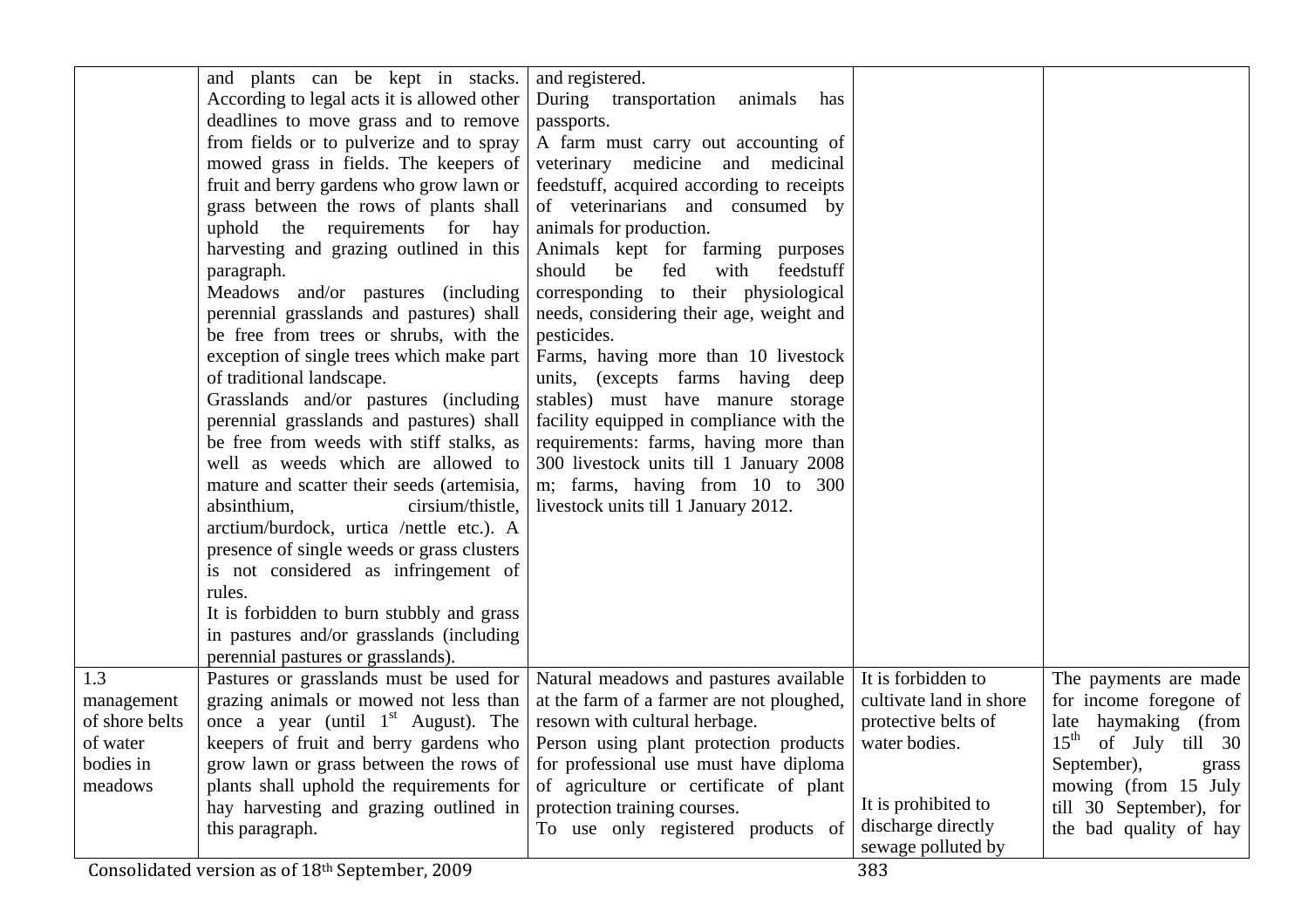| Hay or green mass in pastures and           | plants' protection and to carry out       | dangerous substances   | and not use of pesticides |
|---------------------------------------------|-------------------------------------------|------------------------|---------------------------|
| grasslands (including perennial pastures)   | accounting.                               | into the ground water. | and fertilizers.          |
| and grasslands) shall be collected and      | Maximum amount of livestock manure        |                        |                           |
| transported away from fields until the 1st  | applied to the land cannot exceed 170     |                        |                           |
| of August (excepting the cases when         | $kg/N$ per ha.                            |                        |                           |
| green mass is pulverized and evenly         | Animal breeder and animal breeding        |                        |                           |
| spread on pastures and grasslands           | place/drove registered in data base of    |                        |                           |
| (including perennial pastures<br>and        | Animal register.                          |                        |                           |
| grasslands). Hay and residues of straw      | Animals are properly and timely labeled   |                        |                           |
| and plants can be kept in stacks.           | and registered.                           |                        |                           |
| According to legal acts it is allowed other | During transportation animals has         |                        |                           |
| deadlines to move grass and to remove       | passports.                                |                        |                           |
| from fields or to pulverize and to spray    | A farm must carry out accounting of       |                        |                           |
| mowed grass in fields. The keepers of       | veterinary medicine and medicinal         |                        |                           |
| fruit and berry gardens who grow lawn or    | feedstuff, acquired according to receipts |                        |                           |
| grass between the rows of plants shall      | of veterinarians and consumed by          |                        |                           |
| uphold the requirements for hay             | animals for production.                   |                        |                           |
| harvesting and grazing outlined in this     | Animals kept for farming purposes         |                        |                           |
| paragraph.                                  | should<br>with<br>feedstuff<br>be<br>fed  |                        |                           |
| Meadows and/or pastures (including          | corresponding to their physiological      |                        |                           |
| perennial grasslands and pastures) shall    | needs, considering their age, weight and  |                        |                           |
| be free from trees or shrubs, with the      | pesticides.                               |                        |                           |
| exception of single trees which make part   | Farms, having more than 10 livestock      |                        |                           |
| of traditional landscape.                   | units, (excepts farms having deep         |                        |                           |
| It is forbidden to burn stubbly and grass   | stables) must have manure storage         |                        |                           |
| in pastures and/or grasslands (including    | facility equipped in compliance with the  |                        |                           |
| perennial pastures or grasslands).          | requirements: farms, having more than     |                        |                           |
| Grasslands and/or pastures (including       | 300 livestock units till 1 January 2008   |                        |                           |
| perennial grasslands and pastures) shall    | m; farms, having from 10 to 300           |                        |                           |
| be free from weeds with stiff stalks, as    | livestock units till 1 January 2012.      |                        |                           |
| well as weeds which are allowed to          |                                           |                        |                           |
| mature and scatter their seeds (artemisia,  |                                           |                        |                           |
| absinthium,<br>cirsium/thistle,             |                                           |                        |                           |
| arctium/burdock, urtica /nettle etc.). A    |                                           |                        |                           |
| presence of single weeds or grass clusters  |                                           |                        |                           |
| is not considered as infringement of        |                                           |                        |                           |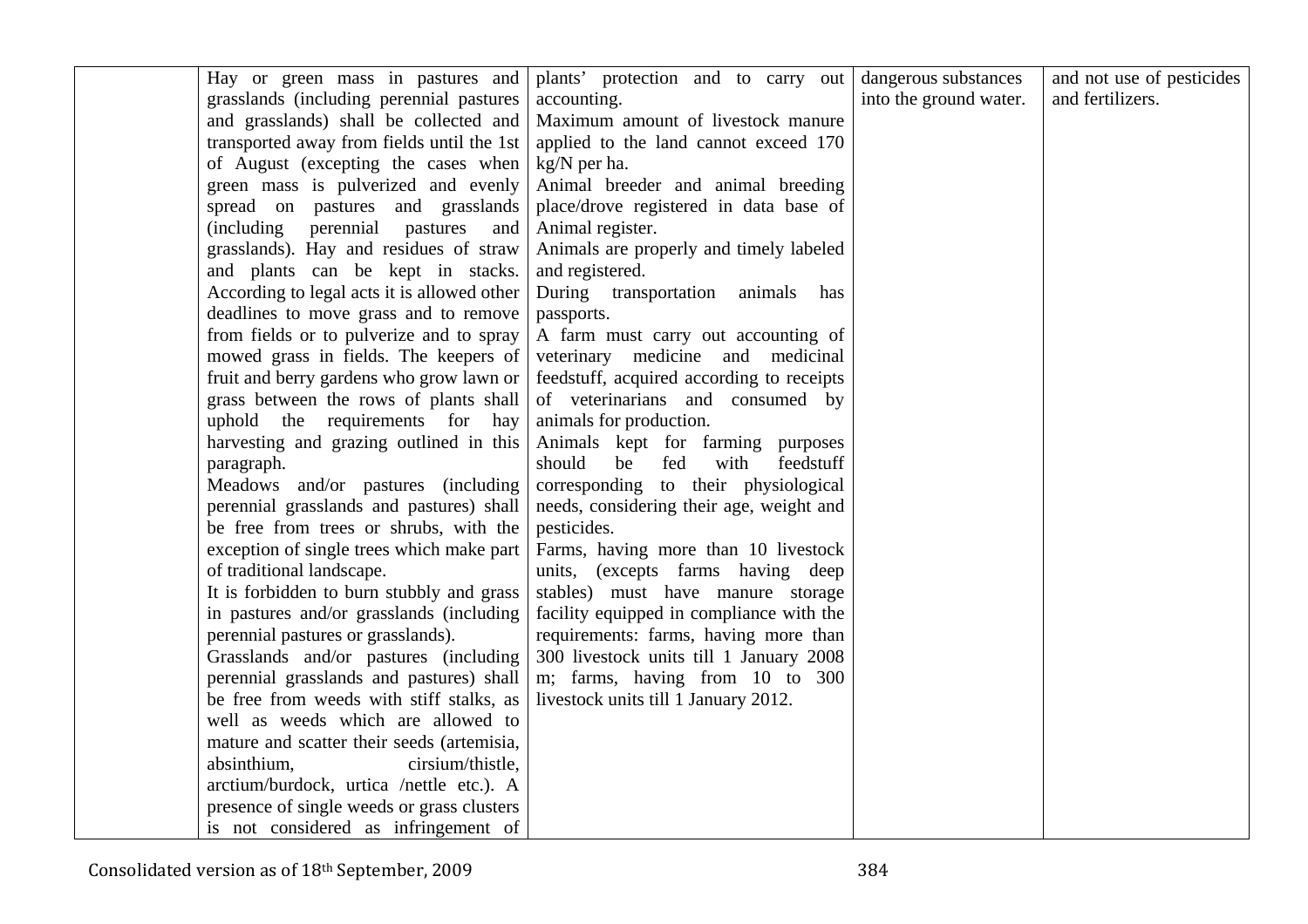|                | rules.                                             |                                           |                         |                           |
|----------------|----------------------------------------------------|-------------------------------------------|-------------------------|---------------------------|
|                |                                                    |                                           |                         |                           |
| 1.4 protection | The arable land shall be covered either by         | Natural meadows and pastures available    | It is forbidden to      | Payments are made for     |
| of water       | agricultural crops or by cideral or black          | at the farm of a farmer are not ploughed, | cultivate land in shore | the income foregone for   |
| bodies against | fallow. The fields under agricultural              | resown with cultural herbage.             | protective belts of     | sowing of arable land     |
| pollution and  | crops shall not have excessive content of          | Person using plant protection products    | water bodies.           | with perennial<br>grass   |
| soil erosion   | weeds overwhelming crops, except single            | for professional use must have diploma    |                         | mixtures and for the late |
| on the arable  | weeds or clusters of them. Black fallow            | of agriculture or certificate of plant    |                         | haymaking (from $15th$ of |
| land           | shall be periodically cultivated and/or            | protection training courses.              | It is prohibited to     | July till 30 September)   |
|                | chemical substances applied in order to            | To use only registered products of        | discharge<br>directly   | for not use of pesticides |
|                | destroy weeds and improve the quality of           | plants' protection and to carry out       | sewage polluted by      | and fertilizers.          |
|                | soil. The fruit and berry growers which            | accounting.                               | dangerous substances    |                           |
|                | have black fallow between the rows of              | Maximum amount of livestock manure        | into the ground water.  |                           |
|                | plants shall follow the requirements for           | applied to the land cannot exceed 170     |                         |                           |
|                | black fallow outlined in this paragraph.           | kg/N per ha.                              |                         |                           |
|                | The keepers of fruit and berry gardens             | Animal breeder and animal breeding        |                         |                           |
|                | who grow lawn or grass between the                 | place/drove registered in data base of    |                         |                           |
|                | rows of plants shall uphold<br>the                 | Animal register.                          |                         |                           |
|                | requirements for hay harvesting<br>and             | Animals are properly and timely labeled   |                         |                           |
|                | grazing outlined in this paragraph.                | and registered.                           |                         |                           |
|                | Pastures or grasslands must be used for            | During transportation<br>animals<br>has   |                         |                           |
|                | grazing animals or mowed not less than             | passports.                                |                         |                           |
|                | once a year (until $1st$ August). The              | A farm must carry out accounting of       |                         |                           |
|                | keepers of fruit and berry gardens who             | veterinary medicine and medicinal         |                         |                           |
|                | grow lawn or grass between the rows of             | feedstuff, acquired according to receipts |                         |                           |
|                | plants shall uphold the requirements for           | of veterinarians and consumed by          |                         |                           |
|                | hay harvesting and grazing outlined in             | animals for production.                   |                         |                           |
|                | this paragraph.                                    | Animals kept for farming purposes         |                         |                           |
|                | Hay or green mass in pastures and                  | should<br>be<br>fed<br>with<br>feedstuff  |                         |                           |
|                | grasslands (including perennial pastures           | corresponding to their physiological      |                         |                           |
|                | and grasslands) shall be collected and             | needs, considering their age, weight and  |                         |                           |
|                | transported away from fields until the 1st         | pesticides.                               |                         |                           |
|                | of August (excepting the cases when                | Farms, having more than 10 livestock      |                         |                           |
|                | green mass is pulverized and evenly                | units, (excepts farms having deep         |                         |                           |
|                | spread on pastures and grasslands                  | stables) must have manure storage         |                         |                           |
|                | <i>(including)</i><br>perennial<br>pastures<br>and | facility equipped in compliance with the  |                         |                           |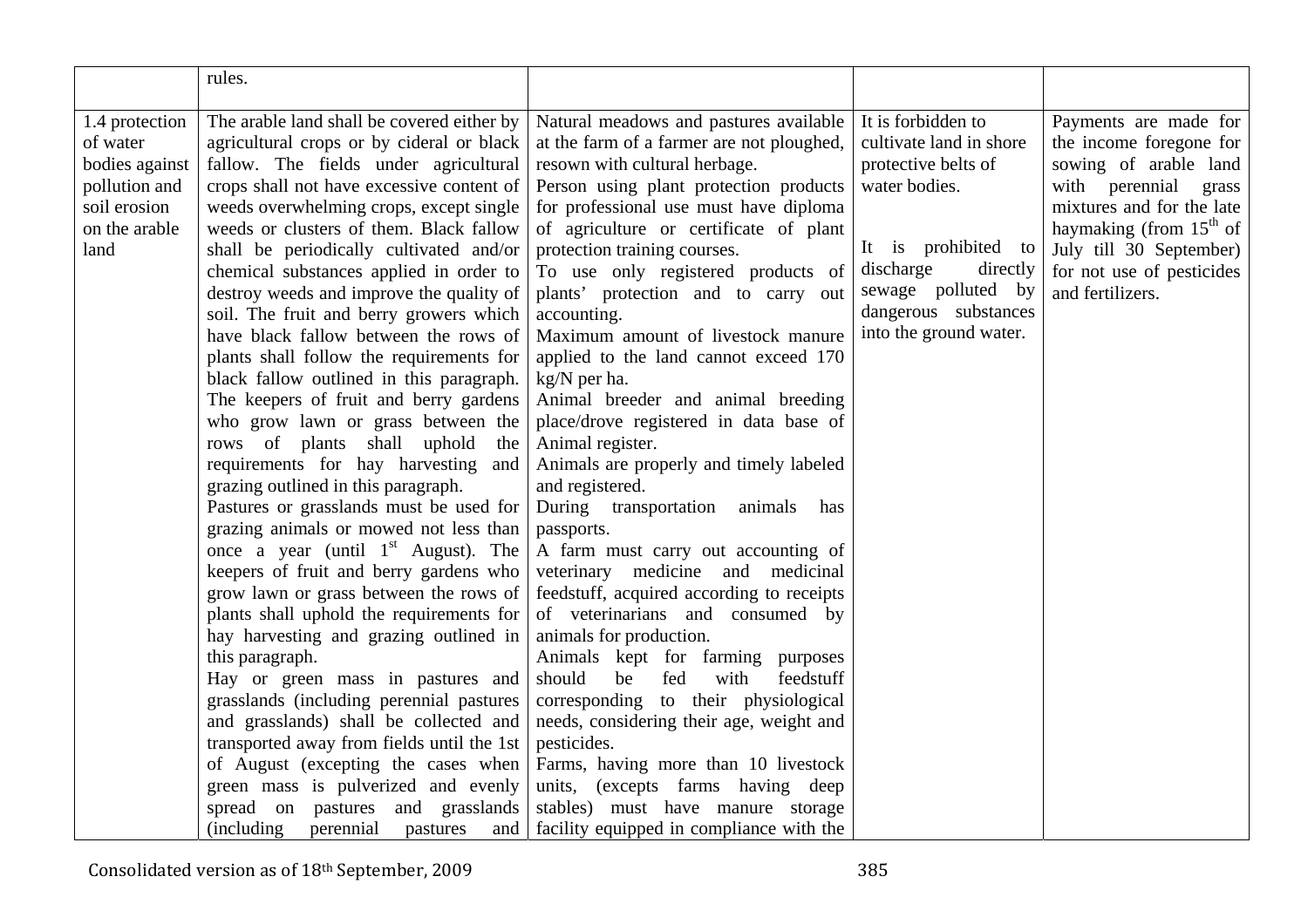|                 | grasslands). Hay and residues of straw      | requirements: farms, having more than   |                              |                            |
|-----------------|---------------------------------------------|-----------------------------------------|------------------------------|----------------------------|
|                 | and plants can be kept in stacks.           | 300 livestock units till 1 January 2008 |                              |                            |
|                 | According to legal acts it is allowed other | m; farms, having from 10 to 300         |                              |                            |
|                 | deadlines to move grass and to remove       | livestock units till 1 January 2012.    |                              |                            |
|                 | from fields or to pulverize and to spray    |                                         |                              |                            |
|                 | mowed grass in fields. The keepers of       |                                         |                              |                            |
|                 | fruit and berry gardens who grow lawn or    |                                         |                              |                            |
|                 | grass between the rows of plants shall      |                                         |                              |                            |
|                 | uphold the requirements for<br>hay          |                                         |                              |                            |
|                 | harvesting and grazing outlined in this     |                                         |                              |                            |
|                 | paragraph.                                  |                                         |                              |                            |
|                 | Arable land and meadows and/or pastures     |                                         |                              |                            |
|                 | (including perennial grasslands and         |                                         |                              |                            |
|                 | pastures) shall be free from trees or       |                                         |                              |                            |
|                 | shrubs, with the exception of single trees  |                                         |                              |                            |
|                 | which make part of traditional landscape.   |                                         |                              |                            |
|                 | Arable land and grasslands and/or           |                                         |                              |                            |
|                 | pastures (including perennial grasslands    |                                         |                              |                            |
|                 | and pastures) shall be free from weeds      |                                         |                              |                            |
|                 | with stiff stalks, as well as weeds which   |                                         |                              |                            |
|                 | are allowed to mature and scatter their     |                                         |                              |                            |
|                 | seeds<br>(artemisia,<br>absinthium,         |                                         |                              |                            |
|                 | cirsium/thistle, arctium<br>/burdock,       |                                         |                              |                            |
|                 | urtica/nettle etc.). A presence of single   |                                         |                              |                            |
|                 | weeds or grass clusters is not considered   |                                         |                              |                            |
|                 | as infringement of rules.                   |                                         |                              |                            |
|                 | It is forbidden to burn stubbly and grass   |                                         |                              |                            |
|                 | in pastures and/or grasslands (including    |                                         |                              |                            |
|                 | perennial pastures or grasslands).          |                                         |                              |                            |
| 1.5 stubbly     | The arable land shall be covered either by  | Person using plant protection products  | It is forbidden to           | Payments are made for      |
| field in winter | agricultural crops or by cideral or black   | for professional use must have diploma  | cultivate land in shore      | the income foregone for    |
| season          | fallow. The fields under agricultural       | of agriculture or certificate of plant  | protective belts of          | the less grain yield and   |
|                 | crops shall not have excessive content of   | protection training courses.            | water bodies.                | additional<br>costs<br>for |
|                 | weeds overwhelming crops, except single     | To use only registered products of      |                              | mechanized<br>work<br>in   |
|                 | weeds or clusters of them. Black fallow     | plants' protection and to carry out     |                              | stubbly fields, for<br>not |
|                 | shall be periodically cultivated and/or     | accounting.                             |                              | use of pesticides<br>and   |
|                 |                                             |                                         | prohibited<br>It<br>1S<br>to |                            |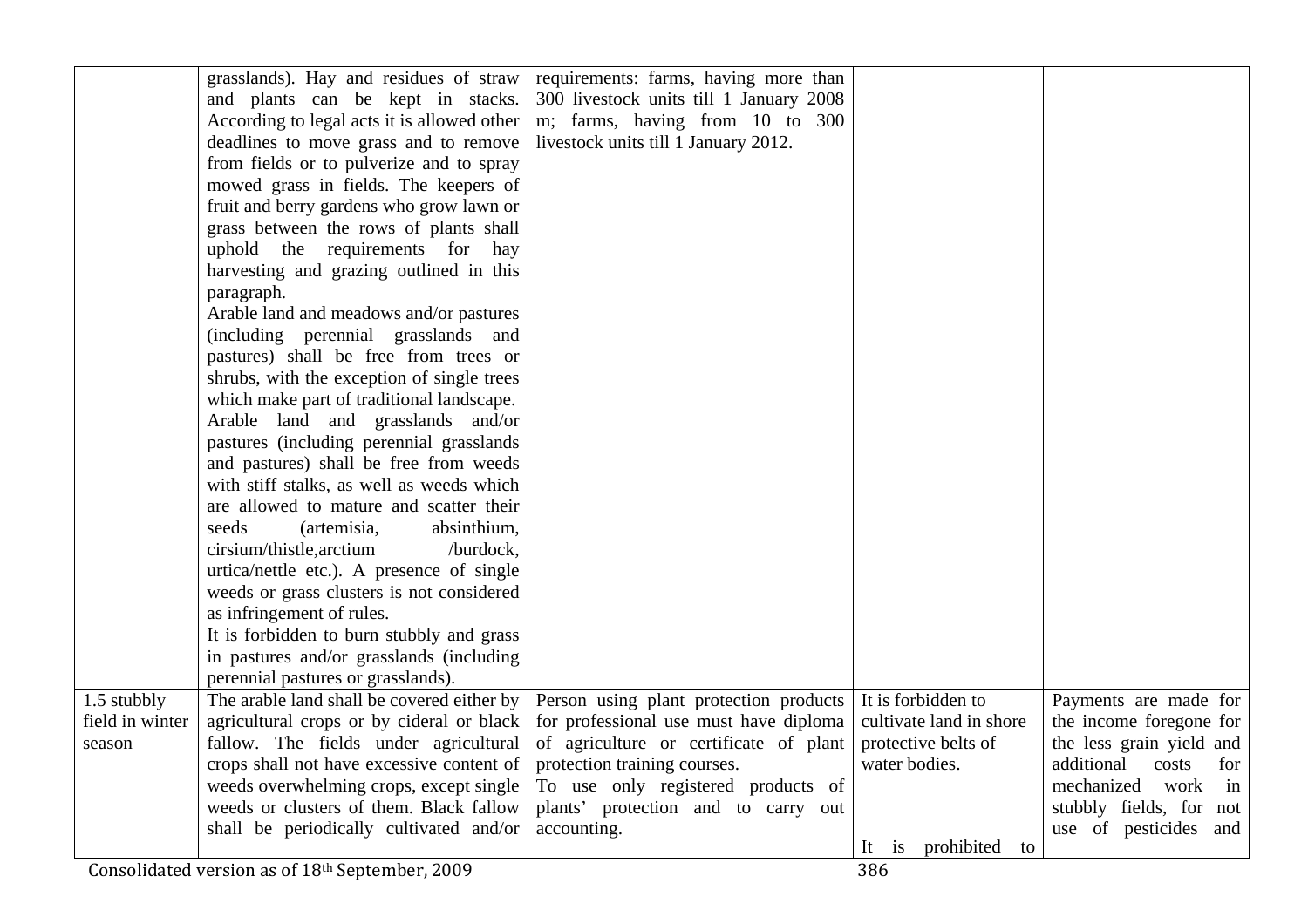| soil. The keepers of fruit and berry<br>kg/N per ha.<br>dangerous substances<br>gardens who grow lawn or grass between<br>into the ground water.<br>the rows of plants shall uphold the<br>requirements for hay harvesting and<br>grazing outlined in this paragraph.<br>Arable land and meadows and/or pastures<br>(including perennial grasslands and<br>pastures) shall be free from trees or<br>shrubs, with the exception of single trees<br>which make part of traditional landscape.<br>Arable land and grasslands and/or<br>pastures (including perennial grasslands)<br>and pastures) shall be free from weeds<br>with stiff stalks, as well as weeds which<br>are allowed to mature and scatter their<br>absinthium,<br>seeds<br>(artemisia,<br>cirsium/thistle,<br>arctium<br>/burdock,<br>urtica/nettle etc.).<br>It is forbidden to burn stubble or grass in<br>pastures and or grasslands (including<br>perennial pastures or grasslands). A<br>presence of single weeds or grass clusters<br>is not considered as infringement of<br>rules.<br>The arable land shall be covered either by<br>It is forbidden to<br>Payments are made for<br>1.6 The strips<br>Person using plant protection products<br>agricultural crops or by cideral or black<br>for professional use must have diploma<br>cultivate land in shore<br>the income foregone for<br>or fields of<br>melliferous<br>fallow. The fields under agricultural<br>of agriculture or certificate of plant<br>protective belts of<br>areas<br>sown<br>with<br>crops shall not have excessive content of<br>protection training courses.<br>in<br>water bodies.<br>melliferous<br>plants<br>plants<br>weeds overwhelming crops, except single<br>To use only registered products of<br>arable land<br>instead of cereals and for<br>plants' protection and to carry out<br>weeds or clusters of them. Black fallow<br>lost yield and for not use<br>It is prohibited to<br>of<br>fertilizers<br>shall be periodically cultivated and/or<br>accounting.<br>and<br>discharge<br>directly<br>chemical substances applied in order to<br>Maximum amount of livestock manure<br>pesticides.<br>sewage polluted by<br>destroy weeds and improve the quality of<br>applied to the land cannot exceed 170<br>dangerous substances<br>soil. The keepers of fruit and berry<br>kg/N per ha.<br>into the ground water. | chemical substances applied in order to<br>destroy weeds and improve the quality of | Maximum amount of livestock manure<br>applied to the land cannot exceed 170 | directly<br>discharge<br>sewage polluted by | fertilizers. |
|------------------------------------------------------------------------------------------------------------------------------------------------------------------------------------------------------------------------------------------------------------------------------------------------------------------------------------------------------------------------------------------------------------------------------------------------------------------------------------------------------------------------------------------------------------------------------------------------------------------------------------------------------------------------------------------------------------------------------------------------------------------------------------------------------------------------------------------------------------------------------------------------------------------------------------------------------------------------------------------------------------------------------------------------------------------------------------------------------------------------------------------------------------------------------------------------------------------------------------------------------------------------------------------------------------------------------------------------------------------------------------------------------------------------------------------------------------------------------------------------------------------------------------------------------------------------------------------------------------------------------------------------------------------------------------------------------------------------------------------------------------------------------------------------------------------------------------------------------------------------------------------------------------------------------------------------------------------------------------------------------------------------------------------------------------------------------------------------------------------------------------------------------------------------------------------------------------------------------------------------------------------------------------------------------------------------------------------------------------------------------------|-------------------------------------------------------------------------------------|-----------------------------------------------------------------------------|---------------------------------------------|--------------|
|                                                                                                                                                                                                                                                                                                                                                                                                                                                                                                                                                                                                                                                                                                                                                                                                                                                                                                                                                                                                                                                                                                                                                                                                                                                                                                                                                                                                                                                                                                                                                                                                                                                                                                                                                                                                                                                                                                                                                                                                                                                                                                                                                                                                                                                                                                                                                                                    |                                                                                     |                                                                             |                                             |              |
|                                                                                                                                                                                                                                                                                                                                                                                                                                                                                                                                                                                                                                                                                                                                                                                                                                                                                                                                                                                                                                                                                                                                                                                                                                                                                                                                                                                                                                                                                                                                                                                                                                                                                                                                                                                                                                                                                                                                                                                                                                                                                                                                                                                                                                                                                                                                                                                    |                                                                                     |                                                                             |                                             |              |
|                                                                                                                                                                                                                                                                                                                                                                                                                                                                                                                                                                                                                                                                                                                                                                                                                                                                                                                                                                                                                                                                                                                                                                                                                                                                                                                                                                                                                                                                                                                                                                                                                                                                                                                                                                                                                                                                                                                                                                                                                                                                                                                                                                                                                                                                                                                                                                                    |                                                                                     |                                                                             |                                             |              |
|                                                                                                                                                                                                                                                                                                                                                                                                                                                                                                                                                                                                                                                                                                                                                                                                                                                                                                                                                                                                                                                                                                                                                                                                                                                                                                                                                                                                                                                                                                                                                                                                                                                                                                                                                                                                                                                                                                                                                                                                                                                                                                                                                                                                                                                                                                                                                                                    |                                                                                     |                                                                             |                                             |              |
|                                                                                                                                                                                                                                                                                                                                                                                                                                                                                                                                                                                                                                                                                                                                                                                                                                                                                                                                                                                                                                                                                                                                                                                                                                                                                                                                                                                                                                                                                                                                                                                                                                                                                                                                                                                                                                                                                                                                                                                                                                                                                                                                                                                                                                                                                                                                                                                    |                                                                                     |                                                                             |                                             |              |
|                                                                                                                                                                                                                                                                                                                                                                                                                                                                                                                                                                                                                                                                                                                                                                                                                                                                                                                                                                                                                                                                                                                                                                                                                                                                                                                                                                                                                                                                                                                                                                                                                                                                                                                                                                                                                                                                                                                                                                                                                                                                                                                                                                                                                                                                                                                                                                                    |                                                                                     |                                                                             |                                             |              |
|                                                                                                                                                                                                                                                                                                                                                                                                                                                                                                                                                                                                                                                                                                                                                                                                                                                                                                                                                                                                                                                                                                                                                                                                                                                                                                                                                                                                                                                                                                                                                                                                                                                                                                                                                                                                                                                                                                                                                                                                                                                                                                                                                                                                                                                                                                                                                                                    |                                                                                     |                                                                             |                                             |              |
|                                                                                                                                                                                                                                                                                                                                                                                                                                                                                                                                                                                                                                                                                                                                                                                                                                                                                                                                                                                                                                                                                                                                                                                                                                                                                                                                                                                                                                                                                                                                                                                                                                                                                                                                                                                                                                                                                                                                                                                                                                                                                                                                                                                                                                                                                                                                                                                    |                                                                                     |                                                                             |                                             |              |
|                                                                                                                                                                                                                                                                                                                                                                                                                                                                                                                                                                                                                                                                                                                                                                                                                                                                                                                                                                                                                                                                                                                                                                                                                                                                                                                                                                                                                                                                                                                                                                                                                                                                                                                                                                                                                                                                                                                                                                                                                                                                                                                                                                                                                                                                                                                                                                                    |                                                                                     |                                                                             |                                             |              |
|                                                                                                                                                                                                                                                                                                                                                                                                                                                                                                                                                                                                                                                                                                                                                                                                                                                                                                                                                                                                                                                                                                                                                                                                                                                                                                                                                                                                                                                                                                                                                                                                                                                                                                                                                                                                                                                                                                                                                                                                                                                                                                                                                                                                                                                                                                                                                                                    |                                                                                     |                                                                             |                                             |              |
|                                                                                                                                                                                                                                                                                                                                                                                                                                                                                                                                                                                                                                                                                                                                                                                                                                                                                                                                                                                                                                                                                                                                                                                                                                                                                                                                                                                                                                                                                                                                                                                                                                                                                                                                                                                                                                                                                                                                                                                                                                                                                                                                                                                                                                                                                                                                                                                    |                                                                                     |                                                                             |                                             |              |
|                                                                                                                                                                                                                                                                                                                                                                                                                                                                                                                                                                                                                                                                                                                                                                                                                                                                                                                                                                                                                                                                                                                                                                                                                                                                                                                                                                                                                                                                                                                                                                                                                                                                                                                                                                                                                                                                                                                                                                                                                                                                                                                                                                                                                                                                                                                                                                                    |                                                                                     |                                                                             |                                             |              |
|                                                                                                                                                                                                                                                                                                                                                                                                                                                                                                                                                                                                                                                                                                                                                                                                                                                                                                                                                                                                                                                                                                                                                                                                                                                                                                                                                                                                                                                                                                                                                                                                                                                                                                                                                                                                                                                                                                                                                                                                                                                                                                                                                                                                                                                                                                                                                                                    |                                                                                     |                                                                             |                                             |              |
|                                                                                                                                                                                                                                                                                                                                                                                                                                                                                                                                                                                                                                                                                                                                                                                                                                                                                                                                                                                                                                                                                                                                                                                                                                                                                                                                                                                                                                                                                                                                                                                                                                                                                                                                                                                                                                                                                                                                                                                                                                                                                                                                                                                                                                                                                                                                                                                    |                                                                                     |                                                                             |                                             |              |
|                                                                                                                                                                                                                                                                                                                                                                                                                                                                                                                                                                                                                                                                                                                                                                                                                                                                                                                                                                                                                                                                                                                                                                                                                                                                                                                                                                                                                                                                                                                                                                                                                                                                                                                                                                                                                                                                                                                                                                                                                                                                                                                                                                                                                                                                                                                                                                                    |                                                                                     |                                                                             |                                             |              |
|                                                                                                                                                                                                                                                                                                                                                                                                                                                                                                                                                                                                                                                                                                                                                                                                                                                                                                                                                                                                                                                                                                                                                                                                                                                                                                                                                                                                                                                                                                                                                                                                                                                                                                                                                                                                                                                                                                                                                                                                                                                                                                                                                                                                                                                                                                                                                                                    |                                                                                     |                                                                             |                                             |              |
|                                                                                                                                                                                                                                                                                                                                                                                                                                                                                                                                                                                                                                                                                                                                                                                                                                                                                                                                                                                                                                                                                                                                                                                                                                                                                                                                                                                                                                                                                                                                                                                                                                                                                                                                                                                                                                                                                                                                                                                                                                                                                                                                                                                                                                                                                                                                                                                    |                                                                                     |                                                                             |                                             |              |
|                                                                                                                                                                                                                                                                                                                                                                                                                                                                                                                                                                                                                                                                                                                                                                                                                                                                                                                                                                                                                                                                                                                                                                                                                                                                                                                                                                                                                                                                                                                                                                                                                                                                                                                                                                                                                                                                                                                                                                                                                                                                                                                                                                                                                                                                                                                                                                                    |                                                                                     |                                                                             |                                             |              |
|                                                                                                                                                                                                                                                                                                                                                                                                                                                                                                                                                                                                                                                                                                                                                                                                                                                                                                                                                                                                                                                                                                                                                                                                                                                                                                                                                                                                                                                                                                                                                                                                                                                                                                                                                                                                                                                                                                                                                                                                                                                                                                                                                                                                                                                                                                                                                                                    |                                                                                     |                                                                             |                                             |              |
|                                                                                                                                                                                                                                                                                                                                                                                                                                                                                                                                                                                                                                                                                                                                                                                                                                                                                                                                                                                                                                                                                                                                                                                                                                                                                                                                                                                                                                                                                                                                                                                                                                                                                                                                                                                                                                                                                                                                                                                                                                                                                                                                                                                                                                                                                                                                                                                    |                                                                                     |                                                                             |                                             |              |
|                                                                                                                                                                                                                                                                                                                                                                                                                                                                                                                                                                                                                                                                                                                                                                                                                                                                                                                                                                                                                                                                                                                                                                                                                                                                                                                                                                                                                                                                                                                                                                                                                                                                                                                                                                                                                                                                                                                                                                                                                                                                                                                                                                                                                                                                                                                                                                                    |                                                                                     |                                                                             |                                             |              |
|                                                                                                                                                                                                                                                                                                                                                                                                                                                                                                                                                                                                                                                                                                                                                                                                                                                                                                                                                                                                                                                                                                                                                                                                                                                                                                                                                                                                                                                                                                                                                                                                                                                                                                                                                                                                                                                                                                                                                                                                                                                                                                                                                                                                                                                                                                                                                                                    |                                                                                     |                                                                             |                                             |              |
|                                                                                                                                                                                                                                                                                                                                                                                                                                                                                                                                                                                                                                                                                                                                                                                                                                                                                                                                                                                                                                                                                                                                                                                                                                                                                                                                                                                                                                                                                                                                                                                                                                                                                                                                                                                                                                                                                                                                                                                                                                                                                                                                                                                                                                                                                                                                                                                    |                                                                                     |                                                                             |                                             |              |
|                                                                                                                                                                                                                                                                                                                                                                                                                                                                                                                                                                                                                                                                                                                                                                                                                                                                                                                                                                                                                                                                                                                                                                                                                                                                                                                                                                                                                                                                                                                                                                                                                                                                                                                                                                                                                                                                                                                                                                                                                                                                                                                                                                                                                                                                                                                                                                                    |                                                                                     |                                                                             |                                             |              |
|                                                                                                                                                                                                                                                                                                                                                                                                                                                                                                                                                                                                                                                                                                                                                                                                                                                                                                                                                                                                                                                                                                                                                                                                                                                                                                                                                                                                                                                                                                                                                                                                                                                                                                                                                                                                                                                                                                                                                                                                                                                                                                                                                                                                                                                                                                                                                                                    |                                                                                     |                                                                             |                                             |              |
|                                                                                                                                                                                                                                                                                                                                                                                                                                                                                                                                                                                                                                                                                                                                                                                                                                                                                                                                                                                                                                                                                                                                                                                                                                                                                                                                                                                                                                                                                                                                                                                                                                                                                                                                                                                                                                                                                                                                                                                                                                                                                                                                                                                                                                                                                                                                                                                    |                                                                                     |                                                                             |                                             |              |
|                                                                                                                                                                                                                                                                                                                                                                                                                                                                                                                                                                                                                                                                                                                                                                                                                                                                                                                                                                                                                                                                                                                                                                                                                                                                                                                                                                                                                                                                                                                                                                                                                                                                                                                                                                                                                                                                                                                                                                                                                                                                                                                                                                                                                                                                                                                                                                                    |                                                                                     |                                                                             |                                             |              |
|                                                                                                                                                                                                                                                                                                                                                                                                                                                                                                                                                                                                                                                                                                                                                                                                                                                                                                                                                                                                                                                                                                                                                                                                                                                                                                                                                                                                                                                                                                                                                                                                                                                                                                                                                                                                                                                                                                                                                                                                                                                                                                                                                                                                                                                                                                                                                                                    |                                                                                     |                                                                             |                                             |              |
|                                                                                                                                                                                                                                                                                                                                                                                                                                                                                                                                                                                                                                                                                                                                                                                                                                                                                                                                                                                                                                                                                                                                                                                                                                                                                                                                                                                                                                                                                                                                                                                                                                                                                                                                                                                                                                                                                                                                                                                                                                                                                                                                                                                                                                                                                                                                                                                    |                                                                                     |                                                                             |                                             |              |
|                                                                                                                                                                                                                                                                                                                                                                                                                                                                                                                                                                                                                                                                                                                                                                                                                                                                                                                                                                                                                                                                                                                                                                                                                                                                                                                                                                                                                                                                                                                                                                                                                                                                                                                                                                                                                                                                                                                                                                                                                                                                                                                                                                                                                                                                                                                                                                                    |                                                                                     |                                                                             |                                             |              |
|                                                                                                                                                                                                                                                                                                                                                                                                                                                                                                                                                                                                                                                                                                                                                                                                                                                                                                                                                                                                                                                                                                                                                                                                                                                                                                                                                                                                                                                                                                                                                                                                                                                                                                                                                                                                                                                                                                                                                                                                                                                                                                                                                                                                                                                                                                                                                                                    |                                                                                     |                                                                             |                                             |              |
|                                                                                                                                                                                                                                                                                                                                                                                                                                                                                                                                                                                                                                                                                                                                                                                                                                                                                                                                                                                                                                                                                                                                                                                                                                                                                                                                                                                                                                                                                                                                                                                                                                                                                                                                                                                                                                                                                                                                                                                                                                                                                                                                                                                                                                                                                                                                                                                    |                                                                                     |                                                                             |                                             |              |
|                                                                                                                                                                                                                                                                                                                                                                                                                                                                                                                                                                                                                                                                                                                                                                                                                                                                                                                                                                                                                                                                                                                                                                                                                                                                                                                                                                                                                                                                                                                                                                                                                                                                                                                                                                                                                                                                                                                                                                                                                                                                                                                                                                                                                                                                                                                                                                                    |                                                                                     |                                                                             |                                             |              |
|                                                                                                                                                                                                                                                                                                                                                                                                                                                                                                                                                                                                                                                                                                                                                                                                                                                                                                                                                                                                                                                                                                                                                                                                                                                                                                                                                                                                                                                                                                                                                                                                                                                                                                                                                                                                                                                                                                                                                                                                                                                                                                                                                                                                                                                                                                                                                                                    |                                                                                     |                                                                             |                                             |              |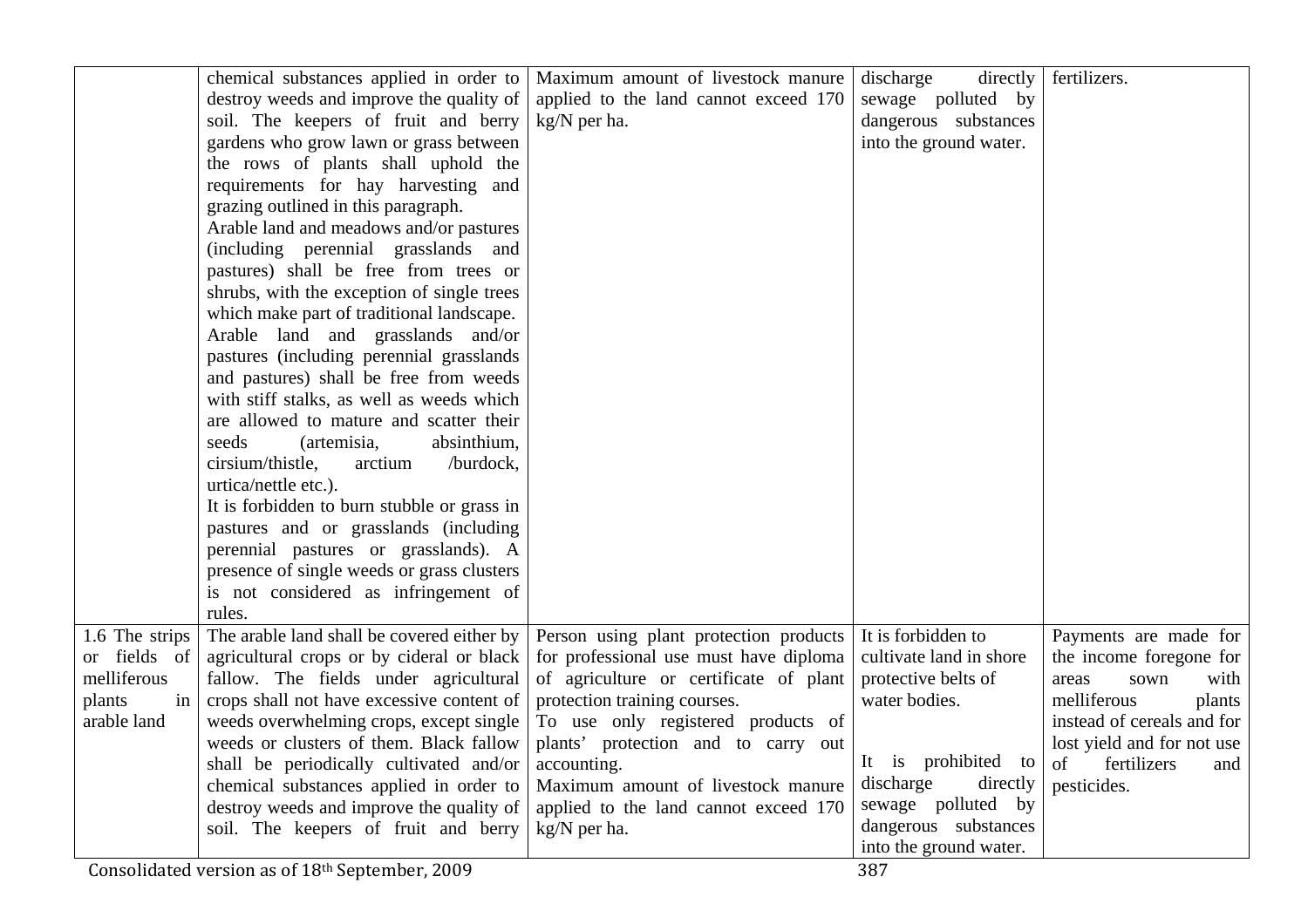| gardens who grow lawn or grass between      |  |  |
|---------------------------------------------|--|--|
| the rows of plants shall uphold the         |  |  |
| requirements for hay harvesting and         |  |  |
| grazing outlined in this paragraph.         |  |  |
| Hay or green mass in pastures and           |  |  |
| grasslands (including perennial pastures    |  |  |
| and grasslands) shall be collected and      |  |  |
| transported away from fields until the 1st  |  |  |
| of August (excepting the cases when         |  |  |
| green mass is pulverized and evenly         |  |  |
| spread on pastures and grasslands           |  |  |
| (including perennial pastures<br>and        |  |  |
| grasslands). Hay and residues of straw      |  |  |
| and plants can be kept in stacks.           |  |  |
| According to legal acts it is allowed other |  |  |
| deadlines to move grass and to remove       |  |  |
| from fields or to pulverize and to spray    |  |  |
| mowed grass in fields. The keepers of       |  |  |
| fruit and berry gardens who grow lawn or    |  |  |
| grass between the rows of plants shall      |  |  |
| uphold the requirements for hay             |  |  |
| harvesting and grazing outlined in this     |  |  |
| paragraph.                                  |  |  |
| Pastures or grasslands must be used for     |  |  |
| grazing animals or mowed not less than      |  |  |
| once a year (until $1st$ August). The       |  |  |
| keepers of fruit and berry gardens who      |  |  |
| grow lawn or grass between the rows of      |  |  |
| plants shall uphold the requirements for    |  |  |
| hay harvesting and grazing outlined in      |  |  |
| this paragraph.                             |  |  |
| Hay or green mass in pastures and           |  |  |
| grasslands (including perennial pastures    |  |  |
| and grasslands) shall be collected and      |  |  |
| transported away from fields until the 1st  |  |  |
| of August (excepting the cases when         |  |  |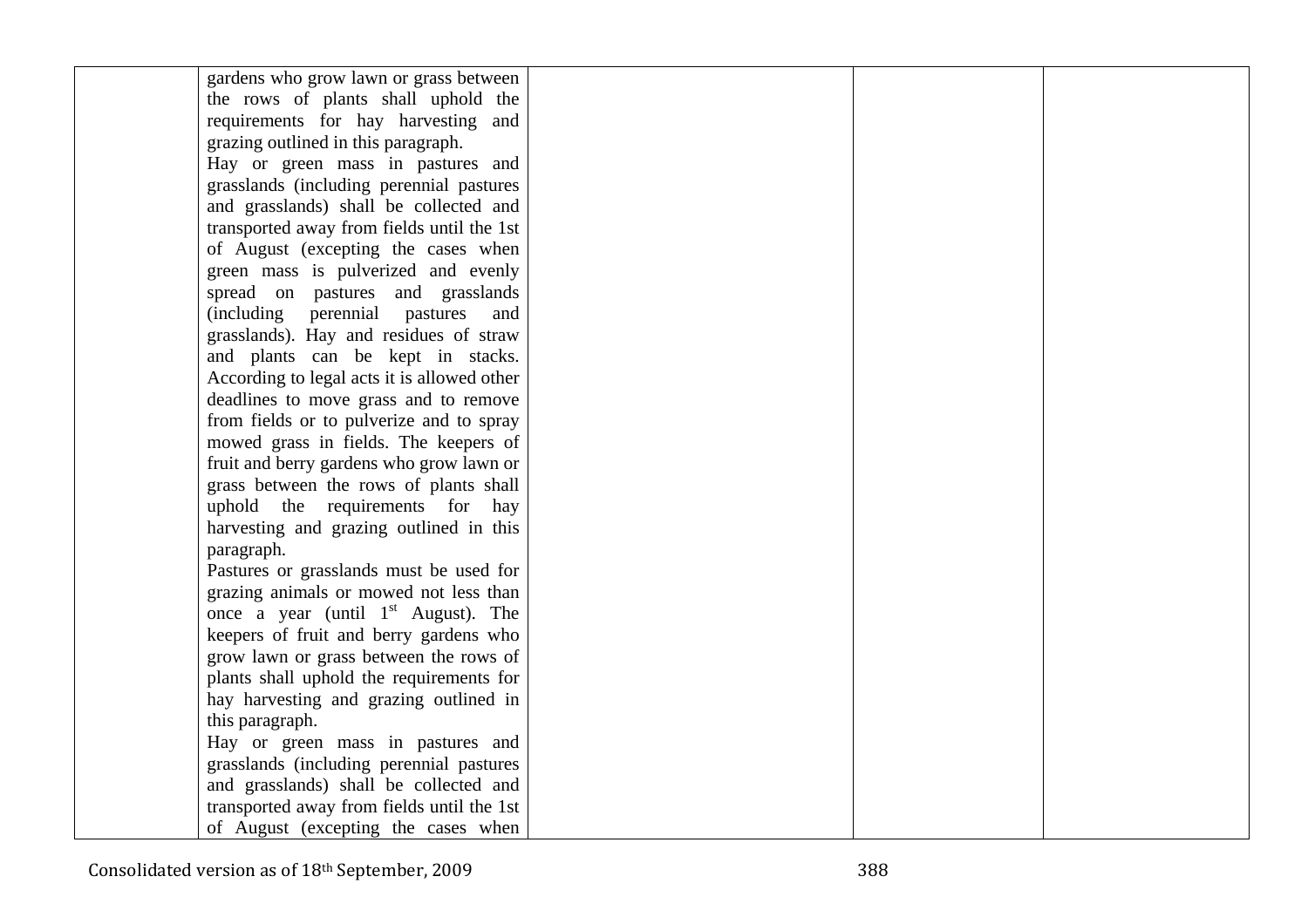| green mass is pulverized and evenly             |  |  |
|-------------------------------------------------|--|--|
| spread on pastures and grasslands               |  |  |
| <i>(including)</i><br>perennial pastures<br>and |  |  |
| grasslands). Hay and residues of straw          |  |  |
| and plants can be kept in stacks.               |  |  |
| According to legal acts it is allowed other     |  |  |
| deadlines to move grass and to remove           |  |  |
| from fields or to pulverize and to spray        |  |  |
| mowed grass in fields.                          |  |  |
| Arable land and meadows and/or pastures         |  |  |
| (including perennial grasslands and             |  |  |
| pastures) shall be free from trees or           |  |  |
| shrubs, with the exception of single trees      |  |  |
| which make part of traditional landscape        |  |  |
| and whose crowns do not overwhelm the           |  |  |
| declared plants and do not create them          |  |  |
| obstacles to grow.                              |  |  |
| Arable land and grasslands and/or               |  |  |
| pastures (including perennial grasslands        |  |  |
| and pastures) shall be free from weeds          |  |  |
| with stiff stalks, as well as weeds which       |  |  |
| are allowed to mature and scatter their         |  |  |
| seeds<br>absinthium,<br>(artemisia,             |  |  |
| cirsium/thistle,<br>arctium<br>/burdock,        |  |  |
| urtica/nettle etc.). A presence of single       |  |  |
| weeds or grass clusters is not considered       |  |  |
| as infringement of rules.                       |  |  |
| It is forbidden to burn stubbly and grass       |  |  |
| in pastures and/or grasslands (including        |  |  |
| perennial pastures or grasslands).              |  |  |
| Subject, engaging in agricultural activity      |  |  |
| must follow requirements of crop                |  |  |
| rotation. It is forbidden to grow the same      |  |  |
| crops in the same field (same field of          |  |  |
| crops rotation) more than 3 years               |  |  |
| consecutively.                                  |  |  |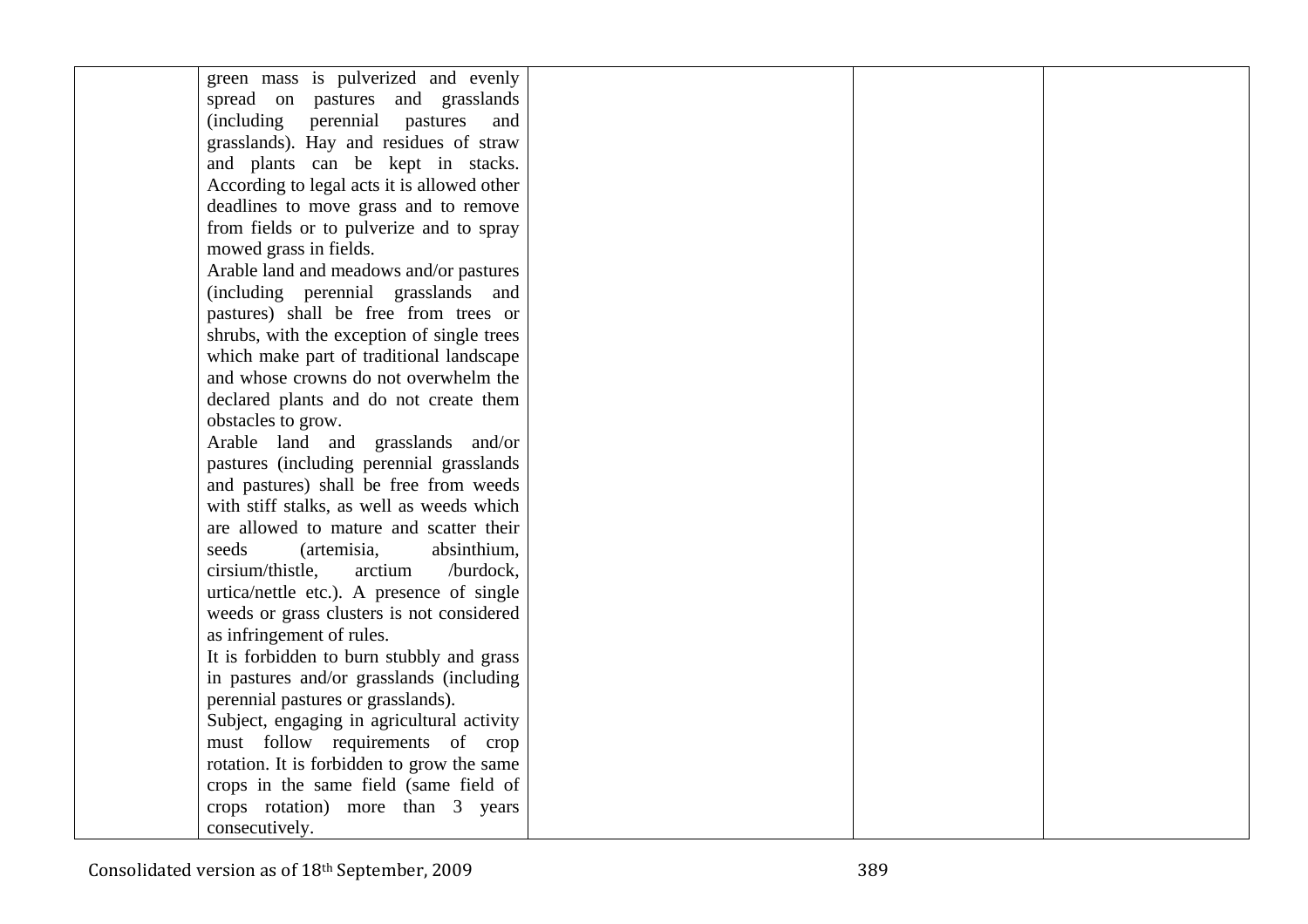| 1.7<br>management<br>of holding<br>landscape<br>elements | Single trees and bushes growing in AA,<br>and determinate by municipality as<br>Protected, must be retained for the<br>objectives of preservation of landscape.<br>These trees and bushes cannot be cut<br>without<br>permission<br>from<br>the<br>municipality, except the cases if tree is<br>breaked-up or pulled down by wind or<br>snow, also dried trees, that are in danger<br>for persons, buildings, traffic.                                                                                                                                                                                                                                                                                                                                                                                                                                                                                                                                                                                                                                                                                                                    | Person using plant protection products<br>for professional use must have diploma<br>of agriculture or certificate of plant<br>protection training courses.<br>To use only registered products of<br>plants' protection and to carry out<br>accounting.                                                | It is forbidden to<br>cultivate land in shore<br>protective belts of<br>water bodies.<br>It is prohibited to<br>discharge directly<br>sewage polluted by<br>dangerous substances<br>into the ground water.    | It is paid for additional<br>costs for trimming of<br>hedgerows at least twice<br>a year.  |
|----------------------------------------------------------|-------------------------------------------------------------------------------------------------------------------------------------------------------------------------------------------------------------------------------------------------------------------------------------------------------------------------------------------------------------------------------------------------------------------------------------------------------------------------------------------------------------------------------------------------------------------------------------------------------------------------------------------------------------------------------------------------------------------------------------------------------------------------------------------------------------------------------------------------------------------------------------------------------------------------------------------------------------------------------------------------------------------------------------------------------------------------------------------------------------------------------------------|-------------------------------------------------------------------------------------------------------------------------------------------------------------------------------------------------------------------------------------------------------------------------------------------------------|---------------------------------------------------------------------------------------------------------------------------------------------------------------------------------------------------------------|--------------------------------------------------------------------------------------------|
| 1.8.<br>management<br>of<br>reclamation<br>ditches       | Pastures or grasslands must be used for Person using plant protection products<br>grazing animals or mowed not less than<br>once a year (until $1st$ August). The<br>keepers of fruit and berry gardens who<br>grow lawn or grass between the rows of<br>plants shall uphold the requirements for<br>hay harvesting and grazing outlined in<br>this paragraph.<br>Hay or green mass in pastures and<br>grasslands (including perennial pastures<br>and grasslands) shall be collected and<br>transported away from fields until the 1st<br>of August (excepting the cases when<br>green mass is pulverized and evenly<br>spread on pastures and grasslands<br>perennial<br>(including)<br>pastures<br>and<br>grasslands). Hay and residues of straw<br>and plants can be kept in stacks.<br>According to legal acts it is allowed other<br>deadlines to move grass and to remove<br>from fields or to pulverize and to spray<br>mowed grass in fields. The keepers of<br>fruit and berry gardens who grow lawn or<br>grass between the rows of plants shall<br>uphold the requirements for hay<br>harvesting and grazing outlined in this | for professional use must have diploma<br>of agriculture or certificate of plant<br>protection training courses.<br>Sprinklers for plant protection must have<br>certificates of set standard sprinklers.<br>To use only registered products of<br>plants' protection and to carry out<br>accounting. | It is forbidden to<br>cultivate land in shore<br>protective belts of<br>water bodies.<br>It is prohibited to<br>discharge<br>directly<br>sewage polluted by<br>dangerous substances<br>into the ground water. | It is paid for the income<br>foregone of haymaking<br>on slopes of reclamation<br>ditches. |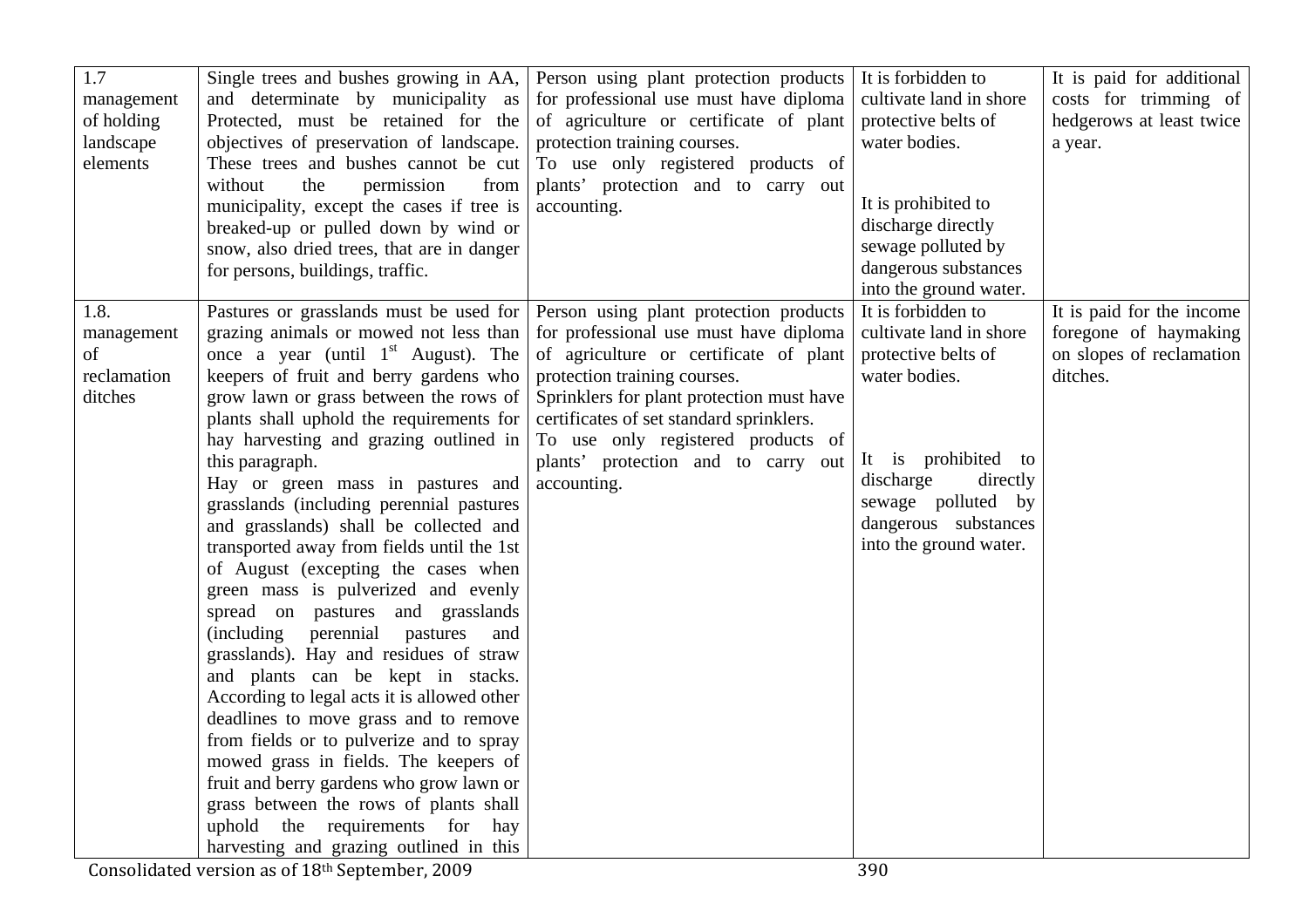|            | paragraph.                                 |                                           |                         |                            |
|------------|--------------------------------------------|-------------------------------------------|-------------------------|----------------------------|
|            | Grasslands and/or pastures (including      |                                           |                         |                            |
|            | perennial grasslands and pastures) shall   |                                           |                         |                            |
|            | be free from weeds with stiff stalks, as   |                                           |                         |                            |
|            | well as weeds which are allowed to         |                                           |                         |                            |
|            | mature and scatter their seeds (artemisia, |                                           |                         |                            |
|            | absinthium,<br>cirsium/thistle,            |                                           |                         |                            |
|            | arctium/burdock, urtica/nettle etc.). A    |                                           |                         |                            |
|            | presence of single weeds or grass clusters |                                           |                         |                            |
|            | is not considered as infringement of       |                                           |                         |                            |
|            | rules.                                     |                                           |                         |                            |
|            | Meadows and/or pastures (including         |                                           |                         |                            |
|            | perennial grasslands and pastures) shall   |                                           |                         |                            |
|            | be free from trees or shrubs, with the     |                                           |                         |                            |
|            | exception of single trees which make part  |                                           |                         |                            |
|            | of traditional landscape.                  |                                           |                         |                            |
|            | It is forbidden to burn stubbly and grass  |                                           |                         |                            |
|            | in pastures and/or grasslands (including   |                                           |                         |                            |
|            | perennial pastures or grasslands).         |                                           |                         |                            |
| 2. Organic | The arable land shall be covered either by | Natural meadows and pastures available    | It is forbidden to      | paid<br>is<br>It<br>income |
| farming    | agricultural crops or by cideral or black  | at the farm of a farmer are not ploughed, | cultivate land in shore | foregone for the less      |
| scheme     | fallow. The fields under agricultural      | resown with cultural herbage.             | protective belts of     | yield due to band of use   |
|            | crops shall not have excessive content of  | Person using plant protection products    | water bodies.           | of mineral fertilizers and |
|            | weeds overwhelming crops, except single    | for professional use must have diploma    |                         | pesticides and additional  |
|            | weeds or clusters of them. Black fallow    | of agriculture or certificate of plant    |                         | costs for certification,   |
|            | shall be periodically cultivated and/or    | protection training courses.              |                         | organic<br>for<br>and      |
|            | chemical substances applied in order to    | To use only registered products of        | It is prohibited to     | biological fertilizers in  |
|            | destroy weeds and improve the quality of   | plants' protection and to carrie out      | discharge directly      | compare<br>with<br>usual   |
|            | soil. ). The keepers of fruit and berry    | accounting.                               | sewage polluted by      | practice.                  |
|            | gardens who grow lawn or grass between     | Maximum amount of livestock manure        | dangerous substances    |                            |
|            | the rows of plants shall uphold the        | applied to the land cannot exceed 170     | into the ground water.  |                            |
|            | requirements for hay harvesting and        | kg/N per ha.                              |                         |                            |
|            | grazing outlined in this paragraph.        | Animal breeder and animal breeding        |                         |                            |
|            | Hay or green mass in pastures and          | place/drove registered in data base of    |                         |                            |
|            | grasslands (including perennial pastures   | Animal register.                          |                         |                            |
|            | and grasslands) shall be collected and     | Animals are properly and timely labeled   |                         |                            |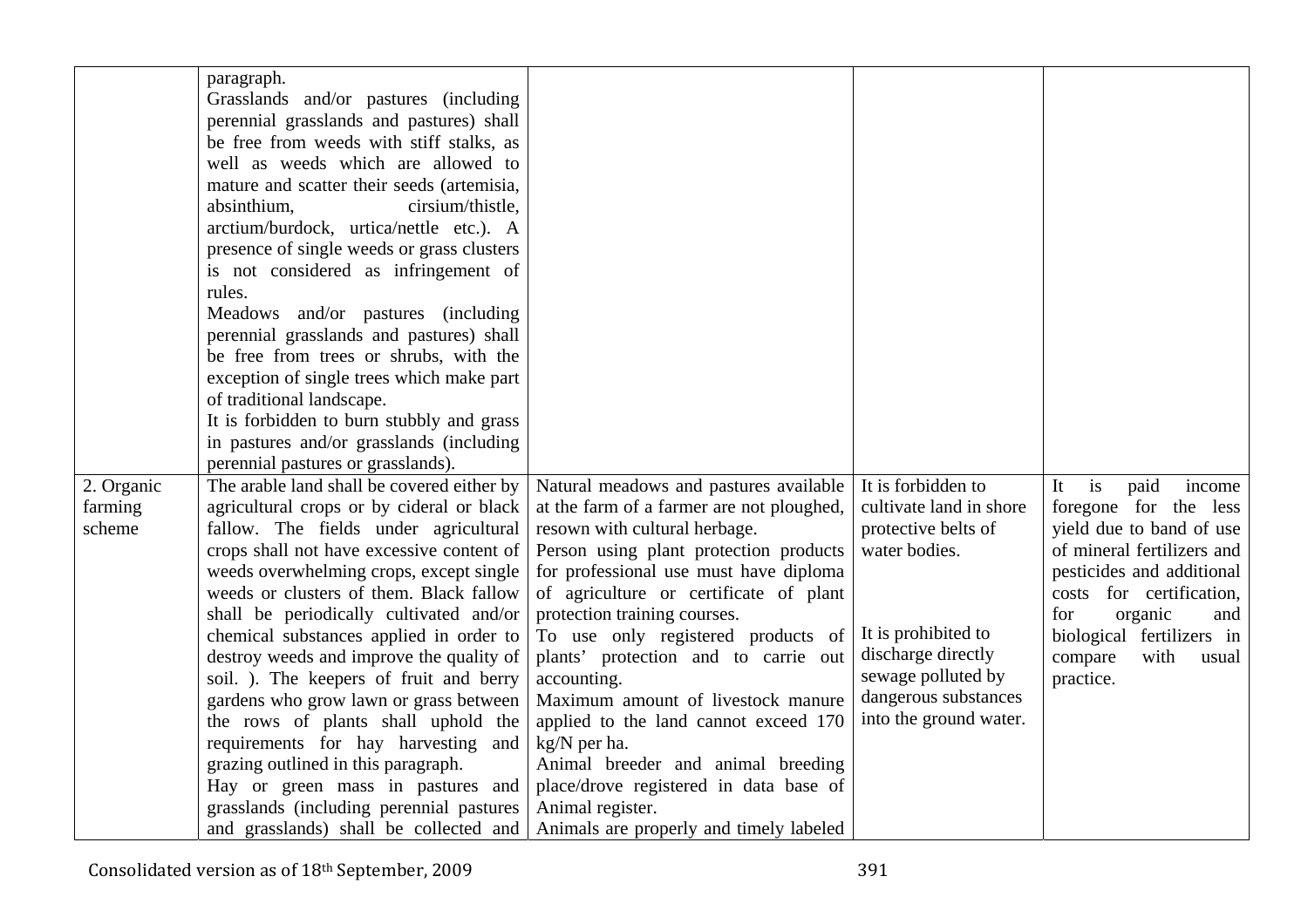| transported away from fields until the 1st  | and registered.                           |  |
|---------------------------------------------|-------------------------------------------|--|
| of August (excepting the cases when         | During transportation animals has         |  |
| green mass is pulverized and evenly         | passports.                                |  |
| spread on pastures and grasslands           | A farm must carry out accounting of       |  |
| (including perennial pastures<br>and        | veterinary medicine and medicinal         |  |
| grasslands). Hay and residues of straw      | feedstuff, acquired according to receipts |  |
| and plants can be kept in stacks.           | of veterinarians and consumed by          |  |
| According to legal acts it is allowed other | animals for production.                   |  |
| deadlines to move grass and to remove       | Animals kept for farming purposes         |  |
| from fields or to pulverize and to spray    | be fed<br>should<br>with<br>feedstuff     |  |
| mowed grass in fields.). The keepers of     | corresponding to their physiological      |  |
| fruit and berry gardens who grow lawn or    | needs, considering their age, weight and  |  |
| grass between the rows of plants shall      | species.                                  |  |
| uphold the requirements for<br>hay          | Farms, having more than 10 livestock      |  |
| harvesting and grazing outlined in this     | units, (excepts farms having deep         |  |
| paragraph.                                  | stables) must have manure storage         |  |
| Pastures or grasslands must be used for     | facility equipped in compliance with the  |  |
| grazing animals or mowed not less than      | requirements: farms, having more than     |  |
| once a year (until 1 <sup>st</sup> August). | 300 livestock units till 1 January 2008   |  |
| Hay or green mass in pastures and           | m; farms, having from 10 to 300           |  |
| grasslands (including perennial pastures    | livestock units till 1 January 2012.      |  |
| and grasslands) shall be collected and      |                                           |  |
| transported away from fields until the 1st  |                                           |  |
| of August (excepting the cases when         |                                           |  |
| green mass is pulverized and evenly         |                                           |  |
| spread on pastures and grasslands           |                                           |  |
| (including perennial pastures<br>and        |                                           |  |
| grasslands). Hay and residues of straw      |                                           |  |
| and plants can be kept in stacks.           |                                           |  |
| According to legal acts it is allowed other |                                           |  |
| deadlines to move grass and to remove       |                                           |  |
| from fields or to pulverize and to spray    |                                           |  |
| mowed grass in fields. ). The keepers of    |                                           |  |
| fruit and berry gardens who grow lawn or    |                                           |  |
| grass between the rows of plants shall      |                                           |  |
| uphold the requirements<br>for<br>hay       |                                           |  |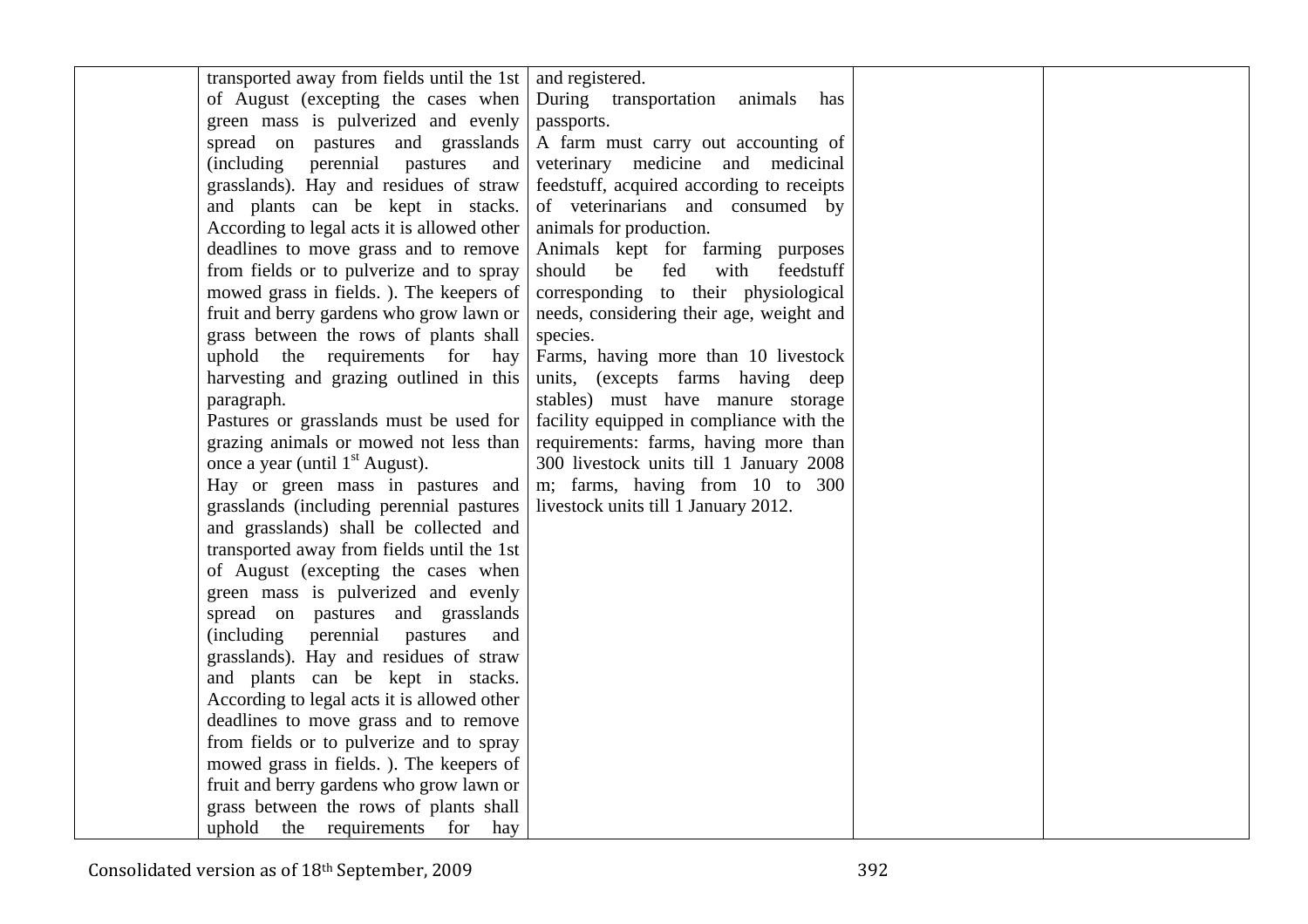|                | harvesting and grazing outlined in this    |                                         |                         |                         |
|----------------|--------------------------------------------|-----------------------------------------|-------------------------|-------------------------|
|                |                                            |                                         |                         |                         |
|                | paragraph.                                 |                                         |                         |                         |
|                | Arable land and meadows and/or pastures    |                                         |                         |                         |
|                | (including perennial grasslands and        |                                         |                         |                         |
|                | pastures) shall be free from trees or      |                                         |                         |                         |
|                | shrubs, with the exception of single trees |                                         |                         |                         |
|                | which make part of traditional landscape.  |                                         |                         |                         |
|                | Arable land and grasslands and/or          |                                         |                         |                         |
|                | pastures (including perennial grasslands)  |                                         |                         |                         |
|                | and pastures) shall be free from weeds     |                                         |                         |                         |
|                | with stiff stalks, as well as weeds which  |                                         |                         |                         |
|                | are allowed to mature and scatter their    |                                         |                         |                         |
|                | seeds<br>(artemisia,<br>absinthium,        |                                         |                         |                         |
|                | cirsium/thistle.<br>arctium<br>/burdock,   |                                         |                         |                         |
|                | urtica/nettle etc.). A presence of single  |                                         |                         |                         |
|                | weeds or grass clusters is not considered  |                                         |                         |                         |
|                | as infringement of rules.                  |                                         |                         |                         |
|                | It is forbidden to burn stubbly and grass  |                                         |                         |                         |
|                | in pastures and/or grasslands (including   |                                         |                         |                         |
|                | perennial pastures or grasslands).         |                                         |                         |                         |
|                | Subject, engaging in agricultural activity |                                         |                         |                         |
|                | must follow requirements of crop           |                                         |                         |                         |
|                | rotation. It is forbidden to grow the same |                                         |                         |                         |
|                | crops in the same field (same field of     |                                         |                         |                         |
|                | crops rotation) more than 3 years          |                                         |                         |                         |
|                | consecutively.                             |                                         |                         |                         |
| 3. Rare breeds | It is not requirement for animal keeping   | Maximum amount of livestock manure      | It is forbidden to      | It is paid for income   |
| scheme         | in GAEC requirements.                      | applied to the land cannot exceed 170   | cultivate land in shore | foregone<br>for<br>less |
|                |                                            | kg/N per ha.                            | protective belts of     | quantity and quality of |
|                |                                            | Animal breeder and animal breeding      | water bodies.           | meet.                   |
|                |                                            | place/drove registered in data base of  |                         |                         |
|                |                                            | Animal register.                        |                         |                         |
|                |                                            | Animals are properly and timely labeled |                         |                         |
|                |                                            | and registered.                         | It is prohibited to     |                         |
|                |                                            | During transportation<br>animals has    | discharge<br>directly   |                         |
|                |                                            | passports.                              | sewage polluted by      |                         |
|                |                                            |                                         | dangerous substances    |                         |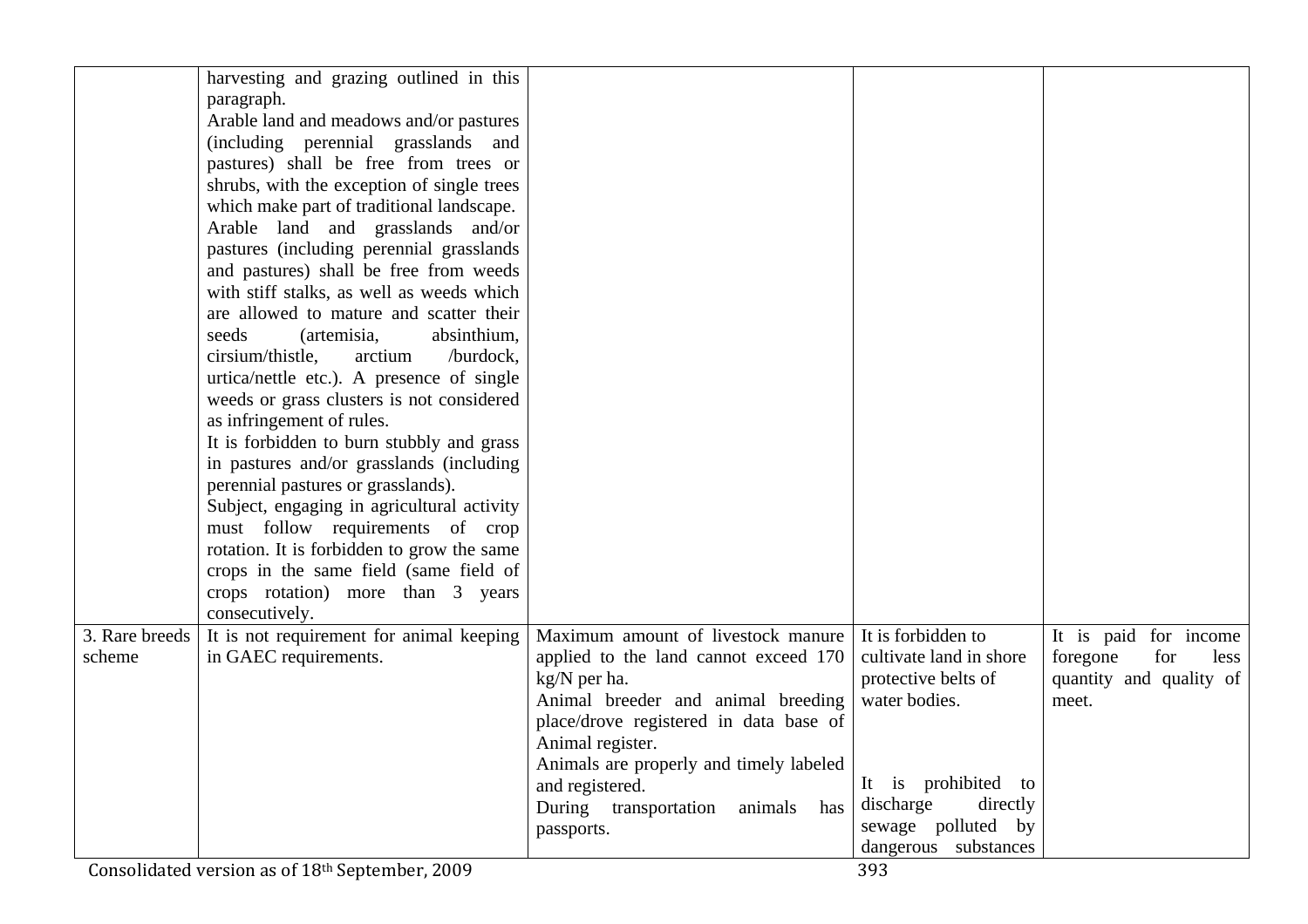|               |                                            | A farm must carry out accounting of $ $ into the ground water. |                         |                                           |
|---------------|--------------------------------------------|----------------------------------------------------------------|-------------------------|-------------------------------------------|
|               |                                            |                                                                |                         |                                           |
|               |                                            | veterinary medicine and medicinal                              |                         |                                           |
|               |                                            | feedstuff, acquired according to receipts                      |                         |                                           |
|               |                                            | of veterinarians and consumed by                               |                         |                                           |
|               |                                            | animals for production.                                        |                         |                                           |
|               |                                            | Animals kept for farming purposes                              |                         |                                           |
|               |                                            | fed<br>should<br>be<br>with<br>feedstuff                       |                         |                                           |
|               |                                            | corresponding to their physiological                           |                         |                                           |
|               |                                            | needs, considering their age, weight and                       |                         |                                           |
|               |                                            | species.                                                       |                         |                                           |
|               |                                            | Farms, having more than 10 livestock                           |                         |                                           |
|               |                                            | units, (excepts farms having deep                              |                         |                                           |
|               |                                            | stables) must have manure storage                              |                         |                                           |
|               |                                            | facility equipped in compliance with the                       |                         |                                           |
|               |                                            | requirements: farms, having more than                          |                         |                                           |
|               |                                            | 300 livestock units till 1 January 2008                        |                         |                                           |
|               |                                            | m; farms, having from 10 to 300                                |                         |                                           |
|               |                                            | livestock units till 1 January 2012.                           |                         |                                           |
|               |                                            |                                                                | It is forbidden to      |                                           |
| 4. Scheme for | The arable land shall be covered either by | Natural meadows and pastures available                         |                         | It is paid for income                     |
| improving the | agricultural crops or by cideral or black  | at the farm of a farmer are not ploughed,                      | cultivate land in shore | foregone for haymaking                    |
| status of     | fallow. The fields under agricultural      | resown with cultural herbage.                                  | protective belts of     | twice in a year (till $1^{\overline{st}}$ |
| water bodies  | crops shall not have excessive content of  | Person using plant protection products                         | water bodies.           | August; from $15th$ July                  |
| at risk       | weeds overwhelming crops, except single    | for professional use must have diploma                         |                         | till 30 September), for                   |
|               | weeds or clusters of them. Black fallow    | of agriculture or certificate of plant                         |                         | less income from hay                      |
|               | shall be periodically cultivated and/or    | protection training courses.                                   |                         | and for not use of                        |
|               | chemical substances applied in order to    | To use only registered products of                             | It is prohibited to     | pesticides<br>and<br>plant                |
|               | destroy weeds and improve the quality of   | plants' protection and to carry out                            | discharge<br>directly   | protection products.                      |
|               | soil. The keepers of fruit and berry       | accounting.                                                    | sewage polluted by      |                                           |
|               | gardens who grow lawn or grass between     | Maximum amount of livestock manure                             | dangerous substances    |                                           |
|               | the rows of plants shall uphold the        | applied to the land cannot exceed 170                          | into the ground water.  |                                           |
|               | requirements for hay harvesting and        | kg/N per ha.                                                   |                         |                                           |
|               | grazing outlined in this paragraph.        | Animal breeder and animal breeding                             |                         |                                           |
|               | Hay or green mass in pastures and          | place/drove registered in data base of                         |                         |                                           |
|               | grasslands (including perennial pastures)  | Animal register.                                               |                         |                                           |
|               | and grasslands) shall be collected and     | Animals are properly and timely labeled                        |                         |                                           |
|               |                                            |                                                                |                         |                                           |
|               |                                            |                                                                |                         |                                           |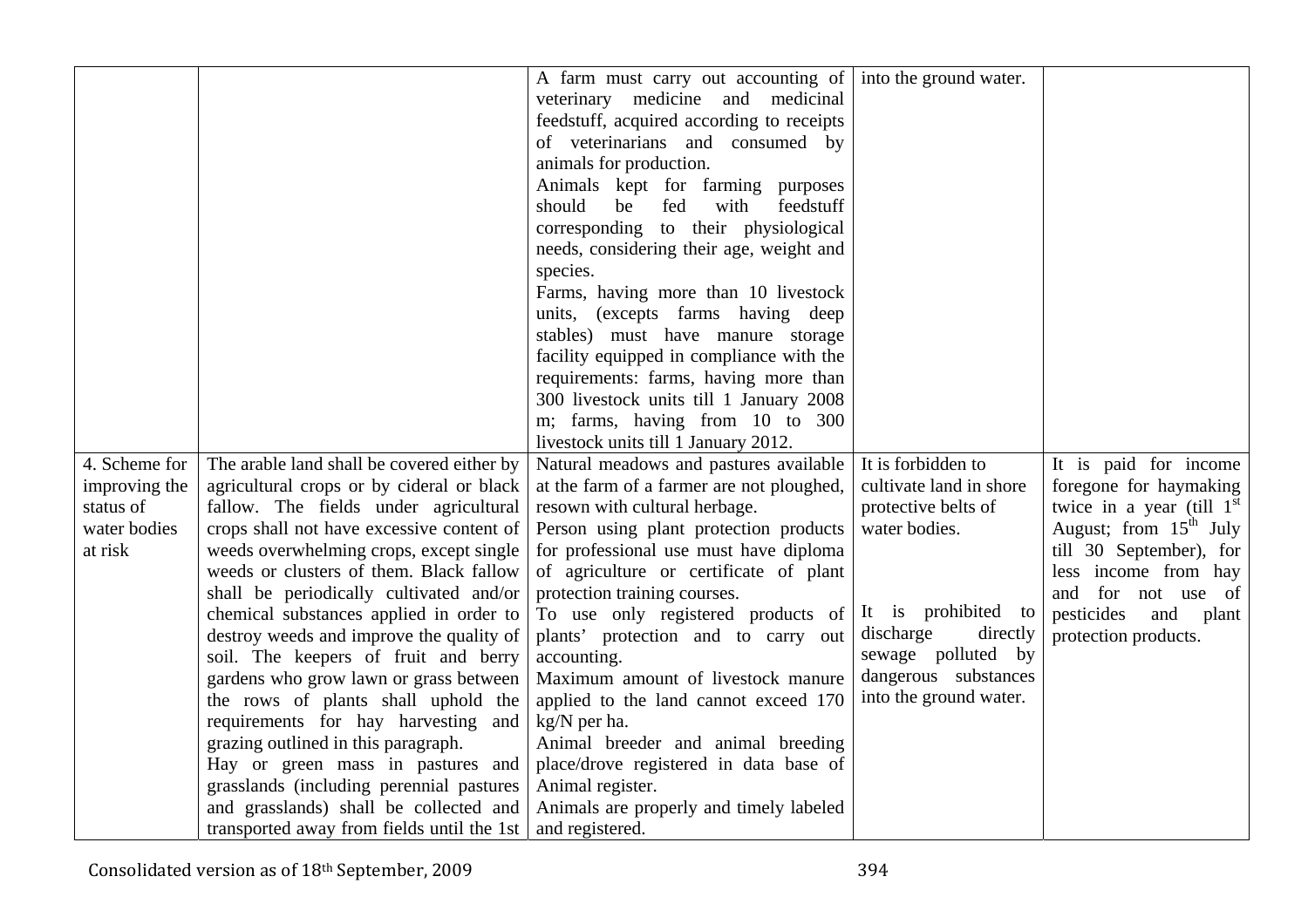| of August (excepting the cases when         | During transportation animals<br>has      |  |
|---------------------------------------------|-------------------------------------------|--|
| green mass is pulverized and evenly         | passports.                                |  |
| spread on pastures and grasslands           | A farm must carry out accounting of       |  |
| (including perennial pastures<br>and        | veterinary medicine and medicinal         |  |
| grasslands). Hay and residues of straw      | feedstuff, acquired according to receipts |  |
| and plants can be kept in stacks.           | of veterinarians and consumed by          |  |
| According to legal acts it is allowed other | animals for production.                   |  |
| deadlines to move grass and to remove       | Animals kept for farming purposes         |  |
| from fields or to pulverize and to spray    | should<br>be<br>fed<br>with<br>feedstuff  |  |
| mowed grass in fields. The keepers of       | corresponding to their physiological      |  |
| fruit and berry gardens who grow lawn or    | needs, considering their age, weight and  |  |
| grass between the rows of plants shall      | pesticides.                               |  |
| uphold the requirements for hay             | Farms, having more than 10 livestock      |  |
| harvesting and grazing outlined in this     | units, (excepts farms having deep         |  |
| paragraph.                                  | stables) must have manure storage         |  |
| Pastures or grasslands must be used for     | facility equipped in compliance with the  |  |
| grazing animals or mowed not less than      | requirements: farms, having more than     |  |
| once a year (until 1 <sup>st</sup> August). | 300 livestock units till 1 January 2008   |  |
| Hay or green mass in pastures and           | m; farms, having from 10 to 300           |  |
| grasslands (including perennial pastures    | livestock units till 1 January 2012.      |  |
| and grasslands) shall be collected and      |                                           |  |
| transported away from fields until the 1st  |                                           |  |
| of August (excepting the cases when         |                                           |  |
| green mass is pulverized and evenly         |                                           |  |
| spread on pastures and grasslands           |                                           |  |
| (including perennial pastures<br>and        |                                           |  |
| grasslands). Hay and residues of straw      |                                           |  |
| and plants can be kept in stacks.           |                                           |  |
| According to legal acts it is allowed other |                                           |  |
| deadlines to move grass and to remove       |                                           |  |
| from fields or to pulverize and to spray    |                                           |  |
| mowed grass in fields. The keepers of       |                                           |  |
| fruit and berry gardens who grow lawn or    |                                           |  |
| grass between the rows of plants shall      |                                           |  |
| uphold the requirements for hay             |                                           |  |
| harvesting and grazing outlined in this     |                                           |  |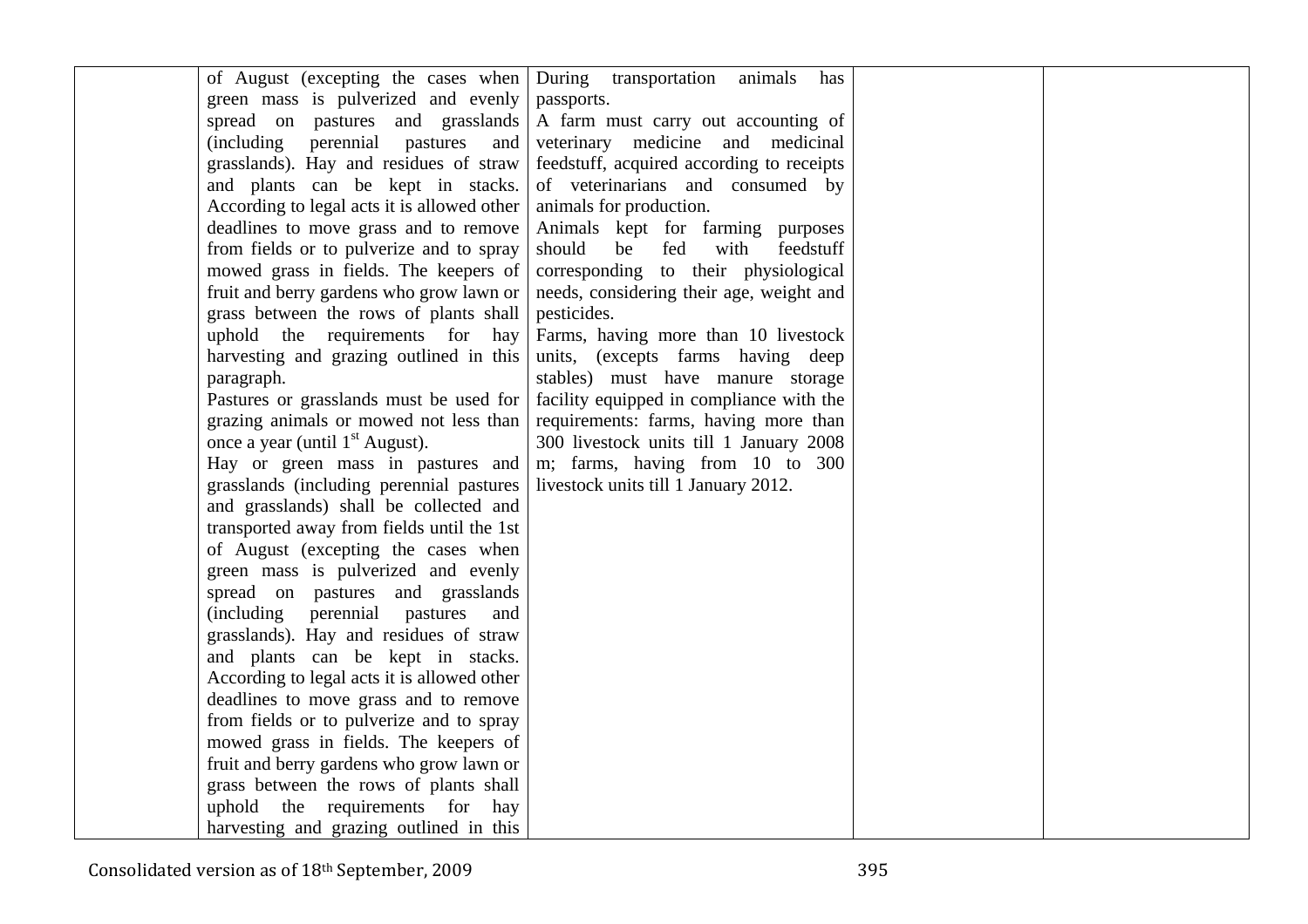| paragraph.                                 |  |  |
|--------------------------------------------|--|--|
| Arable land and meadows and/or pastures    |  |  |
| (including perennial grasslands and        |  |  |
| pastures) shall be free from trees or      |  |  |
| shrubs, with the exception of single trees |  |  |
| which make part of traditional landscape.  |  |  |
| Arable land and grasslands and/or          |  |  |
| pastures (including perennial grasslands)  |  |  |
| and pastures) shall be free from weeds     |  |  |
| with stiff stalks, as well as weeds which  |  |  |
| are allowed to mature and scatter their    |  |  |
| seeds (artemisia, absinthium,              |  |  |
| cirsium/thistle, arctium /burdock,         |  |  |
| urtica/nettle etc.). A presence of single  |  |  |
| weeds or grass clusters is not considered  |  |  |
| as infringement of rules.                  |  |  |
| It is forbidden to burn stubbly and grass  |  |  |
| in pastures and/or grasslands (including   |  |  |
| perennial pastures or grasslands)          |  |  |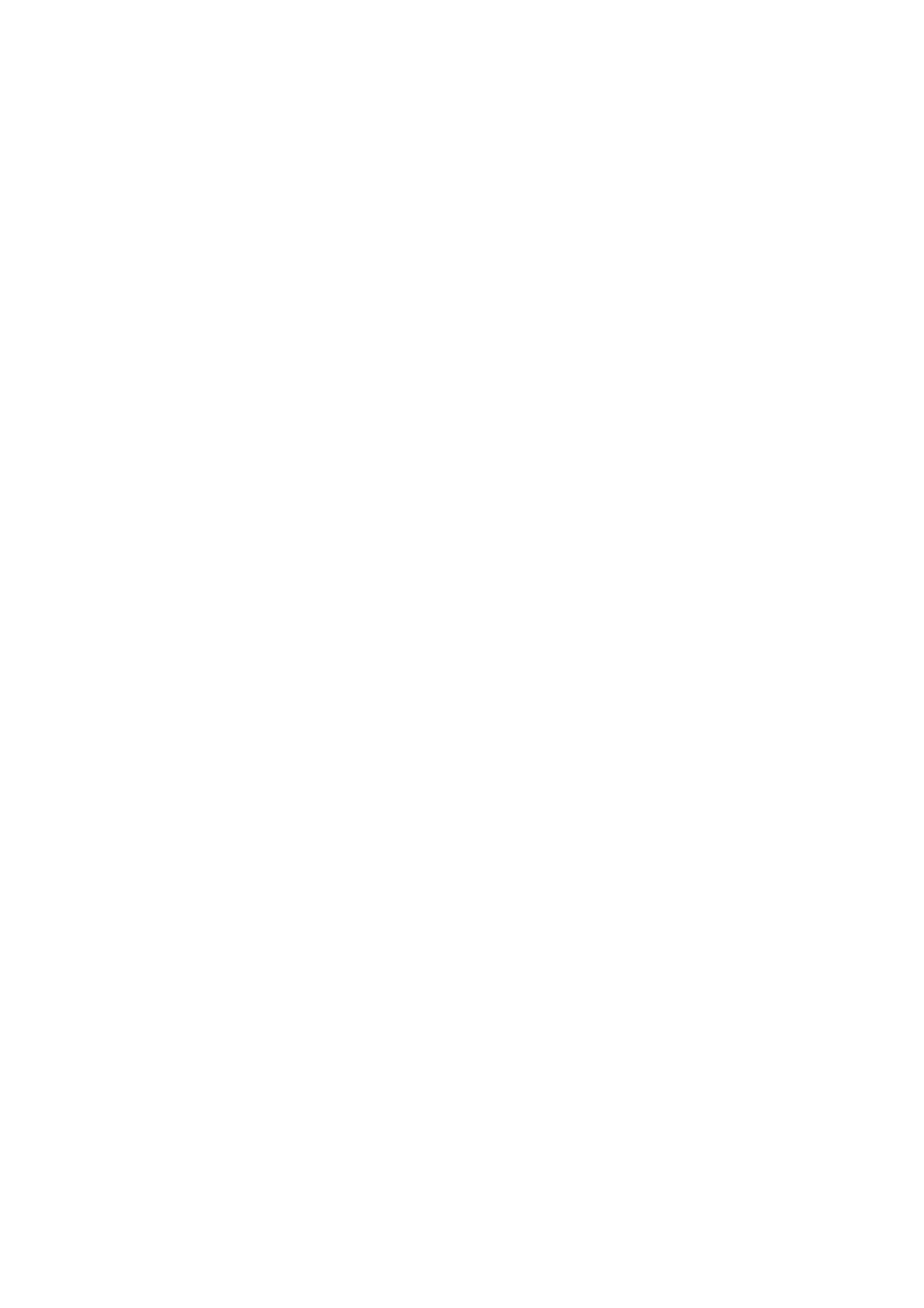## *Annex 8***. Requirements for good agrarian and environment protection state**

The minimum requirements for good agrarian and environmental condition are the following:

1. The arable land shall be covered either by agricultural crops or by cideral or black fallow. The fields under agricultural crops shall not have excessive content of weeds overwhelming crops, except single weeds or clusters of them. Black fallow shall be periodically cultivated and/or chemical substances applied in order to destroy weeds and improve the quality of soil. The keepers of fruit and berry gardens who grow lawn or grass between the rows of plants shall uphold the requirements for hay harvesting and grazing outlined in this paragraph.

2. Pastures or grasslands (including the perennial pastures and grasslands) must be used for grazing animals (until the 1st August they shall be fully grazed at least once) or mowed not less than once a year (until the 1st August). The keepers of fruit and berry gardens who grow lawn or grass between the rows of plants shall uphold the requirements for hay harvesting and grazing outlined in this paragraph.

## 3. Hay or green mass in pastures and grasslands (including perennial pastures and

grasslands) shall be collected and transported away from fields until the 1st of August (excepting the cases when green mass is pulverized and evenly spread on pastures and grasslands (including perennial pastures and grasslands). Hay and residues of straw and plants can be kept in stacks. According to legal acts it is allowed other deadlines to move grass and to remove from fields or to pulverize and to spray mowed grass in fields. The keepers of fruit and berry gardens who grow lawn or grass between the rows of plants shall uphold the requirements for hay harvesting and grazing outlined in this paragraph.

4. Arable land and meadows and/or pastures (including perennial grasslands and pastures) shall be free from trees or shrubs, with the exception of single trees which make part of traditional landscape.

5. Arable land and grasslands and/or pastures (including perennial grasslands and pastures) shall be free from weeds with stiff stalks, as well as weeds which are allowed to mature and scatter their seeds (artemisia, absinthium, cirsium/thistle, arctium/burdock, urtica/nettle etc.). A presence of single weeds or grass clusters is not considered as infringement of rules.

6. It is forbidden to burn stubble and grass in pastures and/or grasslands (including perennial pastures or grasslands).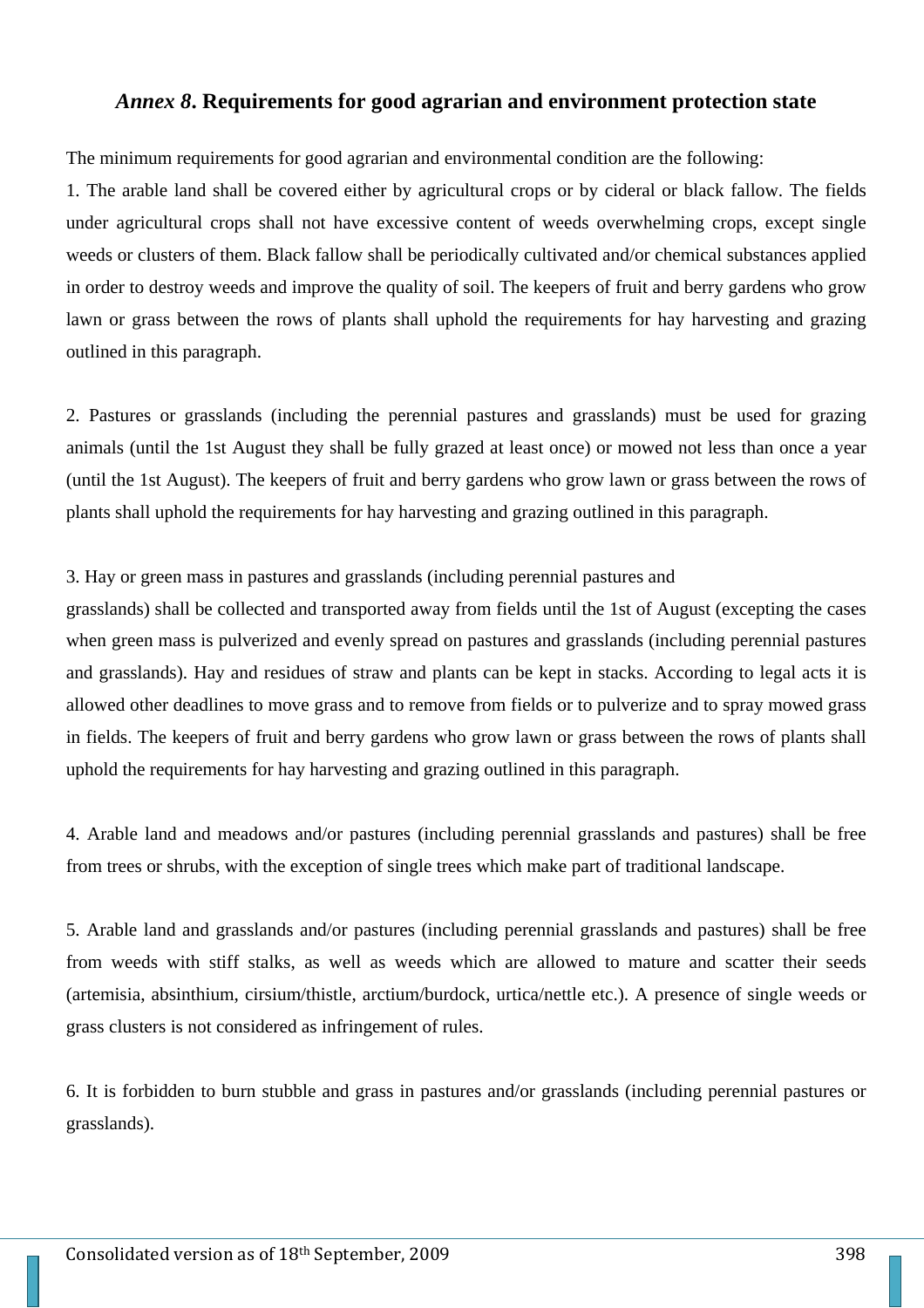7. Subject, engaging in agricultural activity must follow requirements of crop rotation. It is forbidden to grow the same crops in the same field (same field of crops rotation) more than 3 years consecutively.

8. Single trees and bushes growing in AA, and determinate by municipality as Protected, must be retained for the objectives of preservation of landscape. These trees and bushes cannot be cut without the permission from municipality, except the cases if tree is breaked-up or pulled down by wind or snow, also dried trees, that are in danger for persons, buildings, traffic.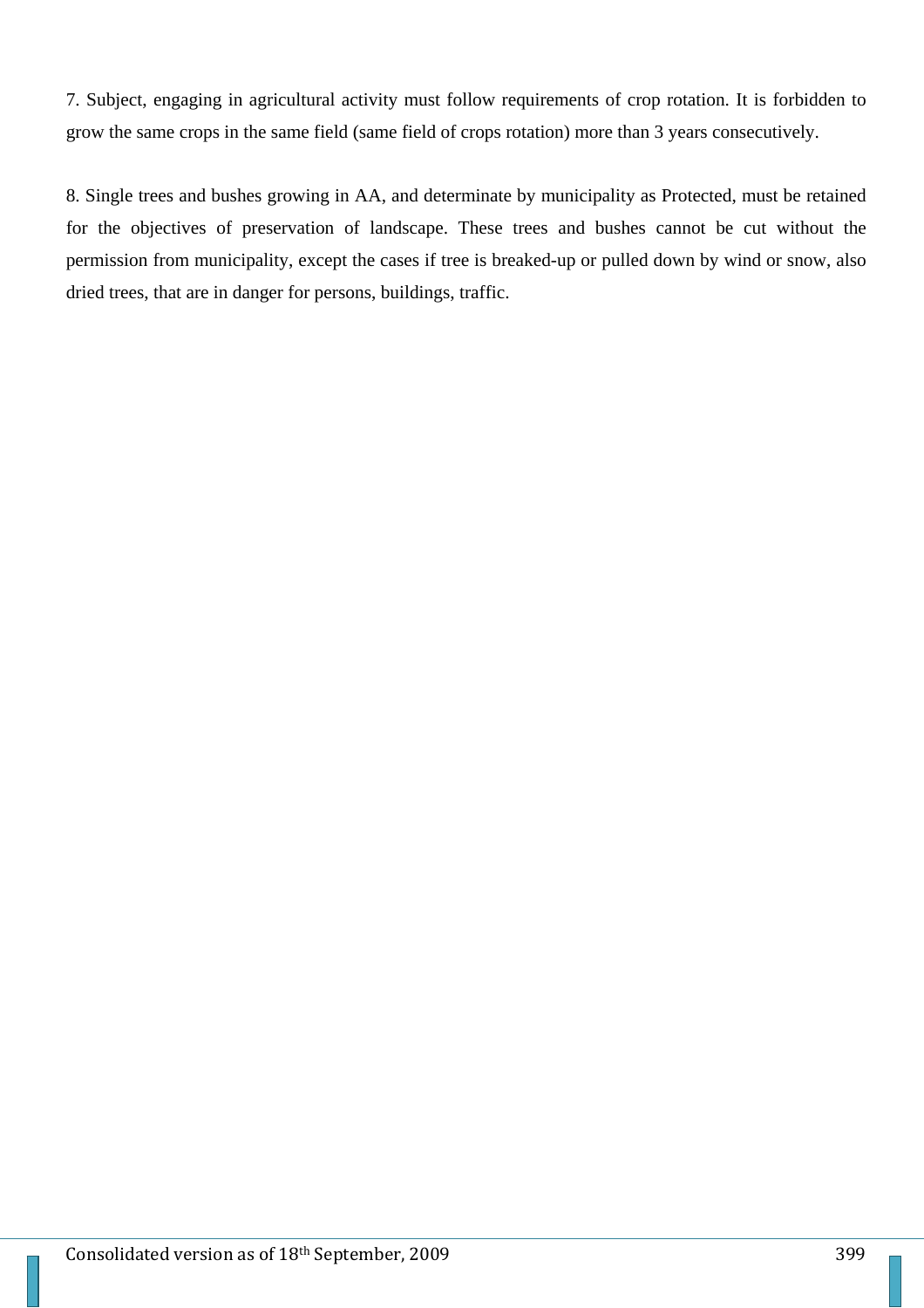## *Annex 9.* **METHODOLOGY OF PAYMENT CALCULATION**

## **1. LANDSCAPE STEWARDSHIP SCHEME**

#### **Activity 1. Management of natural and semi- natural meadows"**

Calculations of payments for the schemes were made per hectare in order to cover additional cost incurred and income foregone resulting from the commitment made.

Assumption is that participants receive less income. It is caused by yield and production quality reduction of moving grass once and in later terms instead of two moving and in proper time in usual practice. Hay produced suits only for bedding and compost.

Costs make up just half of the costs of those of traditional farming because the grass should be moved (once), trimmed and took out.

Finally, the income losses are higher to compare to cost savings.

Proposed compensatory payments see in the table below.

### **Table 1. Calculation of compensatory payments for management of natural and semi- natural meadows**

| <b>Indicators</b>                     | EUR/ha |
|---------------------------------------|--------|
| Total income due to restriction       | 17,4   |
| Total income in usual practice        | 178,1  |
| <b>Income losses</b>                  | 160,7  |
| Total cost due to restriction         | 58,1   |
| Total cost in usual practice          | 120,5  |
| <b>Cost savings</b>                   | 62,4   |
| <b>Income foregone</b>                | 98,3   |
| <b>Proposed compensatory payments</b> | 98     |

References:

- 1. Tariff of mechanized agricultural works. II part. Crop treatment and haymaking, 2006.
- 2. Order of minister "For biological capital and normative prices for agricultural production" (2006, No. 140- 5366)
- 3. Budgetary institutions and organizations workers hourly rates, determinate by governmental decision No. 954, Basic salary and basic hourly rate is determinate by governmental decision No. 1604.

#### **Activity 2. Management of wetlands**

There are two cases of the activities of Management of wetlands for the payments calculations: 1) participants runs utilized agricultural area; 2) participants runs non agricultural land.

The first case doesn't generate incomes in both usual practice and participating in the agri–environment activity.

The costs of this case consist of moving the grass in wetlands and removing the grass moved.

Proposed compensatory payments see in the table below.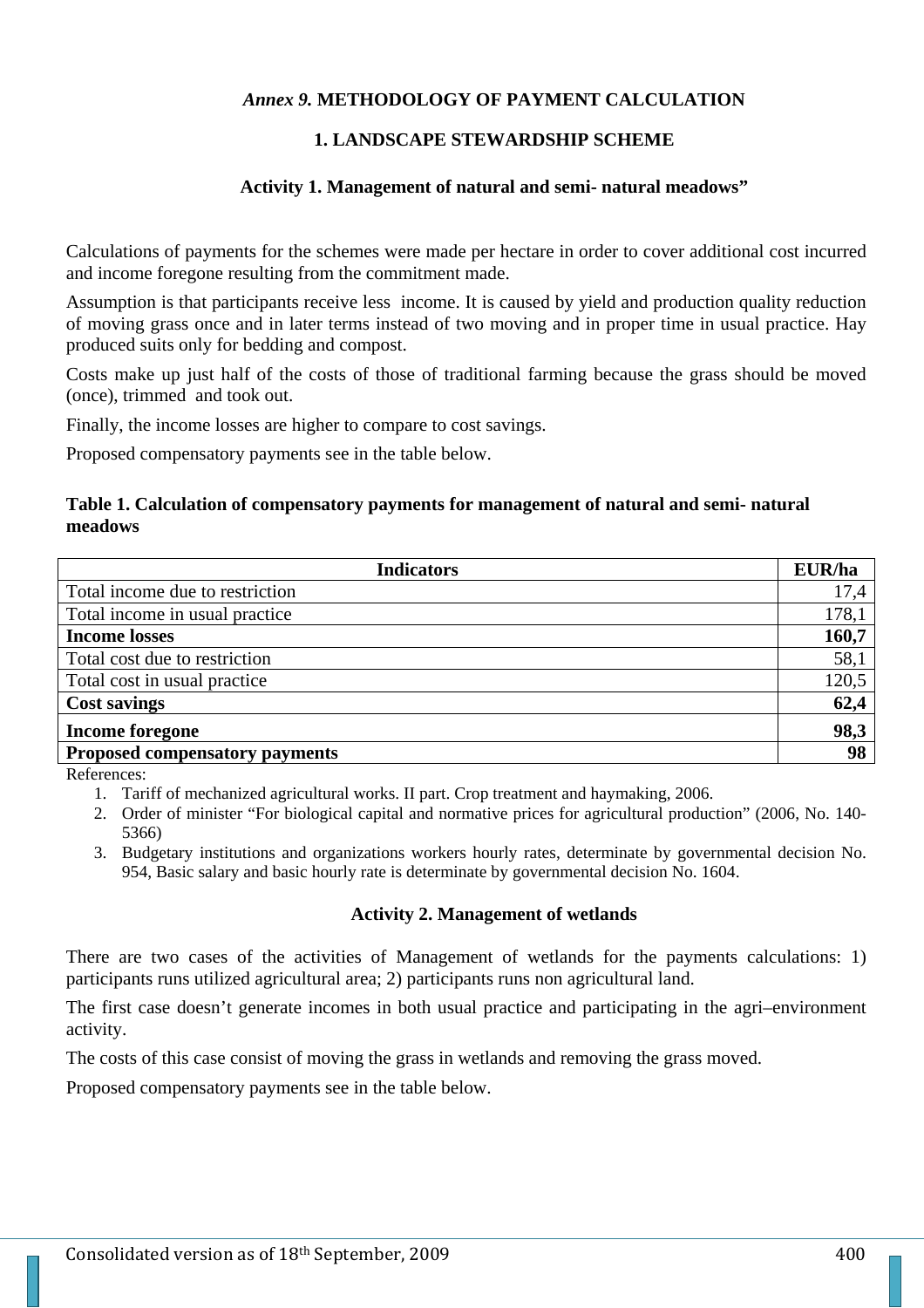## **Table 2. Calculation of compensatory payments for management of wetlands in non UAA**

| <b>Indicators</b>                     | EUR/ha |
|---------------------------------------|--------|
| Total cost due to restriction         | 229    |
| Total cost in usual practice          |        |
| Additional cost                       | 229    |
| <b>Proposed compensatory payments</b> | 229    |

In usual practice (second case) participants receive some income from one moving of grass while participating in the activity he don't receive any income for the following crop. It is caused by yield and production quality reduction of moving grass once and in later term instead of two moving and in proper time in usual practice. Hay produced is took away.

Costs make up about half of the costs of those of traditional farming because the grass is moved once and in half of the area, milled and spread and in second half of the area the grass is moved and took out.

Finally, the income losses are higher to compare to cost savings.

Proposed compensatory payments see in the table below.

### **Table 3. Calculation of compensatory payments for management of wetlands in UAA**

| <b>Indicators</b>                     | EUR/ha |
|---------------------------------------|--------|
| Total income due to restriction       | 0      |
| Total income in usual practice        | 99,2   |
| <b>Income losses</b>                  | 99,2   |
| Total cost due to restriction         | 133,1  |
| Total cost in usual practice          | 64,0   |
| Additional cost                       | 69,1   |
| Income foregone                       | 168,3  |
| <b>Proposed compensatory payments</b> | 168    |

References:

- 1. Arable farming, vegetable growing and gardening works output normative (I , II parts). Vilnius, 1988, 1989.
- 2. Budgetary institutions and organizations workers hourly rates, determinate by governmental decision No. 954, Basic salary and basic hourly rate is determinate by governmental decision No. 1604.

## **Activity 3. Management of shore protective belts of water bodies in meadows**

The base of calculation of the compensatory payments is the difference of the income and costs due to specific requirements of the activity.

Assumption is that participants don't receive any income for the following crop. It is caused by yield and production quality reduction of moving grass once and in later terms instead of two moving and in proper time in usual practice. Hey produced suits only for bedding.

Costs make up just one quarter of the costs of those of traditional farming because the grass should be moved once and took out.

Finally, the income losses are higher to compare to cost savings. The amount of income foregone depend whether the mineral fertilizers are used in traditional farming or not.

Proposed compensatory payments (2 variants) see in the tables below.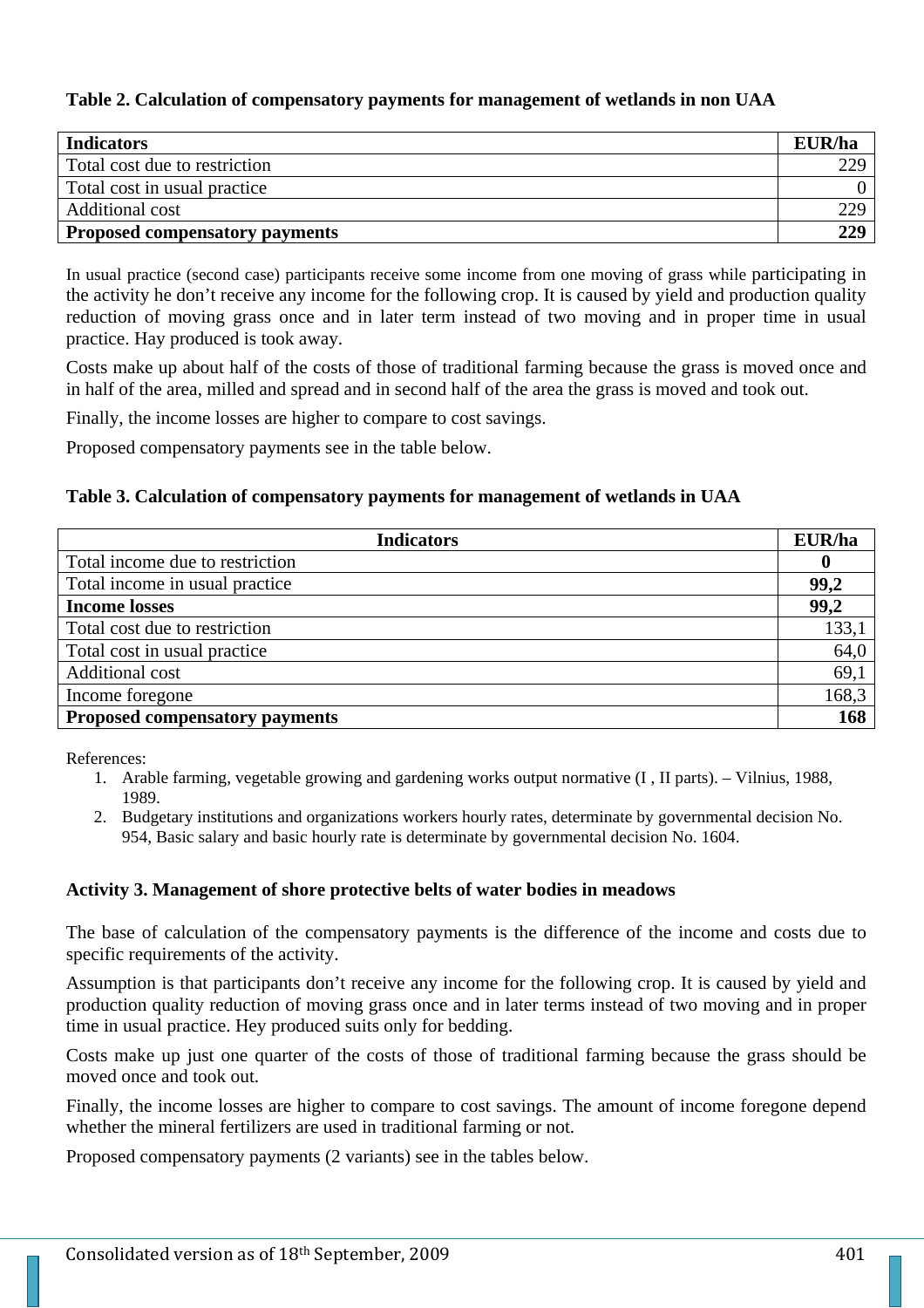#### **Table 4. Calculation of compensatory payments for management of shore protective belts of water bodies in meadows (using mineral fertilizers in usual practise)**

| <b>Indicators</b>                     | EUR/ha |
|---------------------------------------|--------|
| Total income due to restriction       |        |
| Total income in usual practice        | 265    |
| <b>Income losses</b>                  | 265    |
| Total cost due to restriction         | 58,1   |
| Total cost in usual practice          | 222,7  |
| <b>Saving cost</b>                    | 164,6  |
| <b>Income foregone</b>                | 100,4  |
| <b>Proposed compensatory payments</b> | 100    |

### **Table 5. Calculation of compensatory payments for management of shore protective belts of water bodies in meadows (without using mineral fertilizers in usual practice)**

| <b>Indicators</b>                     | EUR/ha |
|---------------------------------------|--------|
| Total income due to restriction       |        |
| Total income in usual practice        | 171,4  |
| <b>Income losses</b>                  | 171,4  |
| Total cost due to restriction         | 58,1   |
| Total cost in usual practice          | 120,5  |
| <b>Saving cost</b>                    | 62,4   |
| <b>Income foregone</b>                | 109    |
| <b>Proposed compensatory payments</b> | 109    |

References:

- 1. Tariff of mechanized agricultural works. I part. Main cultivation works, 2007.
- 2. Tariff of mechanized agricultural works. II part. Crop treatment and haymaking, 2006.
- 3. Order of minister "For biological capital and normative prices for agricultural production" (2006, No. 140- 5366)
- 4. 2003-12-16 Government decree No 1604 "Basic salary and basic hourly rate". (State news, 2003 No. 119- 5421).
- 5. Order of minister "For licentiate stocked in storage for pulse, oil-bearing crops and their seeds and normative prices" (2006, No. 82-3284).
- 6. 2006-09-27 Government decree No 954 "Concerning the calculation of the average salaries for employees and public officials". (State news, 2006 No. 105-4011).

## **Activity 4. Protection of water bodies against pollution and soil erosion on arable land**

According to this activity arable land is transformed into extensively used meadows. Assessment is made of the income forgone as a result of the changes in the amount of direct payments.

Participants transformed the activity from cereals to meadows decrease their income. According to requirement of the activity of moving grass once and in later terms they don't receive any income from the meadows, because hey produced suits only for bedding. The direct payment for meadows compare to direct payment for cereals decrease by 1.5 times. So, the total income decreased by 5 times.

Costs related to the new activity make up just one third of the previous costs of cereal production farming. It should be noted that cost amount is less according to the requirement not to use mineral fertilizers.

Finally, the income losses are higher to compare to cost savings. Proposed compensatory payments see in the table below.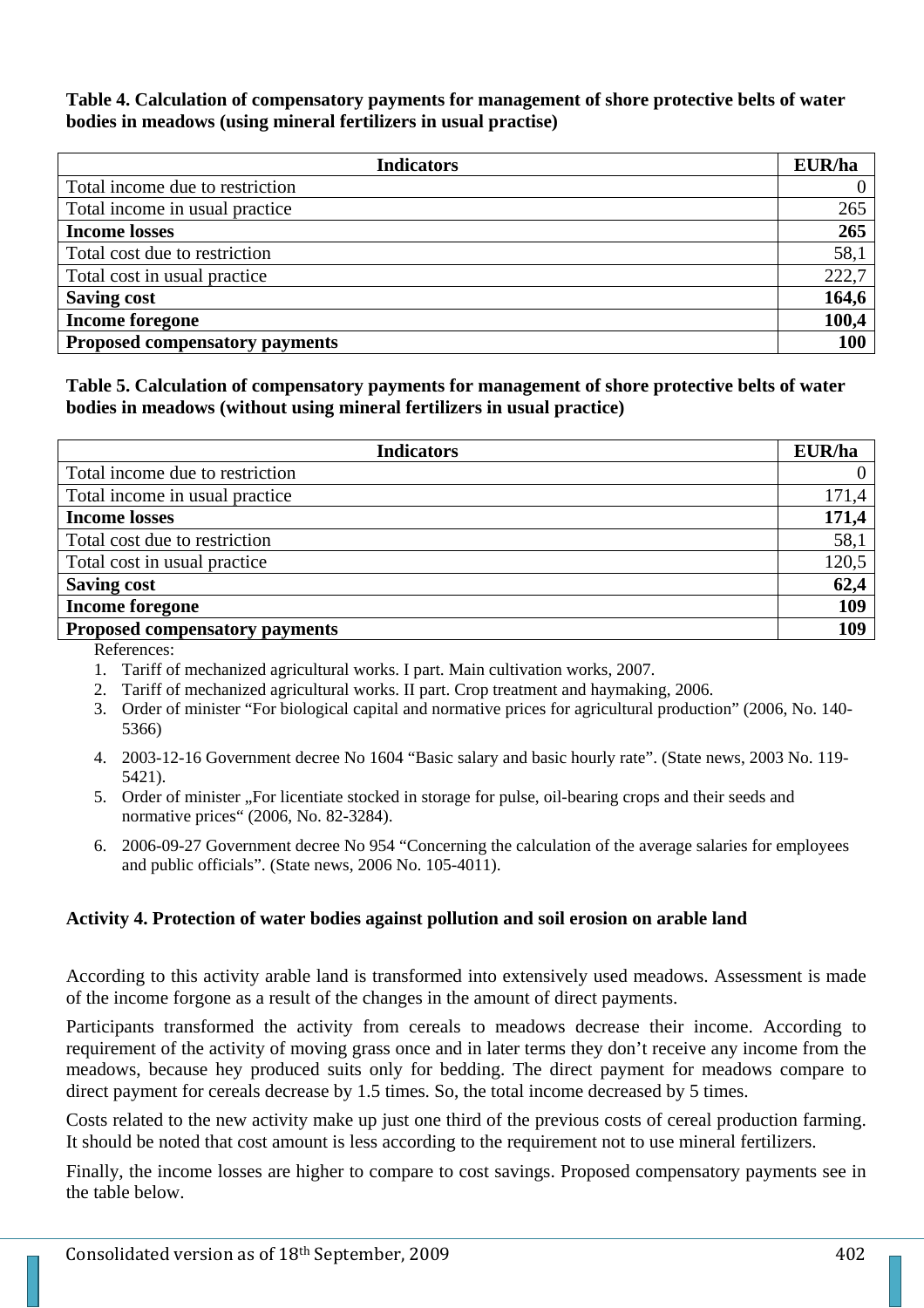### **Table 6. Calculation of compensatory payments for protection of water bodies against pollution and soil erosion on the arable land**

| <b>Indicators</b>               | EUR/ha |
|---------------------------------|--------|
| Total income due to restriction | 85,4   |
| Total income in usual practice  | 444,7  |
| <b>Income losses</b>            | 359,3  |
| Total cost due to restriction   | 152,5  |
| Total cost in usual practice    | 352    |
| <b>Saving cost</b>              | 199,5  |
| <b>Income foregone</b>          | 159,8  |
| Proposed compensatory payments  | 160    |

References:

- 1. Tariff of mechanized agricultural works. II part. Crop treatment and haymaking, 2006.
- 2. Order of minister "For biological capital and normative prices for agricultural production" (2006, No. 140- 5366)
- 3. Budgetary institutions and organizations workers hourly rates, determinate by governmental decision No. 954, Basic salary and basic hourly rate is determinate by governmental decision No. 1604
- 4. Order of minister . For licentiate stocked in storage for pulse, oil-bearing crops and their seeds and normative prices" (2006, No. 82-3284).

## **Activity 5. Stubbly field in winter season**

Estimating the amount of compensatory payment the requirements of the activity two main aspects were considered: stubbly field shall rest not ploughed until spring next year and not to use any fertilizers or pesticides on stubbly field.

Estimations shows that for participant taking part in this activity the income decrease more than half due to lower yield not using any fertilizers, chemicals and lime on the stubble.

As the cost remains almost the same for this activity the compensatory payment is calculated on the bases of the losses of income.

Proposed compensatory payments see in the table below**.** 

## **Table 7. Calculation of compensatory payments for stubbly field in winter season**

| <b>Indicators</b>                     | EUR/ha |
|---------------------------------------|--------|
| Total income due to restriction       | 167    |
| Total income in usual practice        | 308,4  |
| <b>Income losses</b>                  | 141,4  |
| Total cost due to restriction         | 356    |
| Total cost in usual practice          | 352    |
| <b>Cost losses</b>                    |        |
| <b>Income foregone</b>                | 145,4  |
| <b>Proposed compensatory payments</b> | 145    |

References:

- 2. Tariff of mechanized agricultural works. II part. Crop treatment and haymaking, 2006.
- 3. Tariff of mechanized agricultural works. III part. Harvesting, 2006.
- 4. Order of minister "For biological capital and normative prices for agricultural production" (2006, No. 140- 5366)
- 5. Arable farming, vegetable growing and gardening works output normative (I, II part). Vilnius, 1988, 1989.

<sup>1.</sup> Tariff of mechanized agricultural works. I part. Main cultivation works, 2007.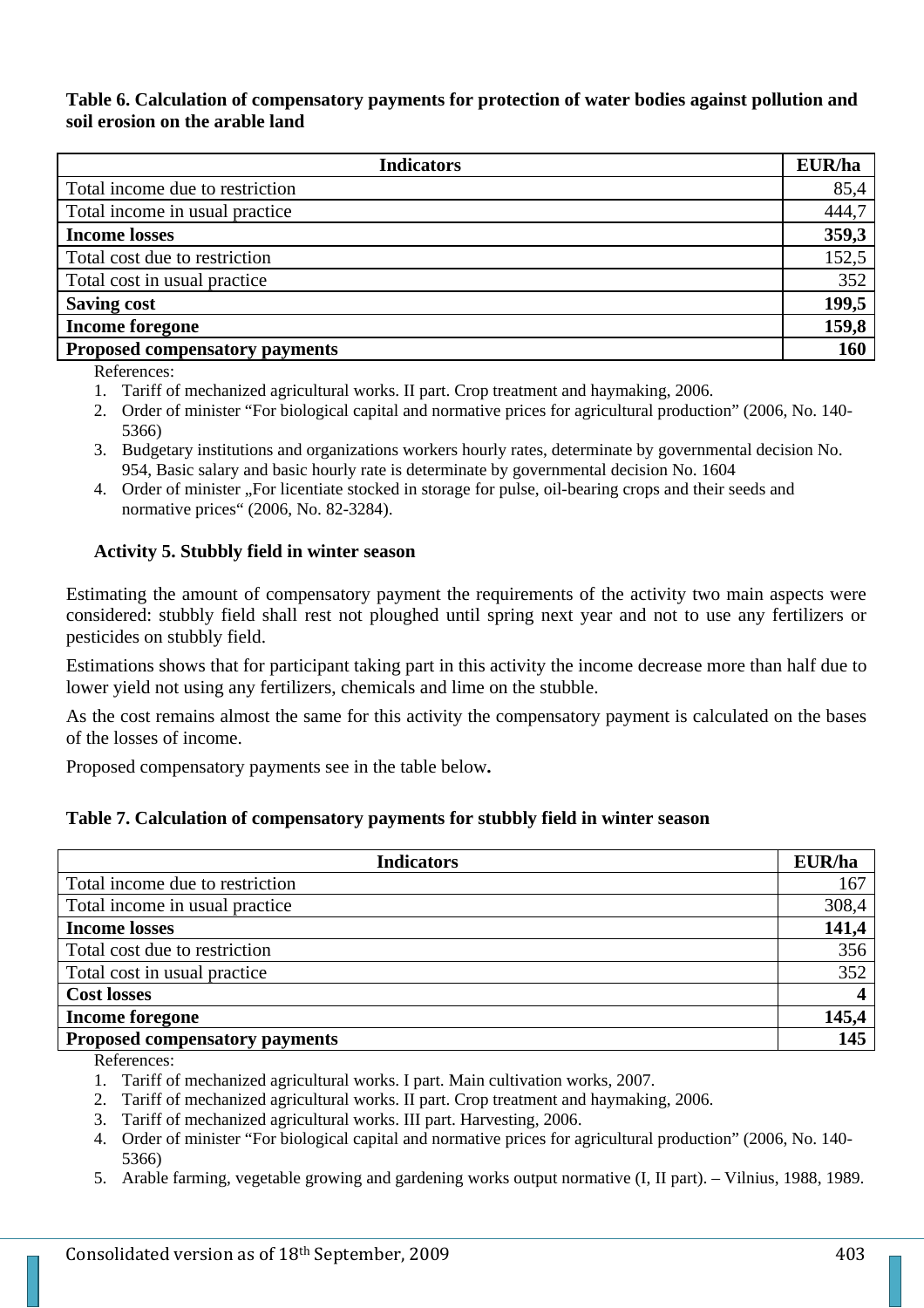6. Budgetary institutions and organizations workers hourly rates, determinate by governmental decision No. 954, Basic salary and basic hourly rate is determinate by governmental decision No. 1604.

#### **Activity 6. The strips or plots of melliferous plants on the arable land**

Calculating the amount of compensatory payment the requirements to sow and trim a mixture of melliferous plants in the arable land and not to use any fertilizers or pesticides were considered.

Estimations shows that for participant taking part in this activity the income decrease due to lower yield of grains. It is considered that the direct payments for melliferous plants are less to compare to direct payment for cereals.

As the cost remains almost the same for this activity the compensatory payment is calculated on the bases of the basis of income foregone.

Proposed compensatory payments see in the table below**.** 

#### **Table 8. Calculation of compensatory payments for the strips or areas of melliferous plants on the arable land**

| <b>Indicators</b>                     | EUR/ha |
|---------------------------------------|--------|
| Total income due to restriction       | 386,5  |
| Total income in usual practice        | 444,6  |
| <b>Income losses</b>                  | 58,1   |
| Total cost due to restriction         | 355,9  |
| Total cost in usual practice          | 352    |
| <b>Cost losses</b>                    | 3,9    |
| <b>Income foregone</b>                | 62     |
| <b>Proposed compensatory payments</b> | 62     |

References:

- 1. Tariff of mechanized agricultural works. I part. Main cultivation works, 2007.
- 2. Tariff of mechanized agricultural works. II part. Crop treatment and haymaking, 2006.
- 3. Tariff of mechanized agricultural works. III part. Harvesting, 2006.
- 4. Order of minister "For biological capital and normative prices for agricultural production" (2006, No. 140- 5366)
- 5. Arable farming, vegetable growing and gardening works output normative (I, II parts). Vilnius, 1988, 1989.

#### **Activity 7. Management of the holding landscape elements**

The base of calculation of the compensatory payments related to requirement of the activity to trim the hedgerows.

The costs of this activity consist of trimming the hedgerows.

Proposed compensatory payments see in the table below**.**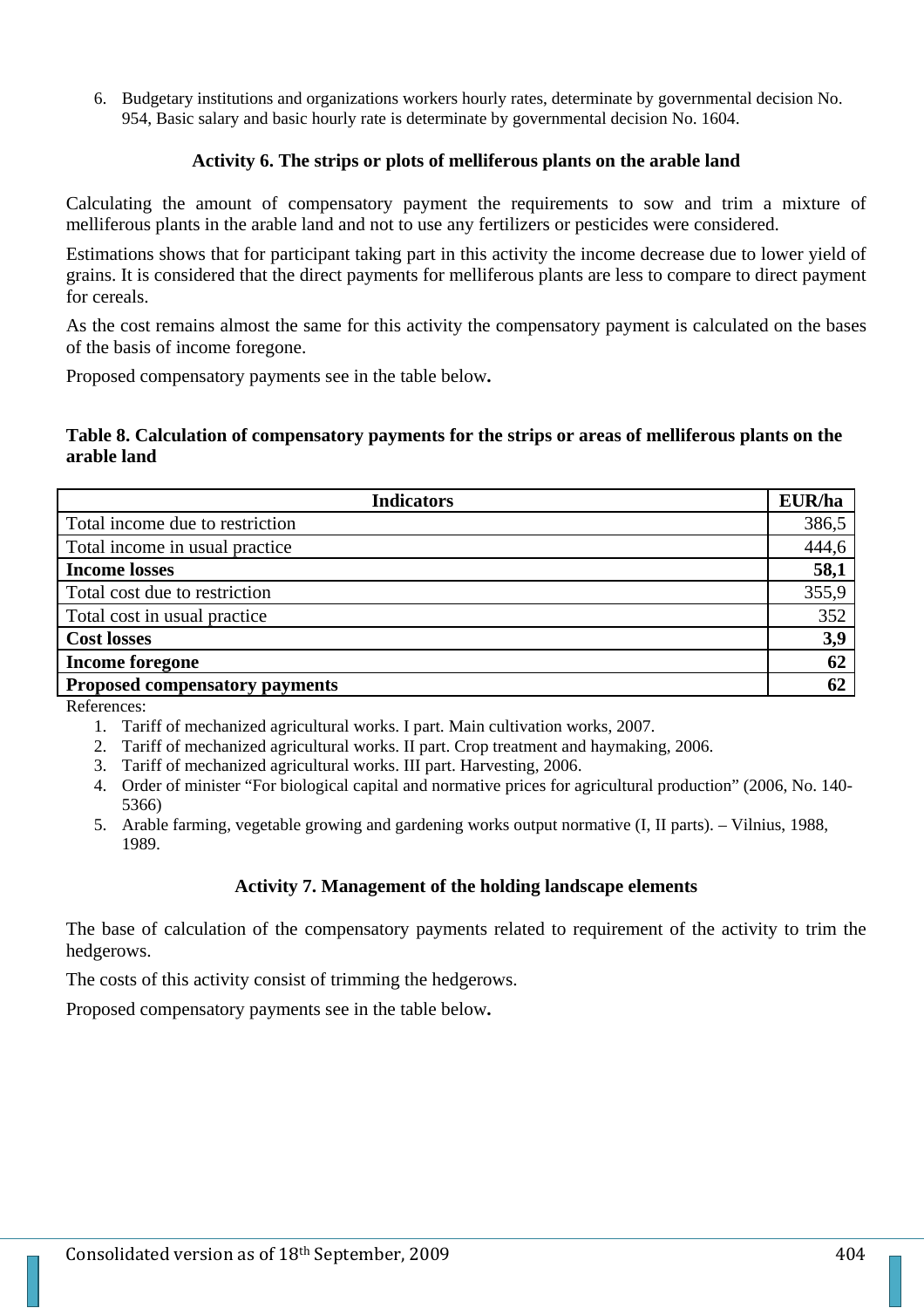## **Table 9. Calculation of compensatory payments for management of the holding landscape** elements

(per 10 m² of hedgerows maintained)

| <b>Indicators</b>                     | EUR/10m2 |
|---------------------------------------|----------|
| Total cost due to restriction         |          |
| Total cost in usual practice          |          |
| Additional cost                       | 0,437    |
| <b>Proposed compensatory payments</b> | 0,437    |

References:

- 1. Budgetary institutions and organizations workers hourly rates, determinate by governmental decision No. 954, Basic salary and basic hourly rate is determinate by governmental decision No. 1604.
- 2. Normative for the planting and for the works in gardens and hothouse, 1990

## **Activity 8. Management of reclamation ditches**

The base of calculation of the compensatory payments related to requirement of the activity to trim the reclamation ditches.

The costs of this activity consist of mowing the slopes and cutting bushes from the slopes of reclamation ditches.

Proposed compensatory payments see in the table below.

### **Table 10. Management of reclamation ditches**

| <b>Indicators</b>                     | EUR/ha |
|---------------------------------------|--------|
| Total cost due to restriction         | 99,6   |
| Total cost in usual practice          |        |
| Additional costs                      | 99,6   |
| <b>Proposed compensatory payments</b> | 100    |

References:

- 1. Budgetary institutions and organizations workers hourly rates, determinate by governmental decision No. 954, Basic salary and basic hourly rate is determinate by governmental decision No. 1604.
- 2. Tariff of mechanized agricultural works. II part. Crop treatment and haymaking, 2006.
- 3. Order of minister "For biological capital and normative prices for agricultural production" (2006, No. 140- 5366)

Arable farming, vegetable growing and gardening works output normative (I, II parts). – Vilnius,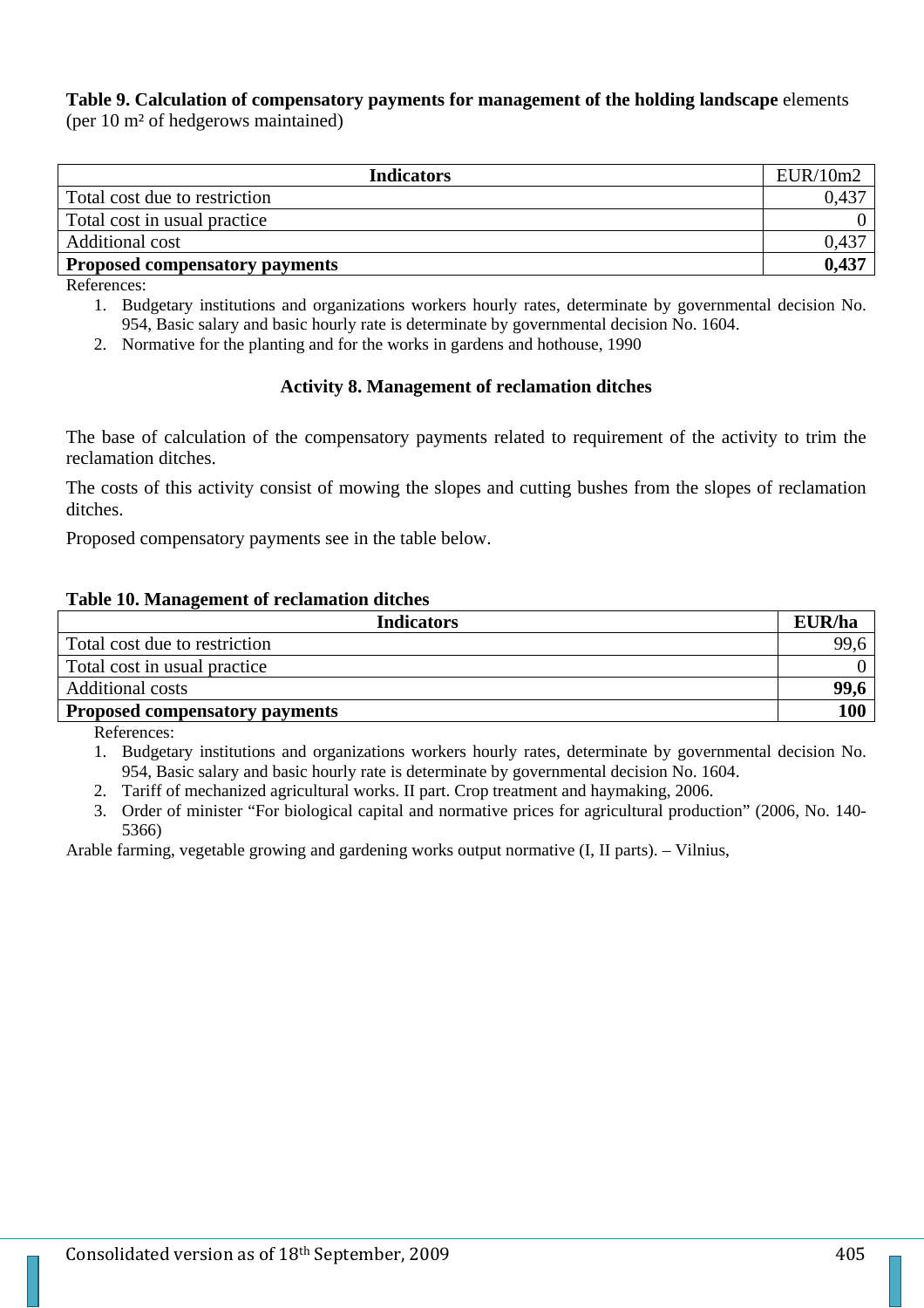### **SCHEME 2. ORGANIC FARMING SCHEME**

The estimation of compensatory payment has been carried out considering five categories of land use and identifying some representative crops for each of them. The introduction of organic techniques in conventional farms implies the reduction of yields as a consequence of the adoption of less intensive production techniques.

The support of organic farming scheme measures is awarded in accordance with the general EU requirements on an annual basis and is calculated on the basis of:

- Income foregone;
- Additional costs due to commitments undertaken.

The difference of income and additional cost or saving cost represents the principal item of foregone incomes. Moreover, certification costs have been calculated for each crop category. The same compensatory payments are made for organic farming and farming in transition.

Tables 15.2.1 - 15.2.5 below presents calculation of compensatory payments in organic farms for five categories of plant.

**Cereals.** Due to reduced productivity of spring cereals (because of limited use of fertilizes and chemicals) in organic farm to compare with traditional farming the income decrease by half.

Cost in organic farm increases by one third due to use of more expensive seeds, additional mechanized works against weeds, pests, imbed manure, fallow keeping and certification.

Proposed compensatory payments see in the table below.

### **Table 11. Calculation of compensatory payments for cereals (barley) grown (lands of average productivity)**

| Indicators                        | EUR/ha |
|-----------------------------------|--------|
| Total income in organic farm      | 337,2  |
| Total income in conventional farm | 444,7  |
| Income losses                     | 107,5  |
| Total cost in organic farm        | 459,9  |
| Total cost in conventional farm   | 352    |
| Additional cost                   | 107,9  |
| Income foregone                   | 215,4  |
| Proposed compensatory payments    | 215    |

References:

- 1. Tariff of mechanized agricultural works. I part. Main cultivation works, 2007.
- 2. Tariff of mechanized agricultural works. II part. Crop treatment and haymaking, 2006.
- 3. Order of minister "For biological capital and normative prices for agricultural production" (2006, No. 140- 5366)
- 4. Order of minister "For licentiate stocked in storage for pulse, oil-bearing crops and their seeds and normative prices"(2006, No. 82-3284).
- 5. Summer barley growing technologies, Lithuanian institute agrarian economics, 2000
- 6. The baseline of scientific recommendations in organic farming, 2006
- 7. For the farmers, endangered in organic farming activity, 2006
- 8. The prices of pesticides and fertilizers are determinate by medium prices, that are published in the journal "Mano ukis", No1, 2007
- 9. The price of certification work is determinate in Order of minister No.3D-192
- 10. The productivity and price of production is determinate from: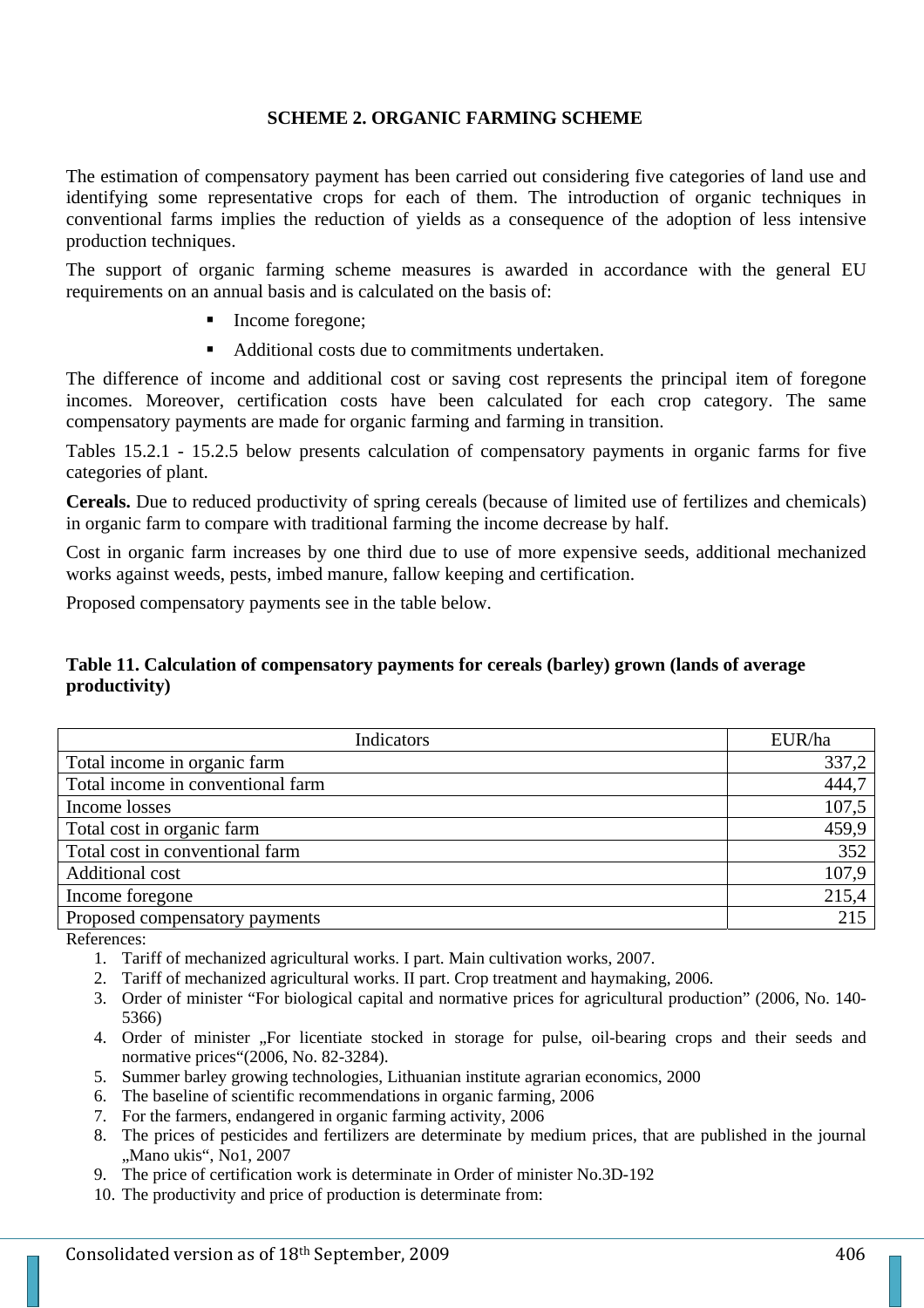- 11. Lithuanian agriculture, Statistical division, 2002-2005;
- 12. Crops, harvest, productivity , Statistical division, 2004-2007
- 13. "Ekoagros" and agricultural and food market information system data.
- 14. Budgetary institutions and organizations workers hourly rates, determinate by governmental decision No. 954, Basic salary and basic hourly rate is determinate by governmental decision No. 1604.

**Orchards**. Productivity of vegetables (because of limited use of fertilizes and chemicals) in organic farm reduces by one third.

Income reduces just by one fifth due to higher prices on organic vegetable production.

Cost in organic farm remains almost the same (decrease by 4 percent) due to use of more labour work.

Proposed compensatory payments see in the table below.

#### **Table 12 Calculation of compensatory payments for orchards (berries) grown in organic farms**

| Indicators                        | EUR/ha   |
|-----------------------------------|----------|
| Total income in organic farm      | 2919,4   |
| Total income in conventional farm | 3544,9   |
| Income losses                     | 625,5    |
| Total cost in organic farm        | 3049,8   |
| Total cost in conventional farm   | 3159,1   |
| Saving cost                       | $-109,3$ |
| Income foregone                   | 516,2    |
| Proposed compensatory payments    | 516      |

References:

- 1. Tariff of mechanized agricultural works. I part. Main cultivation works, 2007.
- 2. Tariff of mechanized agricultural works. II part. Crop treatment and haymaking, 2006.
- 3. Order of minister "For biological capital and normative prices for agricultural production" (2006, No. 140- 5366)
- 4. Order of minister "For licentiate stocked in storage for pulse, oil-bearing crops and their seeds and normative prices" (2006, No. 82-3284)
- 5. Budgetary institutions and organizations workers hourly rates, determinate by governmental decision No. 954, Basic salary and basic hourly rate is determinate by governmental decision No. 1604
- 6. Intensive seed technologies, Lithuanian institute agrarian economics, 2000
- 7. Order of minister . For licentiate stocked in storage for pulse, oil-bearing crops and their seeds and normative prices"(2006, No. 82-3284).
- 8. The prices of pesticides and fertilizers are determinate by medium prices that are published in the journal "Mano ukis"No1, 2007 m.
- 9. The price of certification work is determinate in Order of minister No.3D-192
- 10. The productivity and price of production is determinate from:
- 11. Lithuanian agriculture, Statistical division, 2002-2005;
- 12. Crops, harvest, productivity , Statistical division, 2004-2007
- 13. "Ekoagros" and agricultural and food market information system data.

**Vegetables.** Productivity of vegetables (because of limited use of fertilizes and chemicals) in organic farm reduces almost by half.

Income reduces just by 11 percent due to higher prices on organic vegetable production.

Cost in organic farm increases by 7 percent due to use of more expensive seeds, additional mechanized activities against weeds, pests, imbed manure, keeping the siderite fallow and certification.

Proposed compensatory payments see in the table below.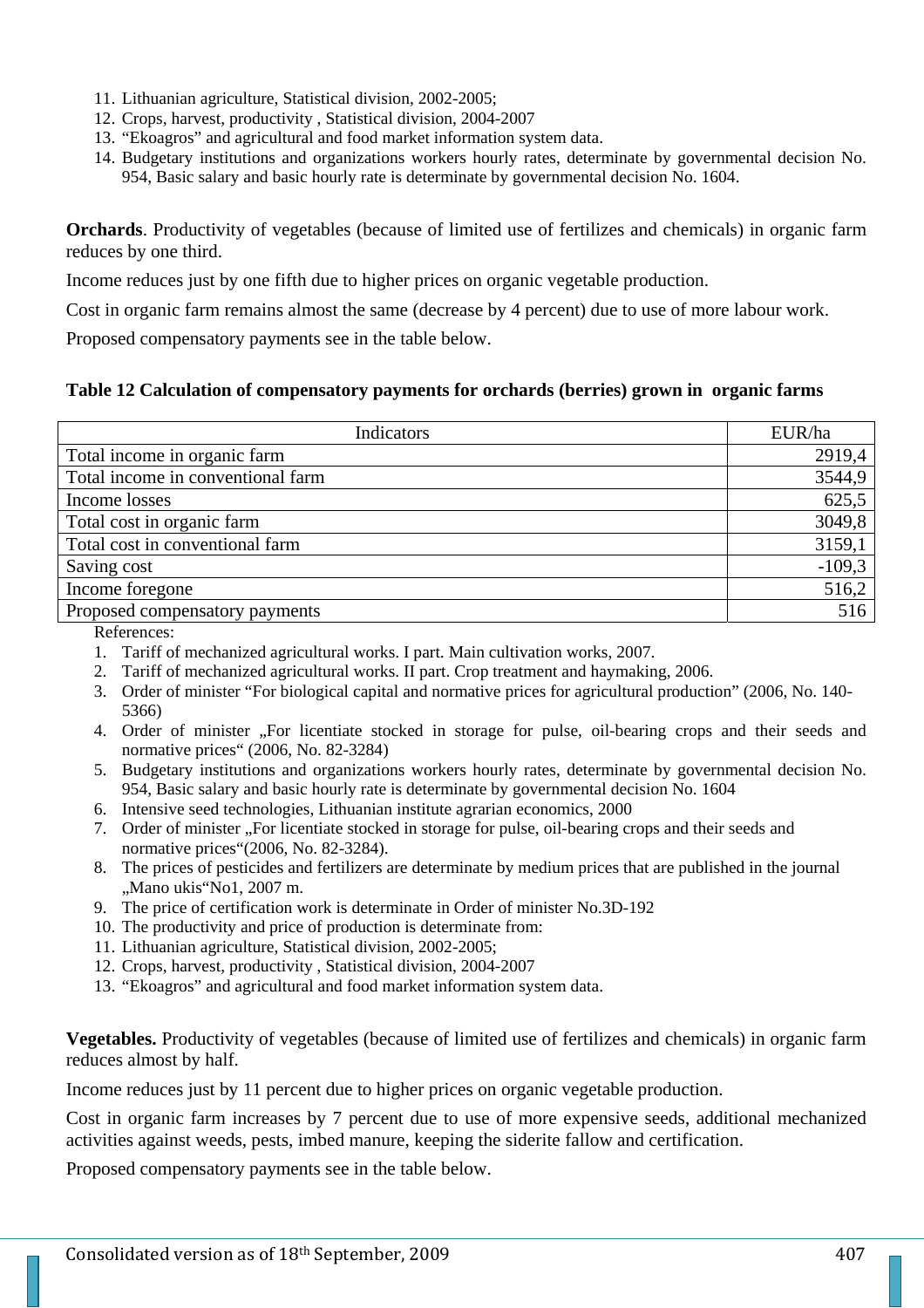#### **Table 13 Calculation of compensatory payments for vegetables (potatoes) grown in organic farms**

| Indicators                        | EUR/ha |
|-----------------------------------|--------|
| Total income in organic farm      | 2424,1 |
| Total income in conventional farm | 2737   |
| Income losses                     | 312,9  |
| Total cost in organic farm        | 1926   |
| Total cost in conventional farm   | 1798,5 |
| Additional cost                   | 127,5  |
| Income foregone                   | 440,4  |
| Proposed compensatory payments    | 440    |

References:

- 1. Order of minister "For biological capital and normative prices for agricultural production" (2006, No. 140- 5366).
- 2. Order of minister ...For licentiate stocked in storage for pulse, oil-bearing crops and their seeds and mormative prices"(2006, No. 82-3284).
- 3. Budgetary institutions and organizations workers hourly rates, determinated by gouvernmental decision No. 954, Basic salary and basic hourly rate is determinated by gouvernmental decision No. 1604.
- 4. Potatoes growing technologies, Lithuanian institute agrarian economics, 2000.
- 5. The prices of pesticides and fertilizers are determinated by medium prices, that are published in the journal .Mano ukis", No1, 2007.
- 6. The price of certification work is determinate in Order of minister No.3D-192
- 7. The productivity and price of production is determinated for Lithuanian agriculture; Statistical division, 2002-2005;
- 8. Crops, harvest, productivity , Statistical division, 2004-2007.
- 9. "Ekoagros" and agricultural and food market information system data.
- 10. Arable farming, vegetable growing and gardening works output normative (I, II parts). Vilnius, 1988, 1989.

**Medical herbs.** Due to reduced productivity of medical herbs (because of limited use of fertilizes and chemicals) in organic farm to compare with traditional farming the income decrease by one fourth.

Cost in organic farm remains almost the same (increase by 4 percent) due to use of more expensive seeds and certification.

Proposed compensatory payments see in the table below.

#### **Table 14. Calculation of compensatory payments for medical herbs grown in organic farms**

| Indicators                        | EUR/ha |
|-----------------------------------|--------|
| Total income in organic farm      | 1668,2 |
| Total income in conventional farm | 2085,3 |
| Income losses                     | 417,1  |
| Total cost in organic farm        | 1805,3 |
| Total cost in conventional farm   | 1733,3 |
| Additional cost                   | 72,0   |
| Income foregone                   | 489,1  |
| Proposed compensatory payments    | 489    |
| $\mathbf{r}$                      |        |

References:

1. Tariff of mechanized agricultural works. I part. Main cultivation works, 2007.

- 2. Tariff of mechanized agricultural works. II part. Crop treatment and haymaking, 2006.
- 3. Order of minister "For biological capital and normative prices for agricultural production" (2006, No. 140- 5366)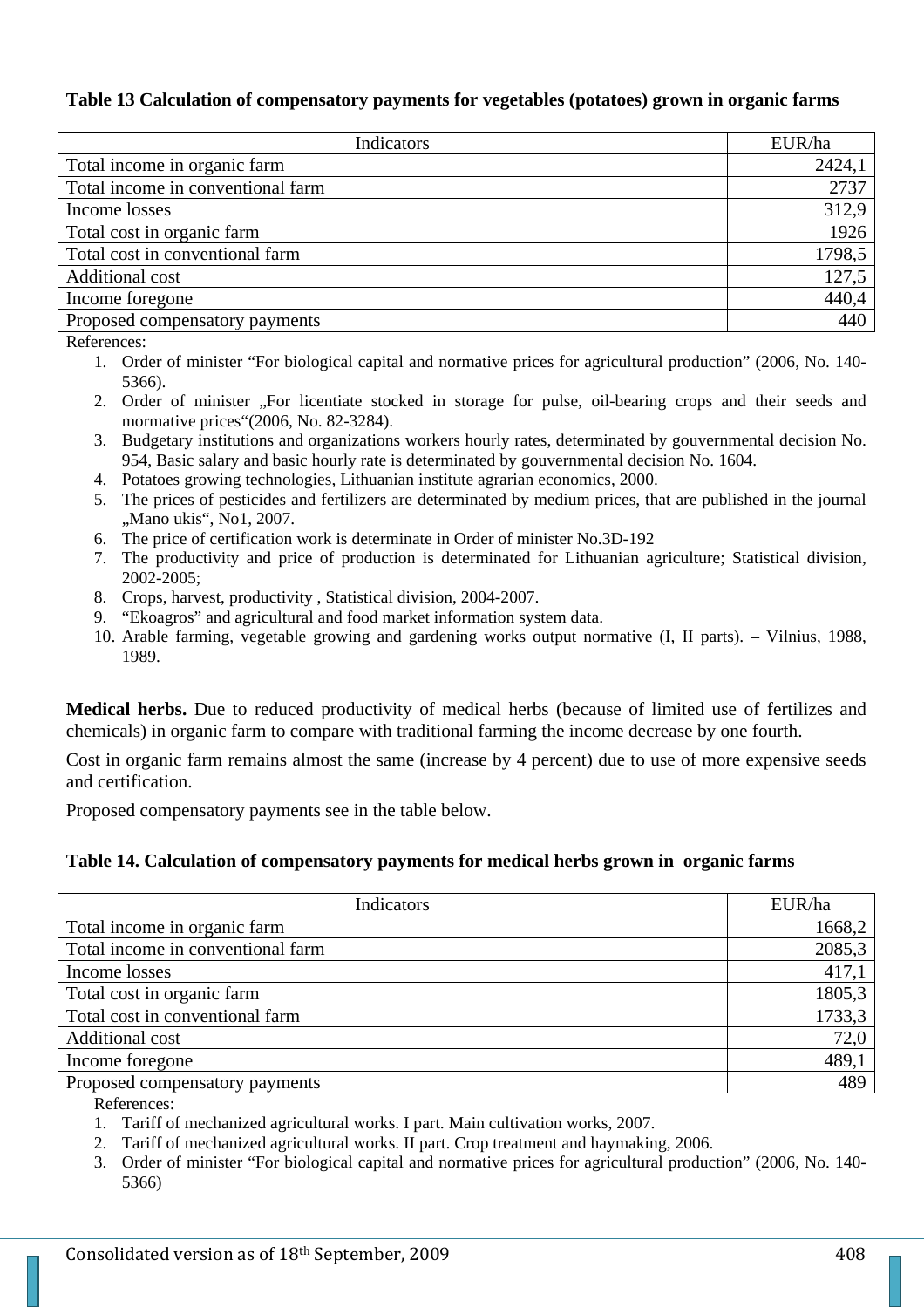- 4. Order of minister "For licentiate stocked in storage for pulse, oil-bearing crops and their seeds and mormative prices" (2006, No. 82-3284)
- 5. Budgetary institutions and organizations workers hourly rates, determinated by gouvernmental decision No. 954, Basic salary and basic hourly rate is determinated by gouvernmental decision No. 1604
- 6. Medical marguerite growing in farming, Lithuanian institute agrarian economics, 2000
- 7. Arable farming, vegetable growing and gardening works output normative (I, II parts). Vilnius, 1988, 1989.
- 8. The prices of pesticides and fertilizers are determinated by medium prices, that are published in the journal "Mano ukis", No1,2007
- 9. The price of certification work is determinate in Order of minister No.3D-192
- 10. "Ekoagros" and agricultural and food market information system data.

**Perennial grass.** The assumption for calculating of income foregone is incurred in milk production as the grass and are used for milk production.

Productivity of perennial grass (because of limited use of fertilizes and chemicals) in organic farm to compare to traditional farming reduces and therefore the income reduces by twice.

Cost in organic farm decreases by 3.5 times due to limited use of fertilizes and chemicals and reduced costs for hay making.

Proposed compensatory payments see in the table below.

#### **Table 15. Calculation of compensatory payments for perennial grass grown in organic farms**

| Indicators                        | EUR/ha |
|-----------------------------------|--------|
| Total income in organic farm      | 354,2  |
| Total income in conventional farm | 708,8  |
| Income losses                     | 354,6  |
| Total cost in organic farm        | 88,5   |
| Total cost in conventional farm   | 315,6  |
| Saving cost                       | 227,1  |
| Income foregone                   | 127,5  |
| Proposed compensatory payments    | 127    |

References:

- 1. Tariff of mechanized agricultural works. I part. Main cultivation works, 2007.
- 2. Tariff of mechanized agricultural works. II part. Crop treatment and haymaking, 2006.
- 3. Order of minister "For biological capital and normative prices for agricultural production" (2006, No. 140- 5366)
- 4. Order of minister ...For licentiate stocked in storage for pulse, oil-bearing crops and their seeds and mormative prices" (2006, No. 82-3284)
- 5. Budgetary institutions and organizations workers hourly rates, determinated by gouvernmental decision No. 954, Basic salary and basic hourly rate is determinated by gouvernmental decision No. 1604
- 6. Cultural meadows and pastures growing technologies, Lithuanian institute agrarian economics, 2000
- 7. Arable farming, vegetable growing and gardening works output normative (I, II parts). Vilnius, 1988, 1989.
- 8. The prices of pesticides and fertilizers are determinated by medium prices, that are published in the journal ., Mano ukis", No1, 2007
- 9. The price of certification work is determinate in Order of minister No.3D-192
- 10. "Ekoagros" and agricultural and food market information system data.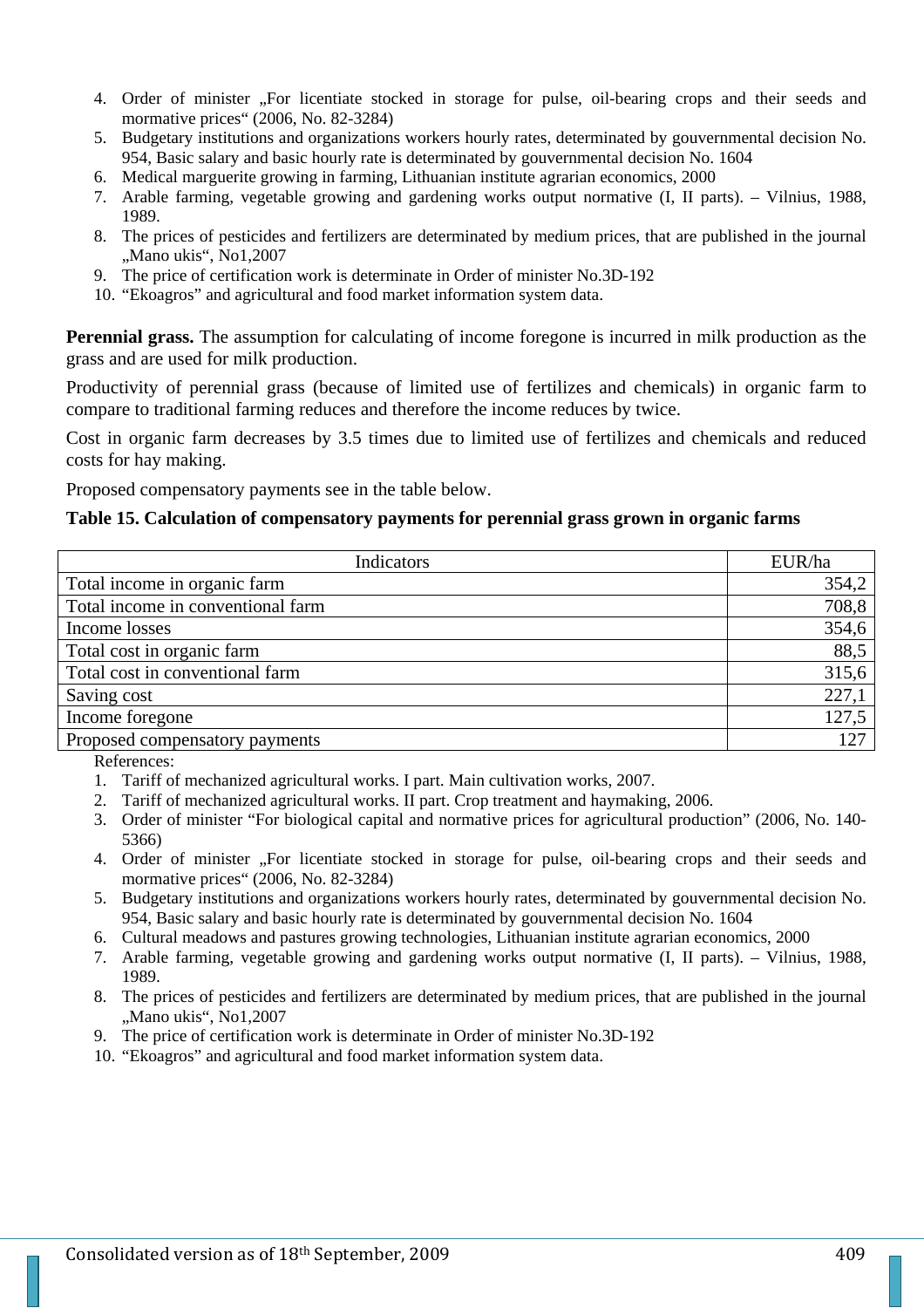### **SCHEME 3. RARE BREEDS SCHEME**

The compensatory payments for rare breeds farming scheme were calculated in accordance with the general EU requirements on the basis only of income foregone.

The cost both in usual practice and in the rare breed farms is equal.

Income forgone as a result of preservation of the old Lithuanian species is the losses due to lower productivity and production quality.

Proposals for compensatory payments for rare Lithuanian breeds are as follow:

- for Žemaitukai horses EUR 198 per horse;
- for Big Žemaitukai horses)– EUR 198 per horse;
- for Lithuanian Weighted horses– EUR 191 per horse;
- for Lithuanian Ash-Grey cattle) –– EUR 180 per cattle unit;
- for Lithuanian White-Backed cattle– EUR 180 per cattle unit;
- for Lithuanian Rufous and Black and White cattle (local genotype)–– EUR 180 per cattle unit;
- for Lithuanian White pigs (old genotype) EUR 65 per pig;
- for Lithuanian Native (Wattle) pigs**–** EUR 65 for per pig;
- for Lithuanian Coarse-wooled sheep**–** EUR 28 per sheep;
- for Lithuanian Blackhead sheep (old genotype) EUR 28 per sheep;
- for *Chicken* geese EUR 3 per Chicken goose.

Proposed compensatory payments see in the table below.

### **Table 16. Calculation of compensatory payments for keeping one specimen of rare endangered breeds of Žemaitukai , Heavy type Žemaitukai horses per year**

| <b>Indicators</b>                     | <b>EUR/animal</b> |
|---------------------------------------|-------------------|
| Total income due to restriction       |                   |
| Total income in usual practice        |                   |
| <b>Income foregone</b>                |                   |
| <b>Proposed compensatory payments</b> | 198               |

**Table. 17. Calculation of compensatory payments for keeping one specimen of rare endangered breeds of Lithuanian Heavy Draught horses per year** 

| <b>Indicators</b>                     | <b>EUR/animal</b> |
|---------------------------------------|-------------------|
| Total income due to restriction       |                   |
| Total income in usual practice        |                   |
| <b>Income foregone</b>                |                   |
| <b>Proposed compensatory payments</b> | 101               |

**Table. 18. Calculation of compensatory payments for keeping one specimen of rare endangered breeds of Lithuanian Ash-Grey, White-Backed, Rufous and Black and White cattle per year** 

| <b>Indicators</b> | <b>EUR/animal</b> |
|-------------------|-------------------|
|                   |                   |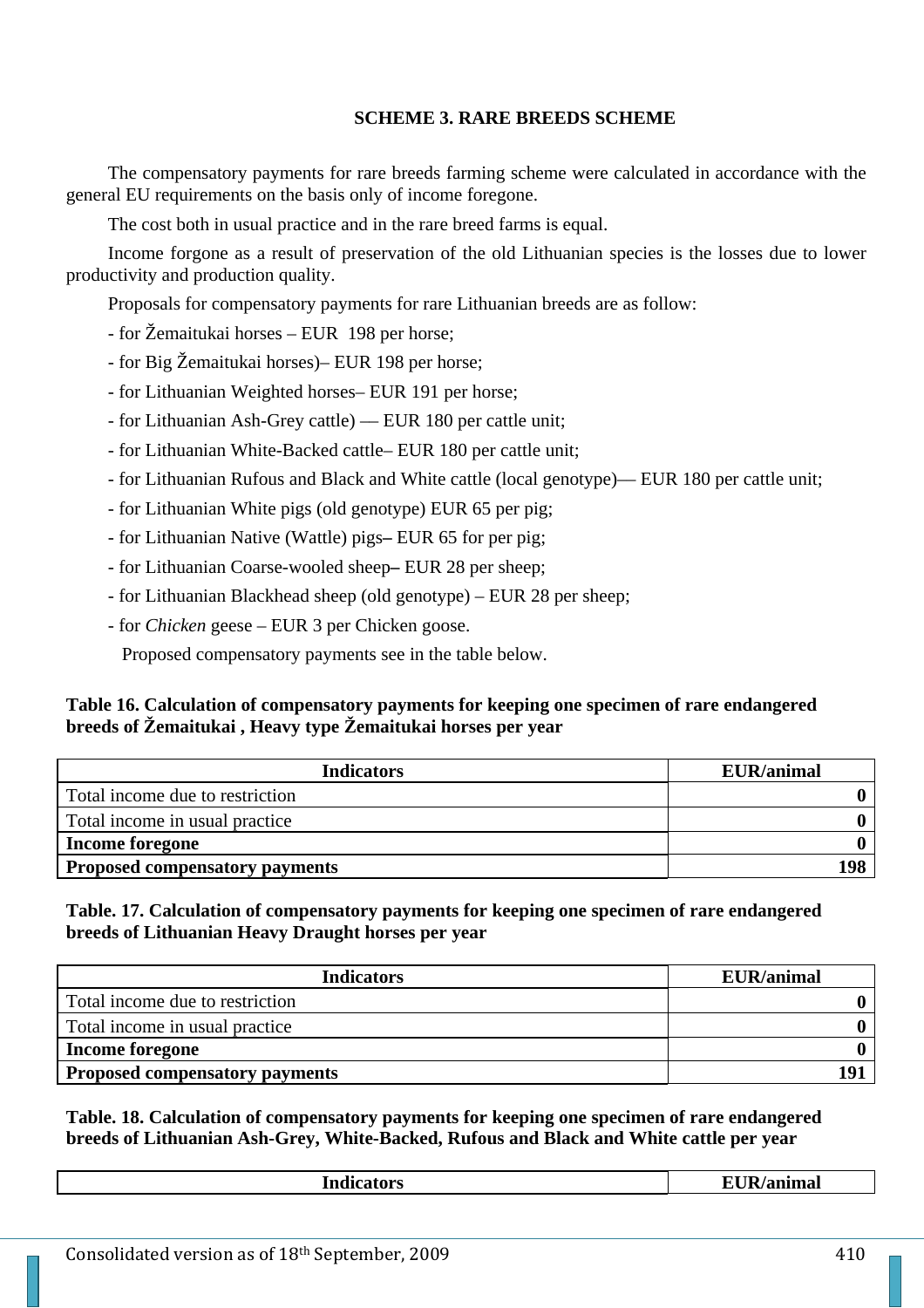| <b>Indicators</b>                     | <b>EUR/animal</b> |
|---------------------------------------|-------------------|
| Total income due to restriction       |                   |
| Total income in usual practice        |                   |
| <b>Income foregone</b>                | 180               |
| <b>Proposed compensatory payments</b> | 180               |

**Table. 19. Calculation of compensatory payments for keeping one specimen of rare endangered breeds of Lithuanian White and Native (Wattle) pigs per year** 

| <b>Indicators</b>                     | EUR/animal |
|---------------------------------------|------------|
| Total income due to restriction       | 234        |
| Total income in usual practice        | 299        |
| Income foregone                       |            |
| <b>Proposed compensatory payments</b> |            |

## **Table. 20. Calculation of compensatory payments for keeping one specimen of rare endangered breeds of Lithuanian Coarse-woolen, Blackhead sheep per year**

| <b>Indicators</b>                     | <b>EUR/animal</b> |
|---------------------------------------|-------------------|
| Total income due to restriction       | 174               |
| Total income in usual practice        | 202               |
| <b>Income foregone</b>                | $2\epsilon$       |
| <b>Proposed compensatory payments</b> | 28                |

## **Table. 21. Calculation of compensatory payments for keeping one specimen of rare endangered breeds of Chicken geese** per year

| <b>Indicators</b>                     | <b>EUR/animal</b> |
|---------------------------------------|-------------------|
| Total income due to restriction       |                   |
| Total income in usual practice        | 20,8              |
| Income foregone                       | 3,3               |
| <b>Proposed compensatory payments</b> |                   |

References:

1. 2005-12-30 Order of the Ministry of Agriculture No 4D-169 "Concerning the approval of the depreciation normative for capital assets of the institutions under the Ministry of Agriculture and the institutions financed from the budget.

- 2. Fundamentals of husbandry, Vilnius, 1988.
- 3. Normative for planning of the farmers production activities. Kaunas, 1999.
	- 2006-09-27 Government decree No 954 "Concerning the calculation of the average salaries for employees and public officials". (State news, 2006 No. 105-4011).

## **SCHEME 4. IMPROVING THE STATUS OF WATER BODIES AT RISK**

According to this activity arable land is transformed into extensively used meadows. Assessment is made of the income forgone as a result of the changes in the amount of direct payments.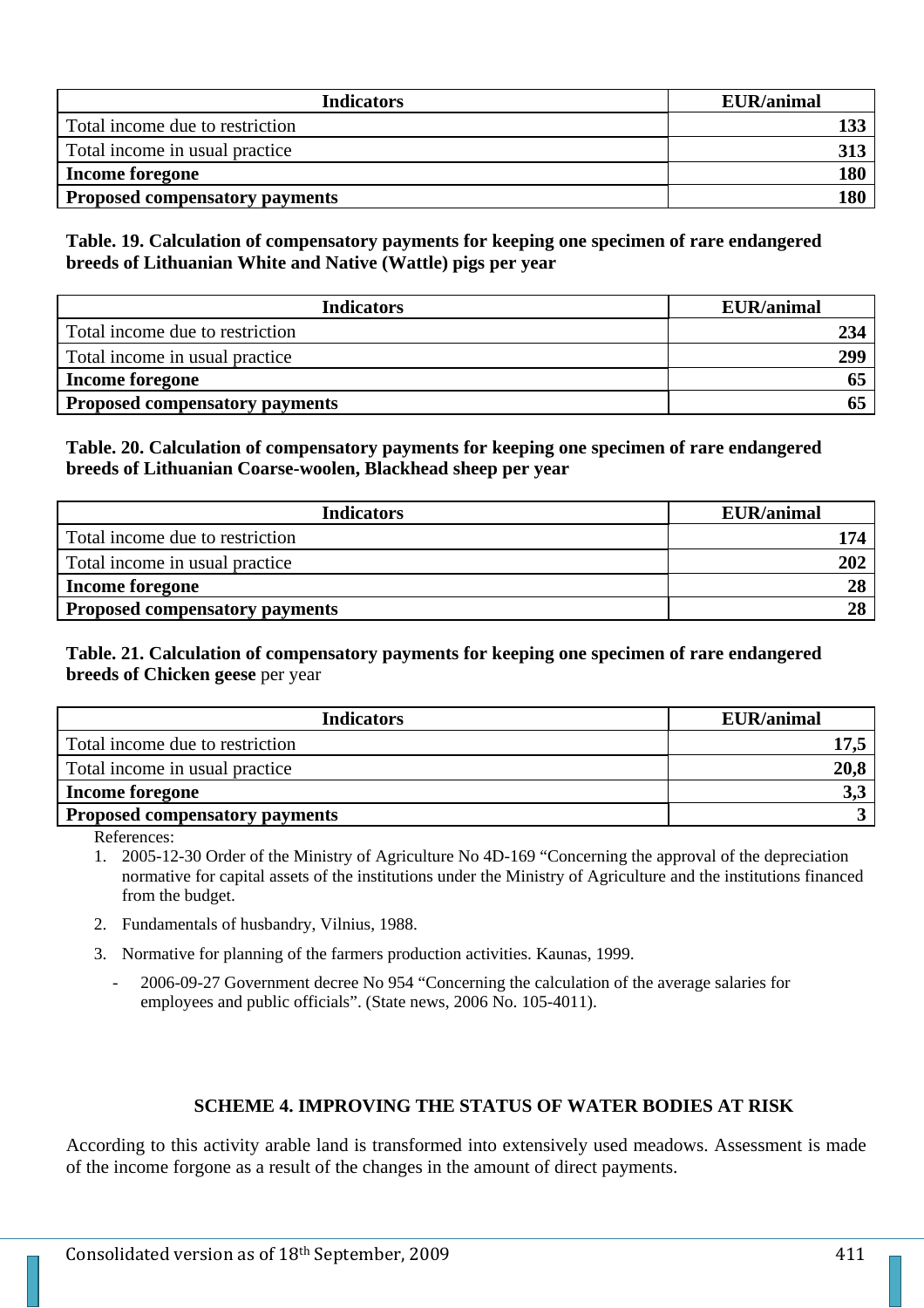Participants transformed the activity from cereals to meadows decreased their income. By requirement of the activity of moving grass once and in later terms they don't receive any income from the meadows, because hey produced suits only for bedding. The direct payment for meadows compare to direct payment for cereals decrease by 1.5 times. So, the total income decreased by 5 times.

Costs related to the new activity make up just one third of the previous costs of cereal farming. It should be noted that cost amount is less according to the requirement not to use mineral fertilizers.

Finally, the income losses are higher to compare to cost savings. Proposed compensatory payments see in the table below.

## **Table 22. Calculation of compensatory payments for protection of water bodies against pollution and soil erosion on the arable land**

| Indicators                      | EUR/ha |
|---------------------------------|--------|
| Total income due to restriction | 85,4   |
| Total income in usual practice  | 444,7  |
| Income losses                   | 359,3  |
| Total cost due to restriction   | 111    |
| Total cost in usual practice    | 352    |
| Saving cost                     | 241    |
| Income foregone                 | 118,3  |
| Proposed compensatory payments  | 118    |

References:

- 1. Tariff of mechanized agricultural works. I part. Main cultivation works, 2007.
- 2. Tariff of mechanized agricultural works. II part. Crop treatment and haymaking, 2006.
- 3. Tariff of mechanized agricultural works. III part. Harvesting, 2006.
- 4. Order of minister "For biological capital and normative prices for agricultural production" (2006, No. 140- 5366)
- 5. Budgetary institutions and organizations workers hourly rates, determinated by gouvernmental decision No. 954, Basic salary and basic hourly rate is determinated by gouvernmental decision No. 1604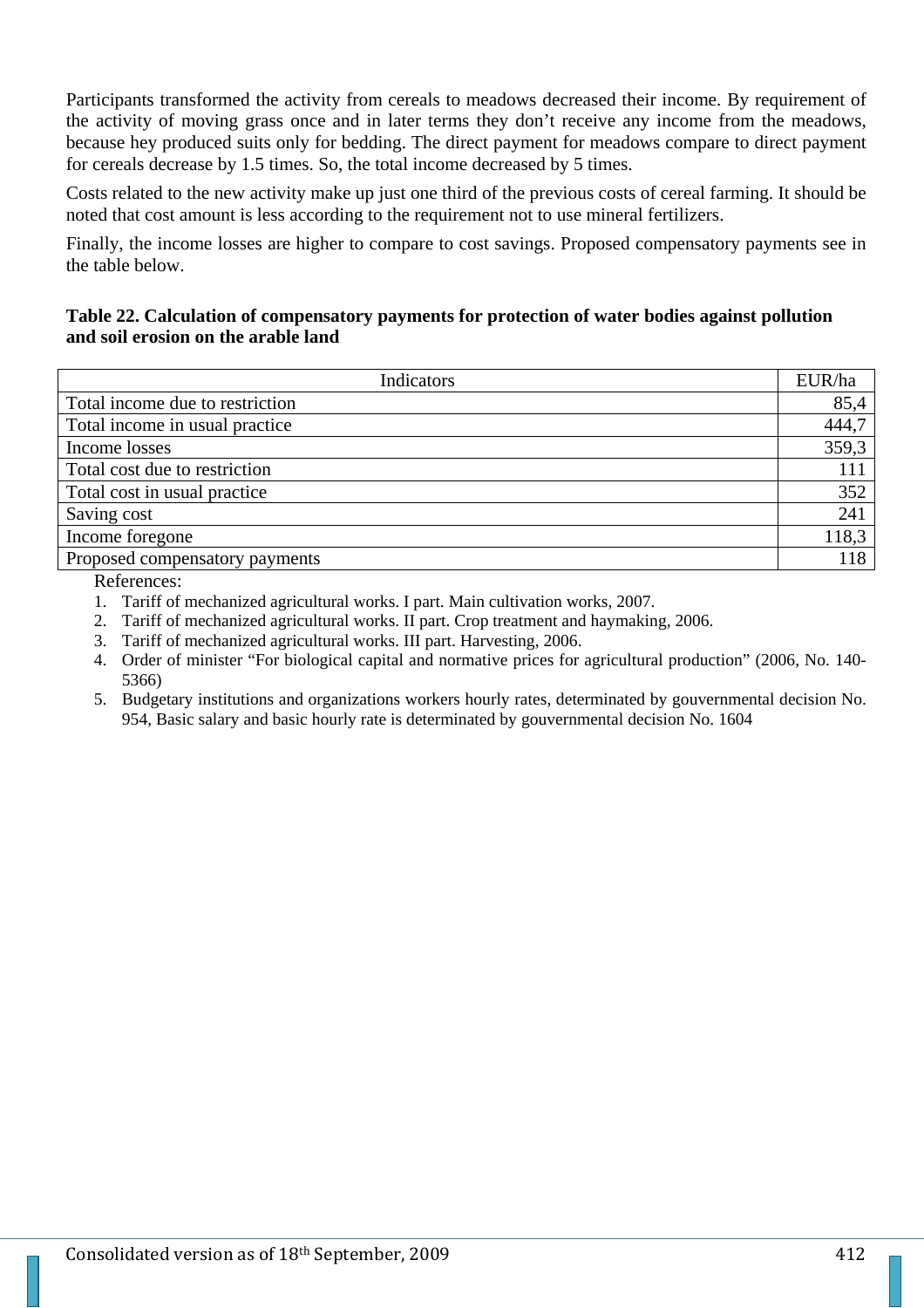#### **MEASURE 2**

## **FIRST AFFORESTATION OF AGRICULTURAL LAND**

The system of compensatory payment for first afforestation of agricultural land consists of two parts.

**Part 1** of compensatory payments for income foregone supporting the farmer who transferring its activity from agriculture to first afforestation. The calculation method for this part of the payments is based on income foregone, which is considered as a profit for average farm engaged in agricultural activity. As the aim of the measure is to encourage farmers in the LFA to transfer their activities from agriculture to forestry the payment amount is fixed on the average indicator (profit) from the FADN data for 2005.

Proposed first part compensatory payments see in the table below.

### **Table 23. Calculation of compensatory payments for farmer transferring activity from agriculture to first afforestation**

| Areas      | Profit, EUR | Average respondent<br>farm size, ha | Profit, EUR/ha |
|------------|-------------|-------------------------------------|----------------|
| <b>LFA</b> | 4443        | IJ.                                 |                |
| FA         | 7552        | 02.C                                |                |
| Average    | 6052        | 54.4                                |                |

Reference:

1. FADN data about agricultural enterprises, 2005, Vilnius

**Part 2.** of the compensatory payment consists of forest planting, maintenance and protection were calculated according the average costs of forest establishment maintenance and protection in 2006 year in Lithuania. These costs born after a survey was made in which 40 companies providing forest establishment and maintenance services were questioned. Verifiability of these costs was confirmed by the Lithuanian Forest Research Institute. Forest establishment costs consists of: preparation of afforestation plan (project formulation, measurement and marking of the area), seedlings/seeds costs and transportation, site preparation, planting and protection of seedlings, mounting of fire break belts. Costs for maintenance and protection of seedlings consists of: maintenance of forest seedlings, renovation of firebreak belts, replanting of lost forest seedlings (seedling purchase, transportation, planting), renovation of forest protection means (fences, individual protection means, etc.), purchase and use of repellents.

Forest establishment, maintenance and protection costs are included into costs shown in the table.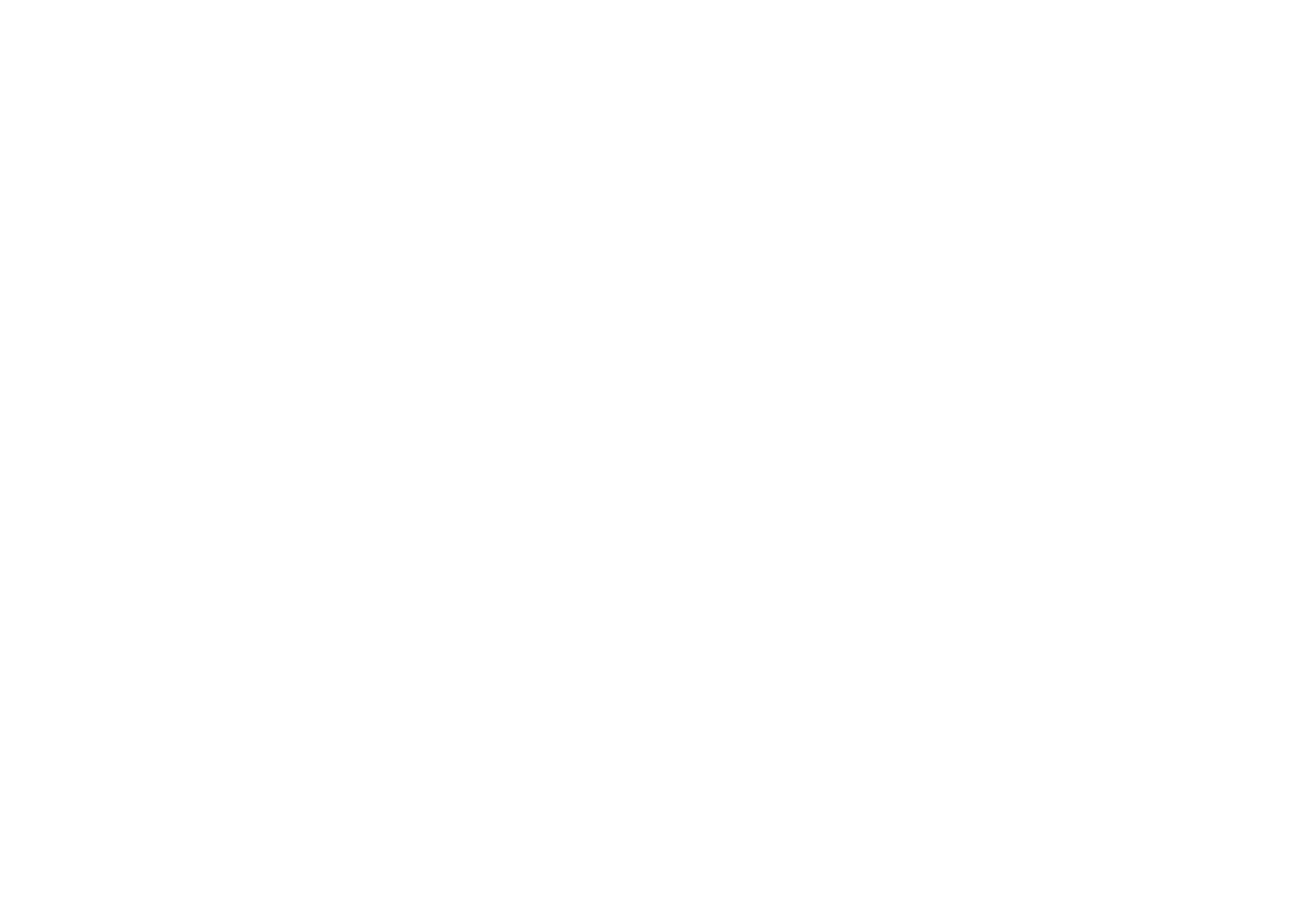**Table 24. Compensable costs of forest planting, maintenance and protection by different species of trees** 

| Tree species composition of planted forest                                                                              |                            | Establishment grant, EUR/ha             | Annual premium for maintenance and<br>protection of the new forest, EUR/ha |
|-------------------------------------------------------------------------------------------------------------------------|----------------------------|-----------------------------------------|----------------------------------------------------------------------------|
|                                                                                                                         | Favourable<br>area $(70%)$ | <b>Less favourable</b><br>area $(80\%)$ | (only in case of afforestation of<br>abandoned land)                       |
| Conifers with softwood broadleaves (not less<br>than 20 pct.) or only soft broadleaves                                  | 1,360.8                    | 1,555.2                                 | 385.2                                                                      |
| Conifers with/or softwood broadleaves with not<br>less than 20 pct. of hardwood broadleaves and/or<br>lime.             | 1,814.4                    | 2,073.6                                 | 449.4                                                                      |
| Hardwood broadleaves and/or lime with the<br>mixture of conifers and/or softwood broadleaves<br>up to $40$ pct.         | 2,268                      | 2,592                                   | 513.6                                                                      |
| Hardwood broadleaves, lime, or aspen (including)<br>hybrid aspen) of selective origin planted                           | 2,721.6                    | 3,110.4                                 | 513.6                                                                      |
| Planted oak when there are 2,500 oak seedlings<br>per hectare planted and protected with individual<br>protection means | 4,082.4                    | 4,665.6                                 | 642                                                                        |
| Fast-growing hybrid<br>for<br>short–term<br>aspen<br>cultivation                                                        | 2,721.6                    | 3,110.4                                 |                                                                            |
| Fast-growing species for short-term cultivation                                                                         | 1,360.8                    | 1,555.2                                 |                                                                            |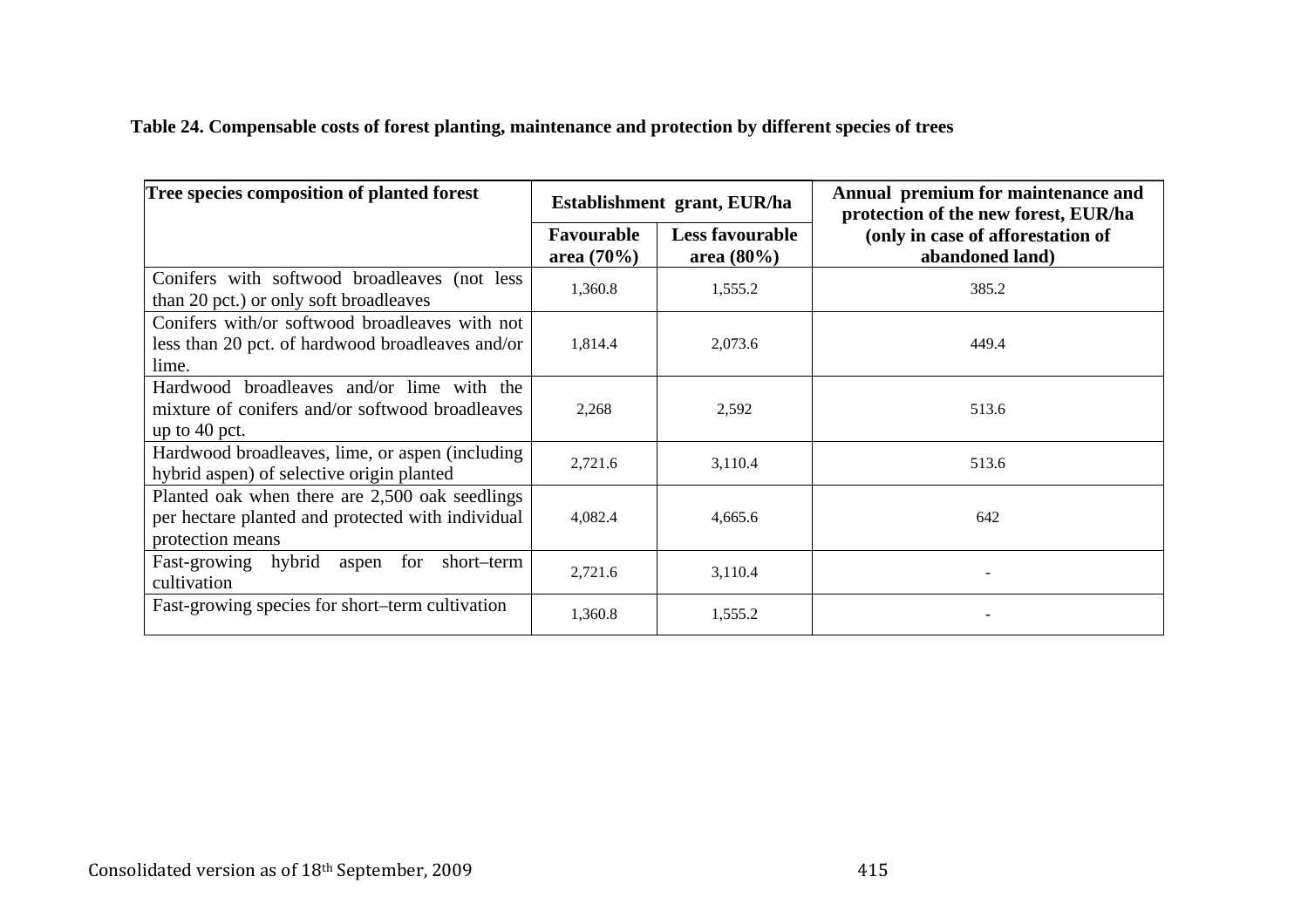#### **MEASURE 3**

#### **FIRST AFFORESTATION OF NON AGRICULTURAL AND ABANDONED LAND**

Description of methodology of Measure 3 is the same as the description methodology of payment calculation part 2 of the Measure 2 "First afforestation of agricultural land".

#### **MEASURE 6**

The payment amount depends on the importance of the environmental commitments made and is set to cover additional costs incurred and income foregone resulting from the commitment made by the forest owner. For that purpose, the measure provides two levels of annual payments for environmental protection in forests payable for the taking of and compliance with environmental commitment of an appropriate level.

For non-performance of final forest cutting in WKH the annual payment of EUR 279/ha will be granted for 7 years. The annual payment of this amount to a private forest owner would compensate losses incurred because of incomes received later when a final forest cutting on voluntary commitment of the forest owner is not performed (postponed 7 years) as compared to final forest cutting allowable under such conditions by legal acts. In this case the incomes foregone are equal the annual interest rate for long-term deposits that could be received in case of selling the wood after allowed final forest felling.

The payment amount of EUR 140/ha is set for non-clear cutting of forests instead of clear cutting allowed annually until the last case of non-clear cutting but for no longer than 7 years. The annual payment of this amount to a private forest owner would compensate losses incurred because of income received later when a part of trees (in average 50 %) cut through non-clear cutting activities only in 5 to 10 years as compared to clear cutting allowable under such conditions. In this case the incomes foregone are equal the annual interest rate for long-term deposits that could be received in case of selling the additional wood after allowed clear-cutting.

Calculation of payment amounts for compensation the income foregone resulting from the voluntary commitments made by the forest owner

Calculation of payment amounts for compensation the income foregone resulting from the voluntary commitments made by the forest owner.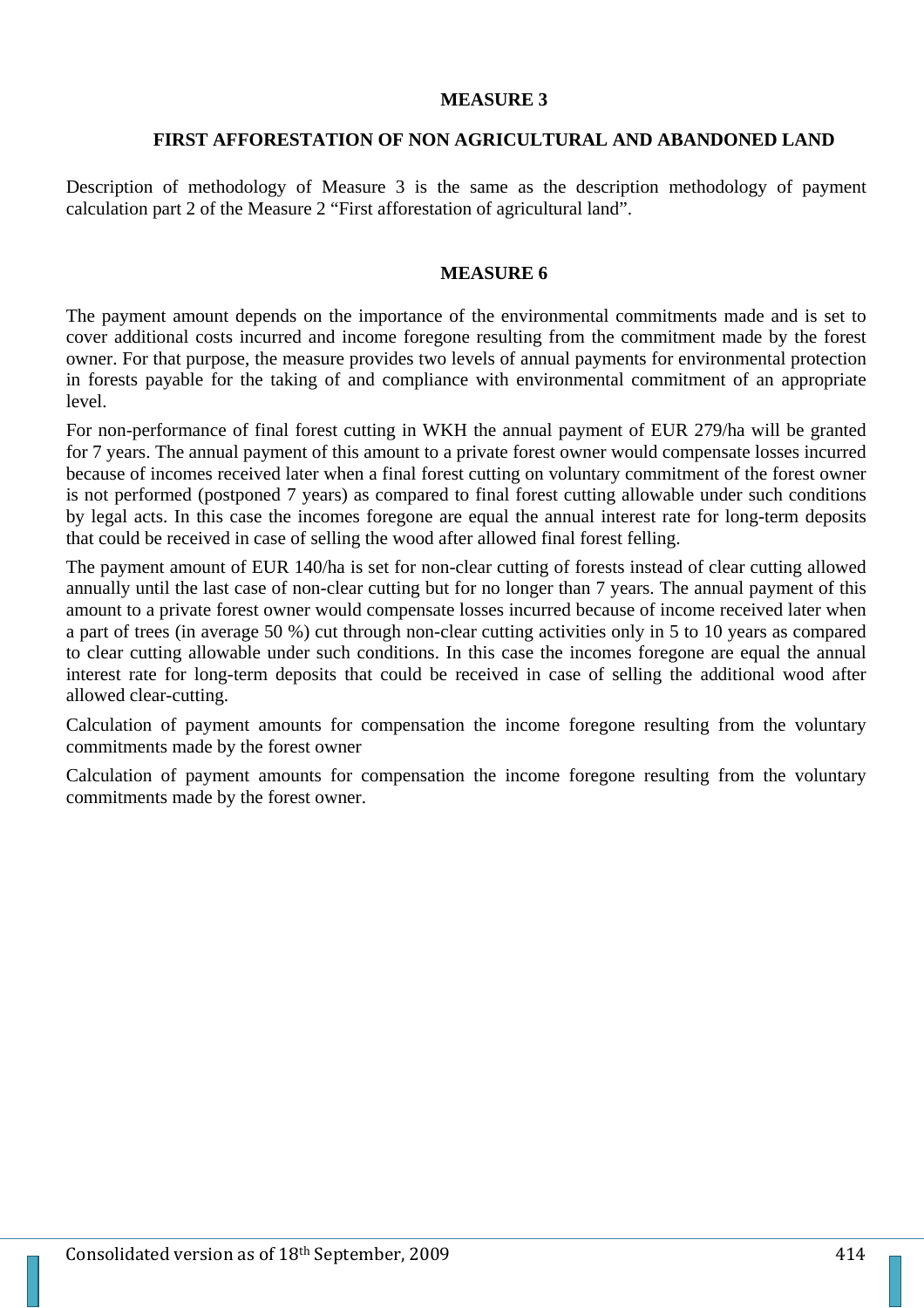| Activity                                                                               | growing<br>Mean<br>stock volume of<br>forest<br>mature<br>stands, m <sup>3</sup> /ha     | Average<br>marketable<br>wood volume in<br>forest<br>mature<br>stands, m <sup>3</sup> /ha                                                  | Average<br>of<br>volume<br>wood left after<br>first<br>the<br>cutting<br>case.<br>% | Average price<br>of<br>round<br>wood,<br>EUR/m <sup>3</sup> | Average costs<br>of<br>wood<br>harvesting and<br>logging,<br>EUR/m <sup>3</sup> | price<br>Average<br>of uncut forest,<br>EUR/m <sup>3</sup> | Annual interest rate<br>of commercial banks<br>for<br>long-term<br>deposits, %                                         | Annual amount of<br>incomes foregone<br>(amount)<br>of<br>annual<br>payment),<br>EUR/ha |
|----------------------------------------------------------------------------------------|------------------------------------------------------------------------------------------|--------------------------------------------------------------------------------------------------------------------------------------------|-------------------------------------------------------------------------------------|-------------------------------------------------------------|---------------------------------------------------------------------------------|------------------------------------------------------------|------------------------------------------------------------------------------------------------------------------------|-----------------------------------------------------------------------------------------|
| Mark/formula                                                                           | A                                                                                        | A*90%                                                                                                                                      | $\bf{B}$                                                                            | $\mathbf C$                                                 | D                                                                               | $C-D$                                                      | ${\bf E}$                                                                                                              | A*90%*B*(C-<br>$D)*E$                                                                   |
| Activity 1: Payments<br>not conducting<br>for<br>final forest cutting in<br><b>WKH</b> | 260                                                                                      | 234                                                                                                                                        |                                                                                     | 42.5                                                        | 11.9                                                                            | 30.6                                                       | 3.9                                                                                                                    | 279                                                                                     |
| Activity 2: Payments<br>for non-clear forest<br>cuttings instead of<br>clear ones      | 260                                                                                      | 234                                                                                                                                        | 50                                                                                  | 42.5                                                        | 11.9                                                                            | 30.6                                                       | 3.9                                                                                                                    | 140                                                                                     |
| Data<br>source<br>explanation                                                          | Forest<br>State<br>management<br>(State)<br>service<br>forest inventory,<br>$01-01-2008$ | Position<br>A<br>includes<br>the<br>volume of non-<br>liquid<br>timber<br>that<br>accounts,<br>on average, for<br>5-15 % or 10 %<br>$\ast$ | Two<br>cases<br>non-clear<br>cuttings<br>in<br>prevail<br>Lithuania                 | State forest enterprises)                                   | The Directorate General of State<br>Forests (2007 Annual Report of              |                                                            | The<br>Bank<br>of<br>Lithuania (average<br>annual interest rate<br>for long-term (over<br>2 years) deposits in<br>2007 |                                                                                         |

**Table 25. Calculation of compensatory payments for the forest environment payments** 

*Note: The volume of the commercial (liquid) timber per different composition forests is calculated and approved by the State Forest Management Service (Order No. 53-06-G of 29 December 2006).*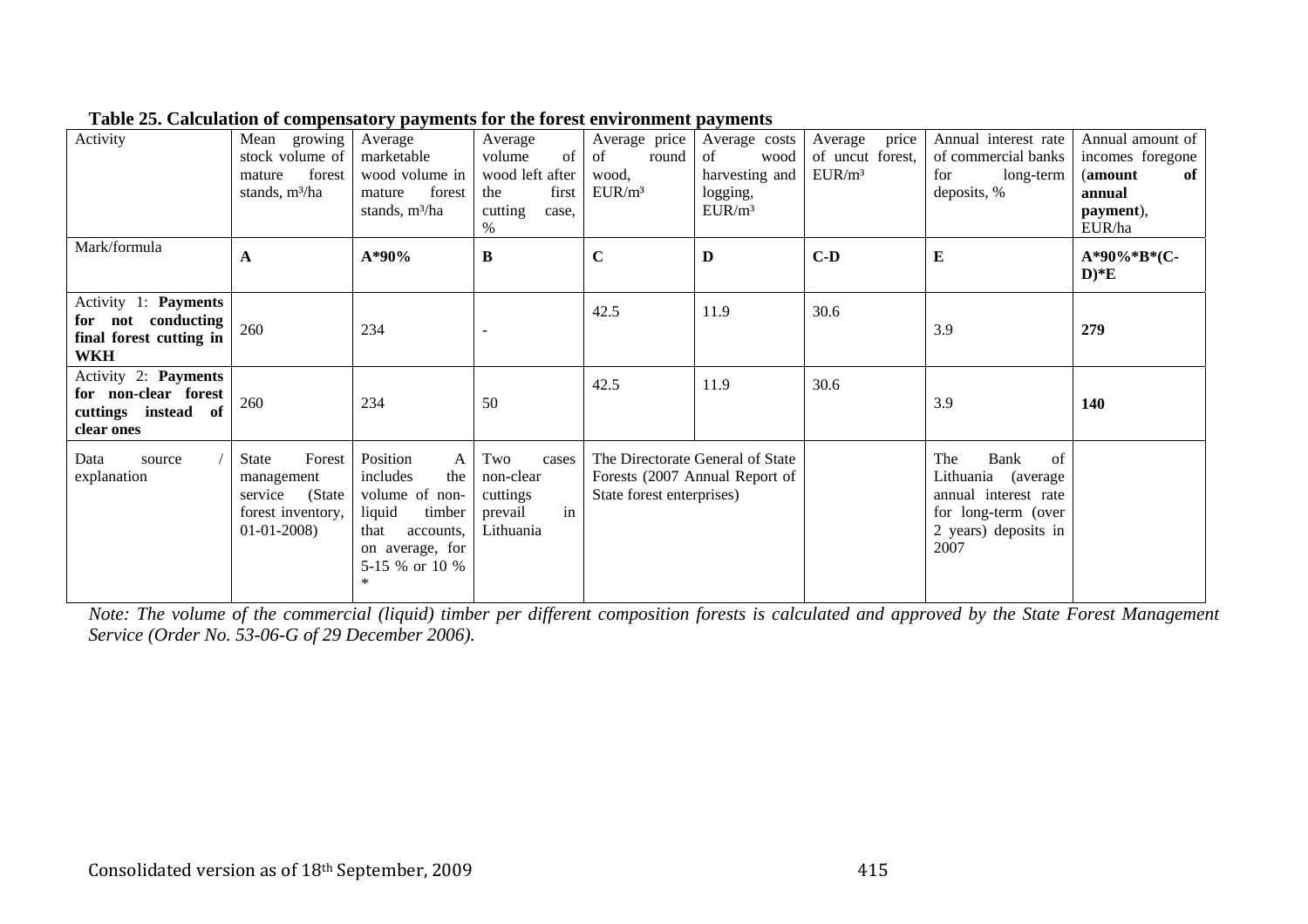#### **MEASURE 7**

## **NATURA 2000 PAYMENTS AND PAYMENTS LINKED TO DIRECTIVE 2000/60/EC (SUPPORT FOR NATURA 2000 AREAS IN AGRICULTURAL LAND)**

Natura 2000 payment in agriculture is calculated as an average of income forgone in farms according land fertility points. The methodology of calculations is based on these principles:

1) the net added value of traditional farming and farming with restrictions is being compared;

2) the data (the average data of 2003-2005) of typical farm structure according dominate type of farming is used;

4) In case dominant type of farming is livestock farms the most affecting restrictions in protected areas are these:

a) the restriction to alterate hydrological regime;

b) the restriction of mowing meadows or grazed livestock units in grazed areas;

c) the restriction to re-sow meadows with culture grass.

5) In case dominant type of farming is crop production farms the most affecting restrictions in protected areas are these:

a) the prohibition of using of fertilisers, pesticides or liming substances;

b) the prohibition of ploughing meadows. .

#### **Table 26. Calculation of compensatory payments for Natura 2000 areas in agricultural land**

| Dominant type of farming                    | Net added value of<br>traditional farming<br>according average<br>structure of farms,<br>EUR/ha | Net added value of farming<br>with restrictions according<br>average structure of farms,<br>EUR/ha | Income foregone, EUR/ha |
|---------------------------------------------|-------------------------------------------------------------------------------------------------|----------------------------------------------------------------------------------------------------|-------------------------|
| Dominant type -<br>livestock farms          | 85                                                                                              | 48                                                                                                 | 37                      |
| Dominant type $-$ crop<br>production farms  | 92                                                                                              | 47                                                                                                 | 45                      |
| Average income forgone                      |                                                                                                 |                                                                                                    | 41                      |
| <b>Proposed</b><br>compensatory<br>payments |                                                                                                 |                                                                                                    | 40                      |

Note: direct payments were not included in the calculation.

Reference:

1. FADN data about agricultural enterprises, 2005, Vilnius.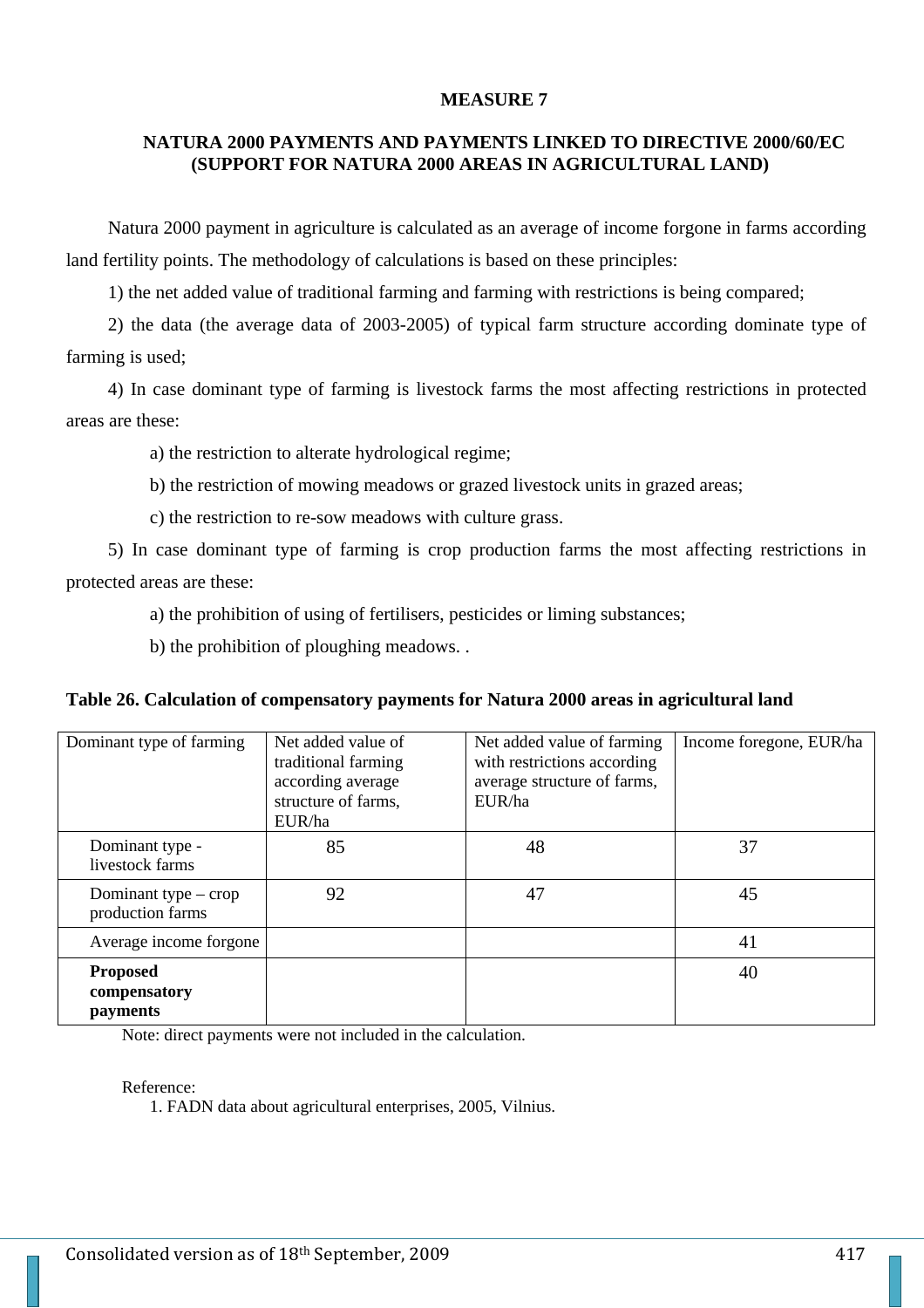#### **MEASURE 8 NATURA 2000 PAYMENTS (SUPPORT FOR NATURA 2000 AREAS IN FORESTS)**

## **MEASURE 8 NATURA 2000 PAYMENTS (SUPPORT FOR NATURA 2000 AREAS IN FORESTS)**

The Payments have been calculated as an average differentiation of the value of different forest types according to the following restriction groups:

1) The final felling of forests is forbidden in the stand that reached the age of final felling applied for IV forests group, or when the final felling of forests is postponed (payment is only for the period of postponing the felling. The payment shall be made annually. In case of the final felling of the forest the payment is made only for the period of postponement of the felling. Forest removals comprise 90 % of volume of a mature forest stand. The value was calculated according to an average price (by all species of trees) for 1m<sup>3</sup> realisable timber. The forest preparation costs shall be deducted from the timber market value. The annual payment has been calculated following an assumption that the forest owner could deposit the amount generated from the sale of the cut timber in the bank as a long-term deposit and generate interest income.

Calculation of payments:

#### **Table 27**

|      | Mean growing      | Average      | Average            | Average            | Average price      | Annual interest rate | Annual<br>amount |
|------|-------------------|--------------|--------------------|--------------------|--------------------|----------------------|------------------|
|      | stock<br>volume   | marketable   | of<br>price        | of<br>costs        | of uncut forest,   | of<br>commercial     | of<br>incomes    |
|      | of<br>mature      | wood         | round wood.        | wood               | EUR/m <sup>3</sup> | banks<br>for long-   | foregone         |
|      | forest<br>stands. | in<br>volume | EUR/m <sup>3</sup> | harvesting         |                    | term deposits, %     | of<br>(amount    |
|      | $m^3/ha$          | mature       |                    | and logging,       |                    |                      | annual           |
|      |                   | forest       |                    | EUR/m <sup>3</sup> |                    |                      | payment),        |
|      |                   | stands,      |                    |                    |                    |                      | EUR/ha           |
|      |                   | $m^3/ha$     |                    |                    |                    |                      |                  |
|      | A                 | $A*90%$      | $\mathcal{C}$      | D                  | $C-D$              | E                    | $A*90\%*B*(C-$   |
|      |                   |              |                    |                    |                    |                      | $D)*E$           |
| 2008 | 260               | 234          | 42.5               | 11.9               | 30.6               | 3.9                  | 279              |
|      |                   |              |                    |                    |                    |                      |                  |
| 2006 | 255               | 230          | 30.9               | 9.9                | 21                 | 3.7                  | 179              |
|      |                   |              |                    |                    |                    |                      |                  |

2) In case the final felling is permitted but must be carried out in non-clear cutting way (the payment is paid annually, however, only for the period from the first felling instance to the last felling instance).

The income foregone of the forest owner shall be calculated having considered the price of the realisasble (of commercial value) timber not cut and left in the forest. In Lithuania not-clear fellings are most often carried out in two felling instances, i.e., about 50 % of the volume of mature forest holding are left uncut. Forest removals comprise 90 % of volume of a mature forest holding. The value was calculated according to an average price (by all species of trees) for  $1m<sup>3</sup>$  of realisable timber. The forest preparation costs shall be deducted from the timber market value. The annual payment has been calculated following an assumption that the forest owner could deposit the amount generated from the sale of the cut timber in the bank as a long-term deposit and generate interest income.

Calculation of payments:

#### **Table 28:**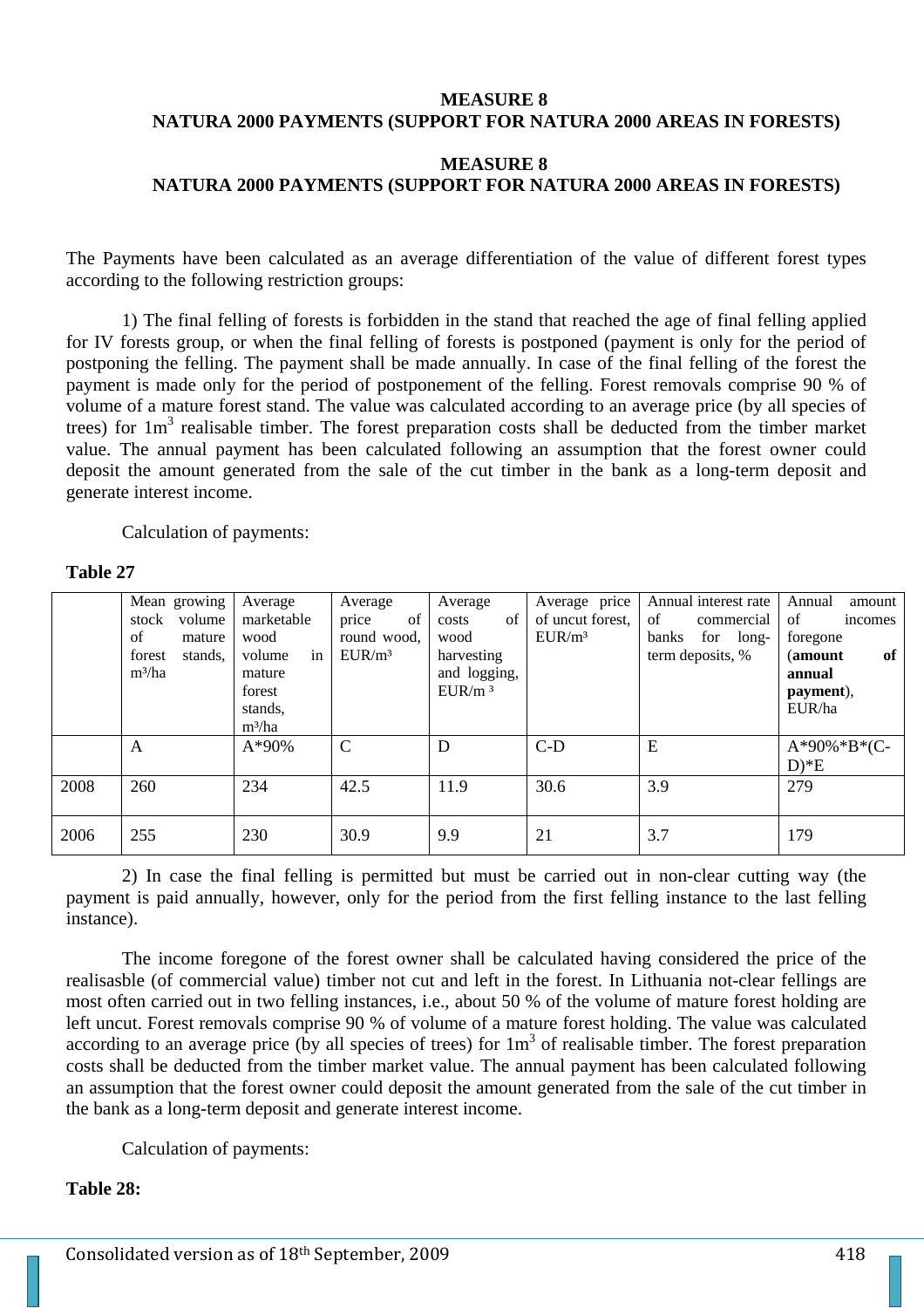|      | Mean<br>growing<br>stock<br>$\sigma$<br>volume<br>mature<br>forest stands.<br>$m^3/ha$ | Average<br>marketable<br>wood volume<br>mature<br>in<br>forest stands,<br>$m^3/ha$ | Average<br>volume<br>of<br>left<br>wood<br>after the first<br>cutting case,<br>$\%$ | Average<br>of<br>price<br>round wood.<br>EUR/m <sup>3</sup> | Average<br>of<br>costs<br>wood<br>harvesting<br>and logging,<br>EUR/m <sup>3</sup> | Average<br>of<br>price<br>uncut forest,<br>EUR/m <sup>3</sup> | Annual<br>interest rate<br>of<br>commercial<br>banks<br>for<br>long-term<br>deposits, % | Annual<br>of<br>amount<br>incomes<br>foregone<br>(amount of<br>annual<br>payment),<br>EUR/ha |
|------|----------------------------------------------------------------------------------------|------------------------------------------------------------------------------------|-------------------------------------------------------------------------------------|-------------------------------------------------------------|------------------------------------------------------------------------------------|---------------------------------------------------------------|-----------------------------------------------------------------------------------------|----------------------------------------------------------------------------------------------|
|      | A                                                                                      | $A*90%$                                                                            | B                                                                                   | $\mathcal{C}$                                               | D                                                                                  | $C-D$                                                         | E                                                                                       | $A*90\%*B*$<br>$C-D$ <sup>*</sup> E                                                          |
| 2008 | 260                                                                                    | 234                                                                                | 50                                                                                  | 42.5                                                        | 11.9                                                                               | 30.6                                                          | 3.9                                                                                     | 140                                                                                          |
| 2006 | 255                                                                                    | 230                                                                                | 53                                                                                  | 30.9                                                        | 9.9                                                                                | 21                                                            | 3.7                                                                                     | 94                                                                                           |

3) where additional number of living trees shall be preserved and left in clear cutting areas.

The income foregone of the forest owner shall be calculated having considered the price of the liquid (of commercial value) timber not cut and left in the forest. Forest removals comprise 90 % of volume of a tree. The value was calculated according to an average price (by all species of trees) for  $1m<sup>3</sup>$ realisable timber. The forest preparation costs shall be deducted from the timber market value. The payment is a one-off payment since the trees will never be completely cut. On some *Natura 2000* areas when carrying out the final felling of the forest, it is a requirement to leave on average 10 living trees per hectare.

Calculation of payments:

#### **Table 29:**

|      | Average volume<br>of single tree, $m3$ | Average<br>marketable<br>wood volume in<br>forest<br>mature<br>stands, m <sup>3</sup> /ha | Average<br>of<br>price<br>round wood,<br>EUR/m <sup>3</sup> | Average<br>of<br>costs<br>wood<br>harvesting<br>and logging,<br>EUR/m <sup>3</sup> | Average<br>price<br>of<br>uncut<br>forest.<br>EUR/m <sup>3</sup> | Average<br>number<br>of<br>living trees left<br>in a clear-cut<br>area, unit /ha. | Annual amount of<br>incomes foregone<br>(amount of annual<br>payment),<br>EUR/ha |
|------|----------------------------------------|-------------------------------------------------------------------------------------------|-------------------------------------------------------------|------------------------------------------------------------------------------------|------------------------------------------------------------------|-----------------------------------------------------------------------------------|----------------------------------------------------------------------------------|
|      | A                                      | $A*90%$                                                                                   | B                                                           |                                                                                    | $B-C$                                                            | D                                                                                 | $A*90\%*(B-C)*D$                                                                 |
| 2008 | 0.8                                    | 0.72                                                                                      | 42.5                                                        | 11.9                                                                               | 30.6                                                             | 10                                                                                | 220                                                                              |
| 2006 | 0.75                                   | 0.68                                                                                      | 30.9                                                        | 9.9                                                                                | 21                                                               | 10                                                                                | 144                                                                              |

4) When felling of all drying trees or dead wood by means of sanitary felling is restricted in stands that reached thinning age and in elder stands, i.e. a certain number of drying trees or dead wood must be left in 1 ha.

 An assumption is made that in forest stands of different age, around 15 dying retention trees in 1 ha may be felled on the basis of sanitary felling and the average volume of one such tree is 0,6 m3. Forest removals comprise 90 % of volume of a tree. Average price of non-felled fuel wood is 18.5 EUR/m3.

Calculation of payments: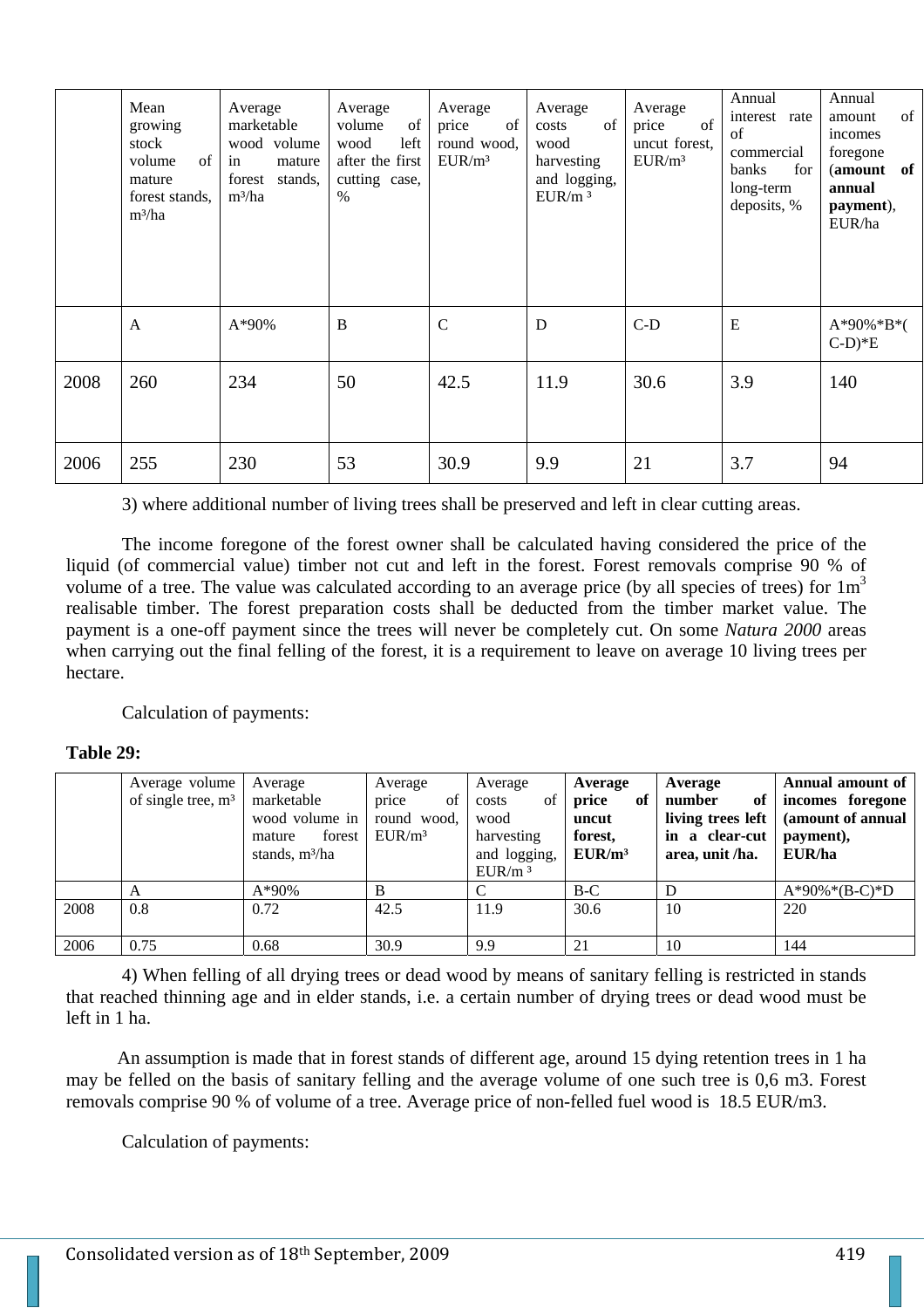# **Table 30**

|      | Average volume<br>of single tree, $m3$ | Average<br>marketable<br>wood volume in<br>forest<br>mature<br>stands, m <sup>3</sup> /ha | Average<br>wood fuel<br>price<br>EUR/m <sup>3</sup> | Average<br>of<br>costs<br>wood<br>harvesting<br>and logging,<br>EUR/m <sup>3</sup> | Average non-<br>felled<br>fuel<br>wood<br>price,<br>EUR/m <sup>3</sup> | Average<br>drying<br>and<br>dead wood to<br>be left in case<br>of<br>clear-<br>cutting, | income<br>Average<br>(Annual<br>foregone<br>amount),<br>payment<br>EUR/ha |
|------|----------------------------------------|-------------------------------------------------------------------------------------------|-----------------------------------------------------|------------------------------------------------------------------------------------|------------------------------------------------------------------------|-----------------------------------------------------------------------------------------|---------------------------------------------------------------------------|
|      |                                        |                                                                                           |                                                     |                                                                                    |                                                                        | unit/ha.                                                                                |                                                                           |
|      | A                                      | $A*90%$                                                                                   | B                                                   |                                                                                    | $(B-C)$                                                                | D                                                                                       | $A*90\%*(B-C)*$                                                           |
| 2008 | 0.6                                    | 0.54                                                                                      | 18.5                                                | 11.9                                                                               | 6.6                                                                    | 15                                                                                      | 53.5                                                                      |
| 2006 | 0.75                                   | 0.68                                                                                      | $\overline{\phantom{0}}$                            |                                                                                    | 4.8                                                                    | 15                                                                                      | 49                                                                        |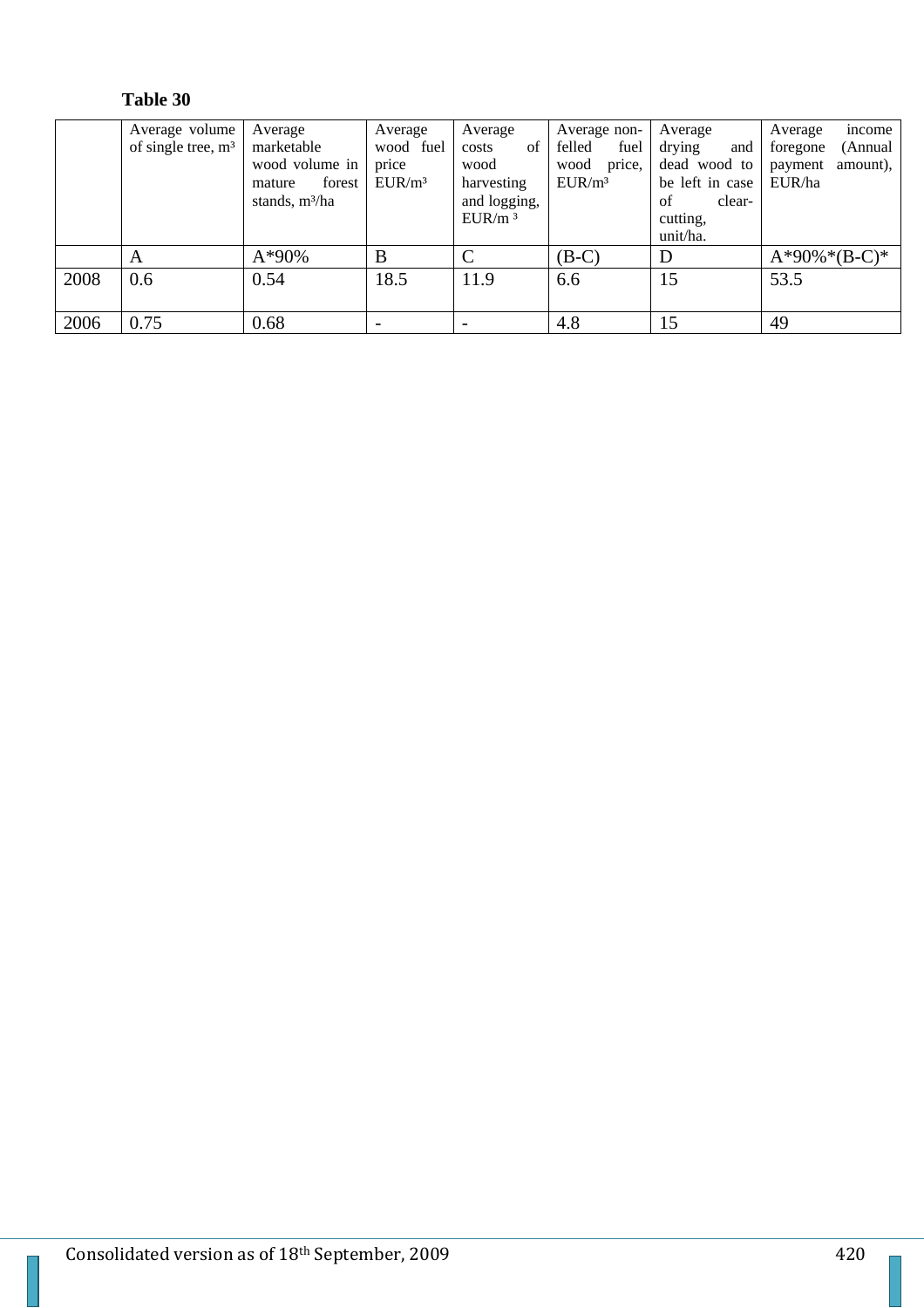#### **MEASURE 9**

## **PAYMENTS TO FARMERS IN AREAS WITH HANDICAPS, OTHER THAN MOUNTAIN AREAS (LESS FAVOURED AREAS)**

The amount of the compensatory payments is calculated as a difference between the income and costs of farms (average from 2003-2005) operating in favoured areas (grain crops-rape, plant production farming), and in less favoured areas (dairy production, mixes plant production-grass-feeding animal husbandry). The LFA analysis has pointed differences of main economical indicators among such areas. Therefore LFAs are divided into two categories:

- highly unfavoured areas (HUA);
- less unfavoured areas (LUA).
- In HUA the payment is  $75.3$  EUR/ha; in LUA  $56.5$  EUR/ha (table below).

Compensatory payments are differentiated:

- for areas up to  $150$  ha  $100\%$ ;
- for areas from 151 to  $250$  ha  $-85\%$ ;
- from 251 to 500 ha 70%;
- $-$  from 501 ha  $-$  50%.

The rationale for differentiation of the payments is caused by the fact that fix costs are not growing as fast as the size of the farm.

#### **Table 31. Calculation of compensatory payments for LFA**

| N <sub>0</sub> | <b>Indicators</b>                                      | EUR/ha |
|----------------|--------------------------------------------------------|--------|
|                | <b>Income losses</b> in Non-LFA areas to compare with: |        |
|                | <b>HUA</b>                                             | 108,55 |
|                | <b>LUA</b>                                             | 62,8   |
|                | Costs savings in Non-LFA areas to compare with:        |        |
| 3              | <b>HUA</b>                                             | 33,25  |
|                | <b>LUA</b>                                             | 6,3    |
| 5              | <b>Proposed compensatory payments for:</b>             |        |
| $6=1-3$        | <b>HUA</b>                                             | 75,3   |
| $7 = 2 - 4$    | <b>LUA</b>                                             | 56,5   |

Reference:

1. FADN data about agricultural enterprises, 2005, Vilnius.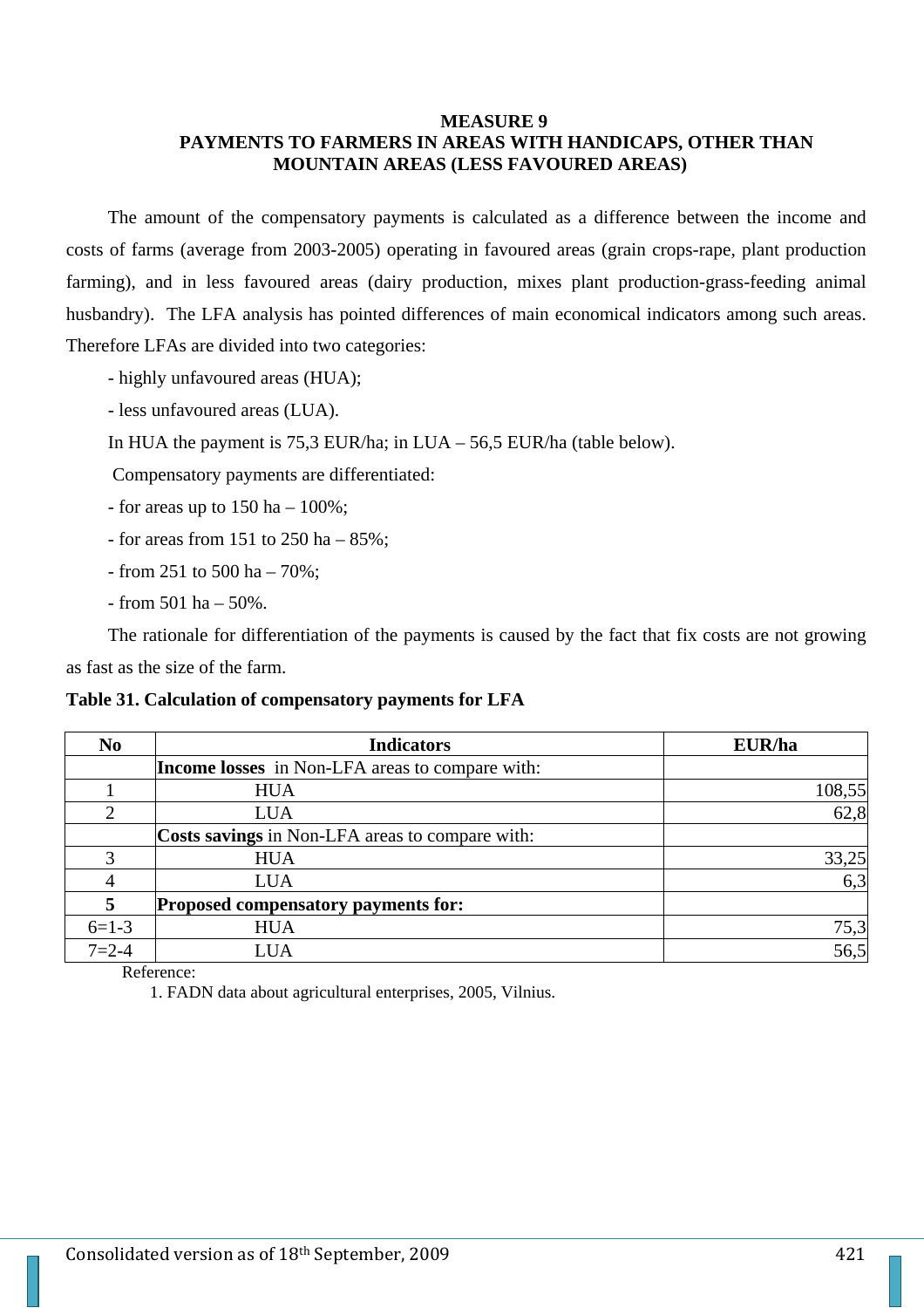## *Annex 10.* **CREDIT FUND**

## **Legal basis**

The EAFRD may co-finance expenditure in respect of an operation comprising contributions to support loan funds, in accordance with Articles 51 and 52 of Commission Regulation (EC) No 1974/2006. Thus it is foreseen to create the Credit Fund.

## **Set-up procedures**

The Credit Fund is set-up as a separate block of finance within an existing financial institution - Rural Credit Guarantee Fund Ltd. This institution was established in 1997 (the Government Resolution of the Republic of Lithuania, No. 912 of 22 August). Ministry of Agriculture is the only shareholder of the Rural Credit Guarantee Fund. Rural Credit Guarantee Fund is a financial institution, operating under the Law on Stock Companies of the Republic of Lithuania (No. VIII-1835 of 13 July, 2000), the Law on the State Debt of the Republic of Lithuania (No. I-1508 of 22 August, 1996), the Law on Financial Institutions of the Republic of Lithuania (No IX-1068, 10 September 2002) and other legal acts.

Rural Credit Guarantee Fund is nominated as the Credit Fund Manager (hereinafter as Fund Manager) by the order of the Minister of Agriculture. For the management of the Credit Fund there shall be kept separate accounts distinguishing the new resources invested in the Credit Fund, including those contributed by the EAFRD, from those initially available in the Fund Manager in accordance with the provisions of the paragraph 2, the Article 51 of the Commission Regulation (EC) No 1974/2006.

The Fund Manager shall submit to the Ministry of Agriculture / National Paying Agency the business plan specifying the targeted market, the criteria, terms and conditions of financing, the operational budget of the fund, the ownership and part-financing partners, the requirements as to the professionalism, competence and independence of the management, the fund's by-laws, the justification and intended utilisation of the EAFRD contribution, the investment exit policy, and the winding-up provisions of the fund, including the re-utilisation of returns attributable to the EAFRD contribution.

The terms and conditions for contributions to the Credit Fund from RDP, including deliverables, investment strategy and planning, monitoring implementation, investment exit policy and winding up provisions, shall be established in a Funding agreement to be concluded between the Fund Manager, National Paying Agency and the Ministry of Agriculture. The Funding agreement can be concluded only after the positive evaluation of the business plan performed by the National Paying Agency in accordance with the criteria set by the Ministry of Agriculture. The transfer of resources to the Credit Fund may be in several installments.

The Credit Fund is established for unlimited period of time. It shall be functional at least up to the end year 2015.

## **Financial Intermediates**

Credits from Credit Fund will be provided through the Financial Intermediates operating in the market. When selecting Financial Intermediates, the Fund Manager is committed to respect fundamental principles, such as the principles of equal treatment, non-discrimination, confidentiality, transparency etc. The Applications of Financial Intermediates (any commercial bank holding a license from the Bank of Lithuania or foreign bank branch operating in Lithuania or a Credit Union) will be examined by the Fund Manager, using professional analysis and judgment, taking into account the eligibility criteria such as:

Financial Intermediate in the last reported quarter met the requirement on mandatory reserves;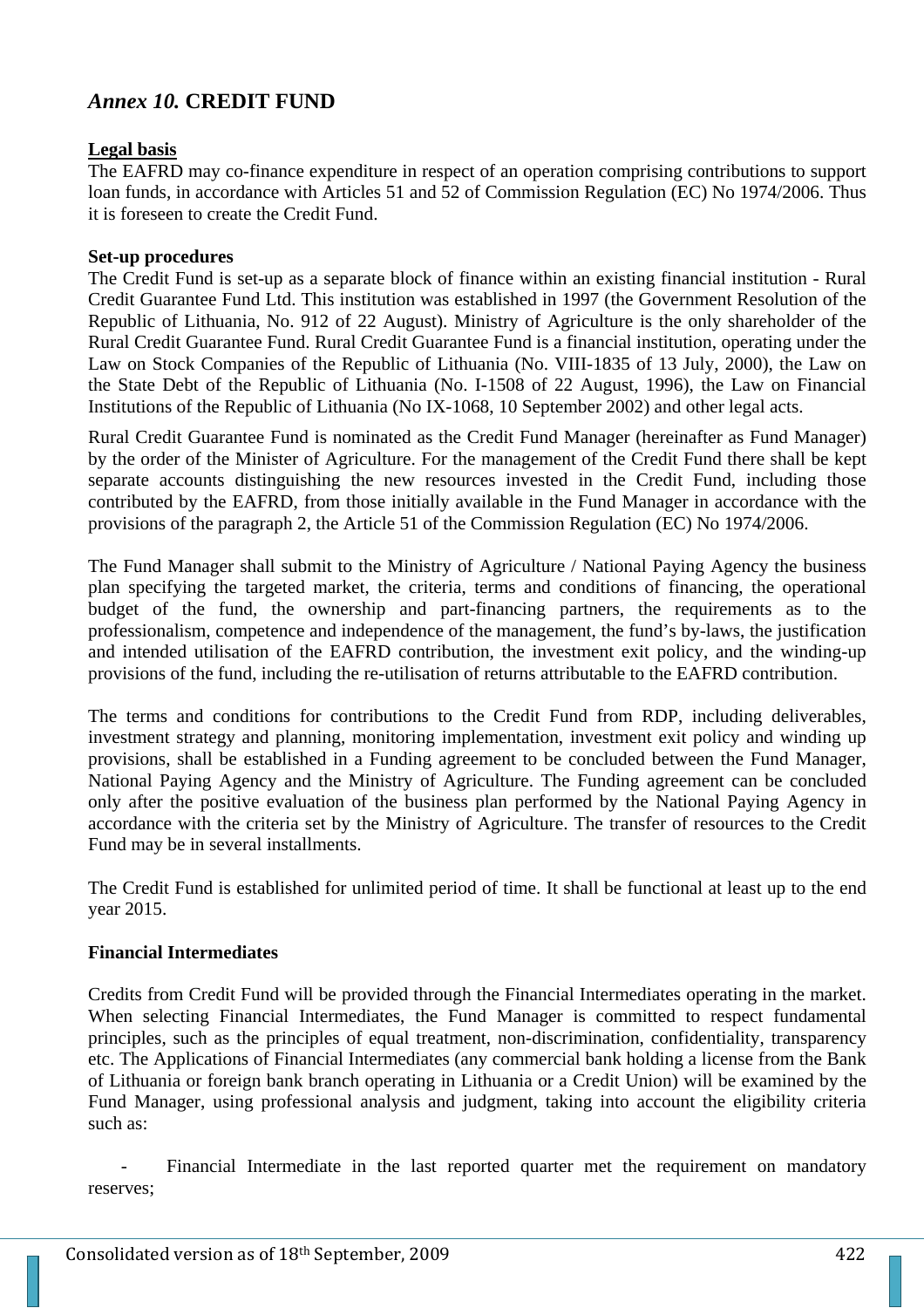Financial Intermediate in the last reported quarter was not using a credit from the Bank of Lithuania to maintain the liquidity, etc.

The applications of Financial Intermediates which do not comply with these eligibility criteria will be rejected. The applications of Financial Intermediates which meet the eligibility criteria will be ranked according quality assessment criteria such as experience in providing credits, duration of the procedures and credit administration costs. Depending on the ranking the amount foreseen for the loans shall be divided among all Financial Intermediates. Fund Manager shall sign bilateral agreements with each selected Financial Intermediate.

The Fund Manager will perform a supervision of Financial Intermediates and control the credit issuance and proper use.

## **Targeted Market**

Credits shall be provided to economic entities engaged in agricultural activities and enterprises engaged in production, processing and realization of agricultural produce, which are registered and operating in the territory of the Republic of Lithuania. As an exception, credits may be provided for the start-ups, if the cooperation is promoted. The Credit Fund shall invest in economic entities on their establishment, during their early stages or expansion and only in activities that the Credit Fund considers potentially viable. The assessment of the economic viability shall take into account all sources of income of the enterprises / farmers in question. The Credit Fund shall not invest in firms in difficulty within the meaning of the Community Guidelines on State aid for rescuing and restructuring firms in difficulty.

### **Eligibility of beneficiaries for financing and their selection criteria**

Beneficiaries for financing should meet eligibility criteria set in RDP under the measures 121 "Modernisation of Agricultural Holdings" and 123 "Processing of Agricultural Products and Increasing of Added Value" depending on the area of investments foreseen in the project. Only investments listed under these measures are eligible for financing. Eligibility of beneficiaries and investments shall be evaluated by the National Paying Agency. Financial Intermediate takes into account the evaluation done by the National Paying Agency and selects investment projects for financing based on selection criteria such as profitability, degree of risks, term of credit reimbursement etc.

## **Operational budget of the Credit Fund**

The EAFRD co-financing rate is up to 75 per cent. National co-financing rate is at least 25 per cent. The credits shall be provided under 2 schemes:

1. "II. Modernization of agricultural holdings – credit support" (total public support – EUR 86.886.006, out of which EUR 65.164.504 is the Community funding);

2. "II. Processing of agricultural products and increasing of added value – credit support" (total public support – EUR 43.443.003, out of which EUR 32.582.252 is the Community funding).

 Credit re-imbursements and interests shall be split *pro rata* among investors of the Credit Fund. The EAFRD co-financing part reimbursed in the form of credit or interest payment may be reused to provide credits without further national co-financing. In case of credit default the liability is covered by EAFRD funds and national funds in line with the amount of funds used for credit issuing.

Temporarily unused resources for lending may be invested in financial markets so as to generate interest. The investment must be safe and profitable. Such investment shall be in line with the Rules for Investment of Temporarily Unused State Money Resources, approved by the Resolution of Minister of Finance, No 49 of 28 February, 2001. Temporarily unused resources should be invested in, for example: